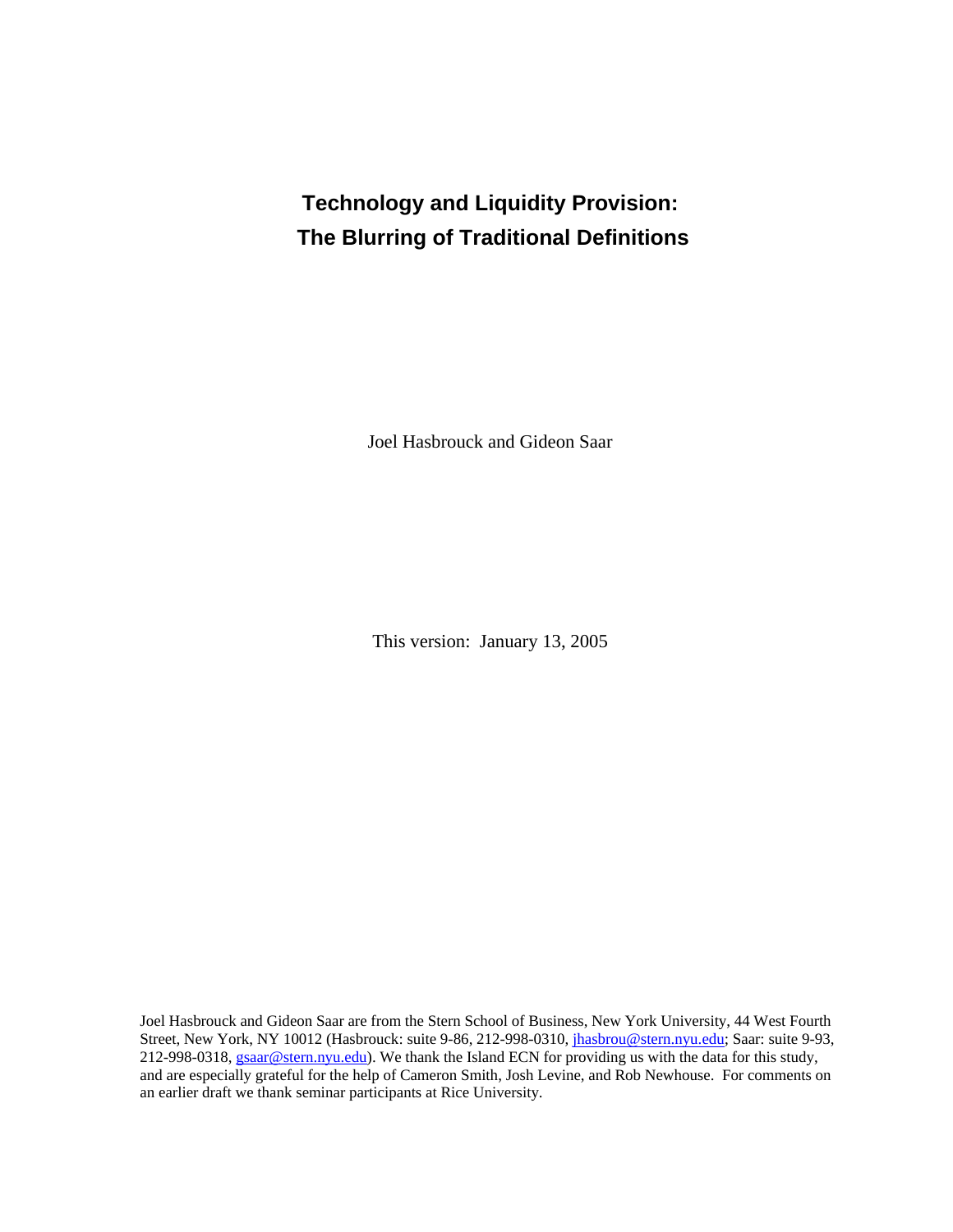## **Technology and Liquidity Provision: The Blurring of Traditional Definitions**

## **Abstract**

The usual economic perspective on a limit order emphasizes its role in supplying liquidity. We investigate the trading of 300 Nasdaq-listed stocks on the Island ECN, an electronic communication network organized as a limit order book. We find that a substantial portion of the limit orders are cancelled within an extremely brief time. We term "fleeting orders" those limit order that are cancelled within two seconds of submission, and explore the role they play in trading strategies. Our principal finding is that fleeting limit orders are closer substitutes for market orders than for traditional limit orders. Our results suggest that the aim of a trader who submits a fleeting order is to demand immediacy. This contrasts with the traditional view of limit order traders as patient providers of liquidity. We hypothesize that a "new equilibrium" has arisen, driven by improved technology, the emergence of an active trading culture, and increased market fragmentation. The new environment transforms the market from one in which prices are posted (visible limit orders) into one where searches (for hidden liquidity) are needed in order to achieve better terms of trade.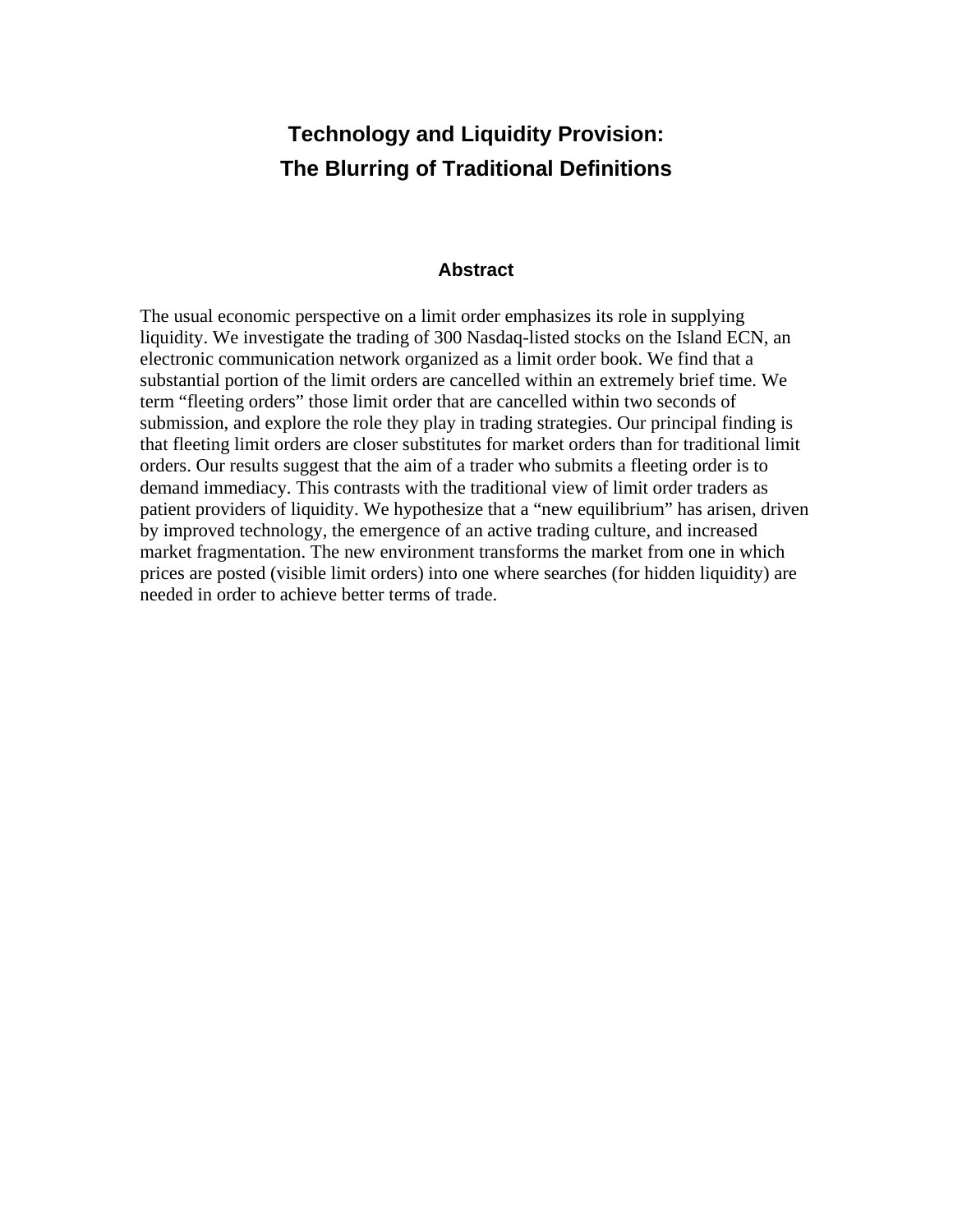#### **1. Introduction**

 $\overline{a}$ 

The usual economic perspective on a limit order emphasizes its role in supplying liquidity. In this capacity, it is often viewed as extending to the market a visible, ongoing and persistent option to trade. Unlike a market order, it is passive and patient.

This characterization of a limit order arises most naturally from the perspective that a customer limit order is functionally equivalent to a dealer quote. Models that investigate dealer behavior and extensions of these models to the limit order book context generally exhibit three features.<sup>[1](#page-2-0)</sup> First, dealers/limit order traders are indifferent to whether or not their order is hit. Second, they have no cause to cancel or modify their orders except in response to a trade. A limit order, in other words, persists until there is a trade. Third, the models feature a clean dichotomy between liquidity suppliers (who enter limit orders) and liquidity demanders (who use market orders).

The strategic order choice models suggest an alternative characterization.<sup>[2](#page-2-1)</sup> Although the outcome of a trader's decision in these models is either a market order or a limit order, this choice usually depends in part on the trader's impatience or private value as well as the current state of the book. Thus, traders in these models cannot be identified a priori as liquidity suppliers or liquidity demanders. Under certain circumstances (a wide spread, for example), even a trader with a strong desire to trade might submit a limit order. Unlike the dealer models, traders who submit limit orders are not indifferent to execution. They unambiguously prefer that their bids or offers be hit. Still, these models share with the dealer models the notion that limit orders are submitted in order to remain in the book and have a chance to interact with incoming market orders.<sup>[3](#page-2-2)</sup>

<span id="page-2-0"></span><sup>&</sup>lt;sup>1</sup> For dealer models see, for example, Copeland and Galai (1983), Glosten and Milgrom (1985), and Easley and O'Hara (1987). Models with a similar perspective in the context of a limit order book include Glosten (1994) and Seppi (1997).

<span id="page-2-1"></span><sup>&</sup>lt;sup>2</sup> See Cohen, Maier, Schwartz, and Whitcomb (1981), Angel (1994), Chakravarty and Holden (1995), Harris (1998), Parlour (1998), Foucault (1999), Foucault, Kadan, and Kandel (2001), Goettler, Parlour, and Rajan (2003), Kaniel and Liu (2004), and Rosu (2004).

<span id="page-2-2"></span> $3$  Models that discuss a dynamic trading strategy (Harris (1998), Large (2004), and Rosu (2004)) suggest a pecking order whereby limit orders supply liquidity until such a time as traders revise their expectations with respect to the probability of execution and move to use more aggressive orders. See also the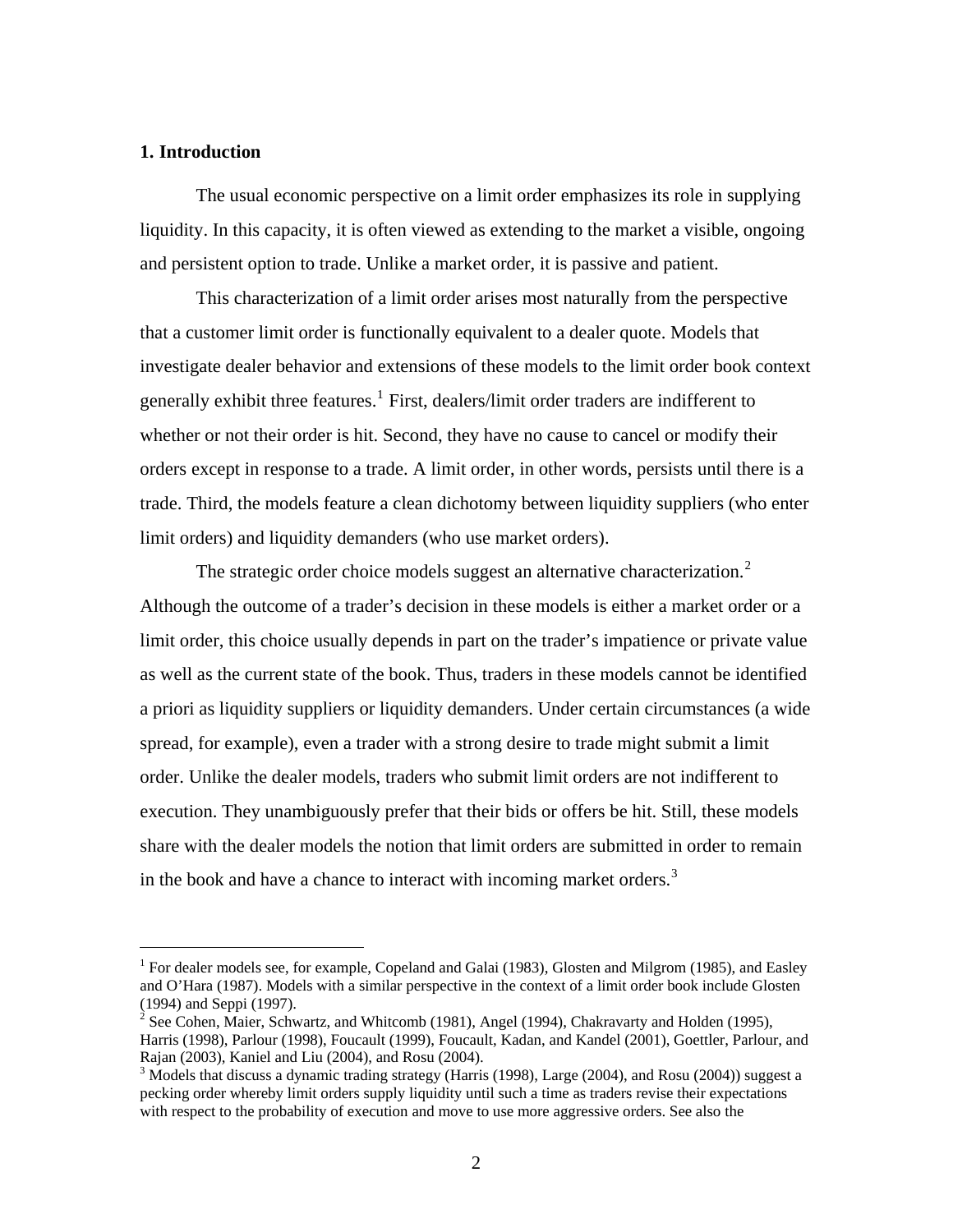The evidence presented in this paper calls into question the traditional view of limit orders as suppliers of liquidity. We argue that it is no longer the case that traders who demand immediacy use market orders and the more patient traders use limit orders. Instead, limit orders are heavily used to demand immediacy in the marketplace. Recognizing these changing roles is important for both theoretical modeling of traders in financial markets and empirical evaluation of the quality of trading venues.

To shed light on these issues we investigate the trading of 300 Nasdaq-listed stocks on the Island ECN, an electronic communication network organized as a limit order book.<sup>[4](#page-3-0)</sup> On average, non-marketable limit orders account for 83% of all incoming orders (89.2% in terms of shares). However, the fill rate of limit orders on Island is remarkably low: only 18.4% of the limit orders get partial or full execution, representing 12.6% of the shares in submitted limit orders. A closer inspection reveals that this situation is driven by a substantial portion of the limit orders that are cancelled within an extremely brief time: 27.7% of the limit orders (32.5% in terms of shares) are cancelled within two seconds of submission. We term these "fleeting orders" and explore the role they play in trading strategies. Their sheer numbers and apparent defiance of easy classification in the usual framework of patient limit orders and impatient market orders poses a puzzle and a challenge to academic theories in this area.

We find that fleeting orders seem to be priced more aggressively than other limit orders. For example, fleeting buy orders are typically priced above the bid price but below the ask price (and hence they are non-marketable). On average, about 84% of fleeting limit orders are priced better than the prevailing Island bid or offer. What might lead a trader to submit such a brief aggressively priced order? One possibility is to achieve an execution against hidden depth. Like many other markets organized as limit order books, Island allows its traders to submit hidden orders that sit in the book but are

experimental evidence in Bloomfield, O'Hara, and Saar (2004) on the dynamic trading strategies of informed and uninformed traders.

<span id="page-3-0"></span><sup>&</sup>lt;sup>4</sup> The Island limit order book was recently merged with that of Instinet. The merged entity, INET, has approximately 25% market share in Nasdaq-listed equity trading.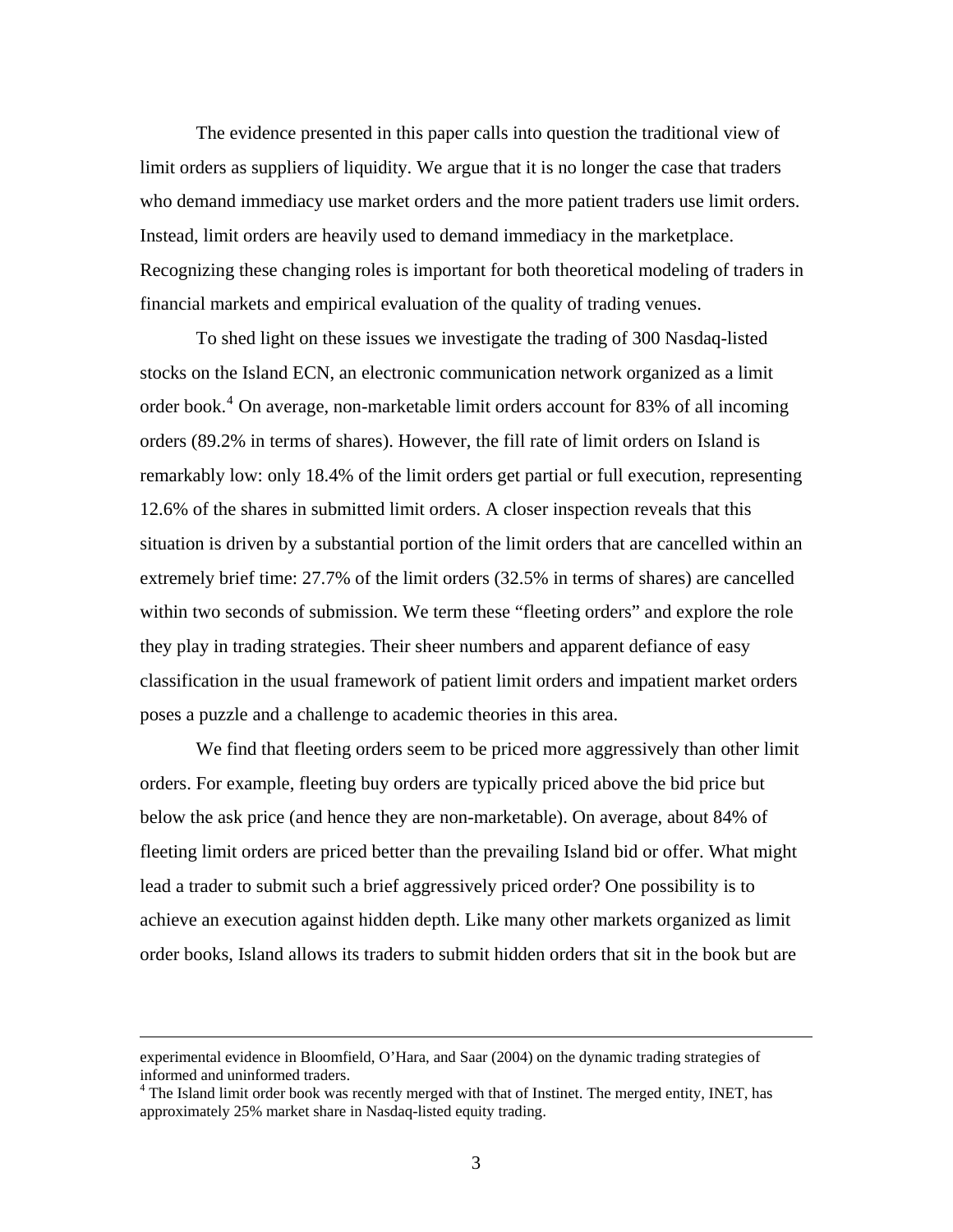not visible to traders. We find that about 14% of the executions on Island take place against hidden depth.

To investigate the economic role of fleeting orders we carry out both a crosssectional and a dynamic multinomial logit analyses. Our principal finding is that fleeting orders are closer substitutes for market orders than for traditional limit orders. For example, a rapid move of prices in one direction leads to a decrease in the propensity to use regular limit orders but an increase in usage of fleeting and marketable orders, both of which testify to more aggressive intentions that aim at effecting an execution. In a similar vein, a larger prevailing NBBO spread is associated with a higher propensity to submit regular limit orders and fewer fleeting and marketable orders.

Our findings suggest that the aim of a trader who submits a fleeting order is to demand immediacy. This contrasts with the traditional view of limit order traders as patient providers of liquidity. A trader who wishes to get a quick execution could send a marketable order, but could also send a regular limit order priced inside the quote to search for hidden liquidity. If such hidden depth inside the quote exists, we observe an execution. If there is no such depth, the trader cancels his order almost immediately and either submits a marketable order or looks for a counterparty on other ECNs or among Nasdaq dealers.

Yet if the sole purpose of a fleeting limit order were to achieve execution against hidden orders already in the book, there would be no need to make the fleeting order itself visible. The trader could submit and quickly cancel a hidden limit order, or use an immediate-or-cancel order. Since visibility can potentially reveal trading intentions, it entails obvious costs. Since it is also voluntary, however, there must be some offsetting benefits.

We conjecture that these benefits arise from an equilibrium in trading strategies that differs markedly from the usual view of strictly passive limit and active market orders. This equilibrium has only recently become feasible, due to (i) changes in technology that enable rapid submission and cancellation of orders, (ii) the evolution of an active trading culture, and (iii) fragmentation (the co-existence of multiple trading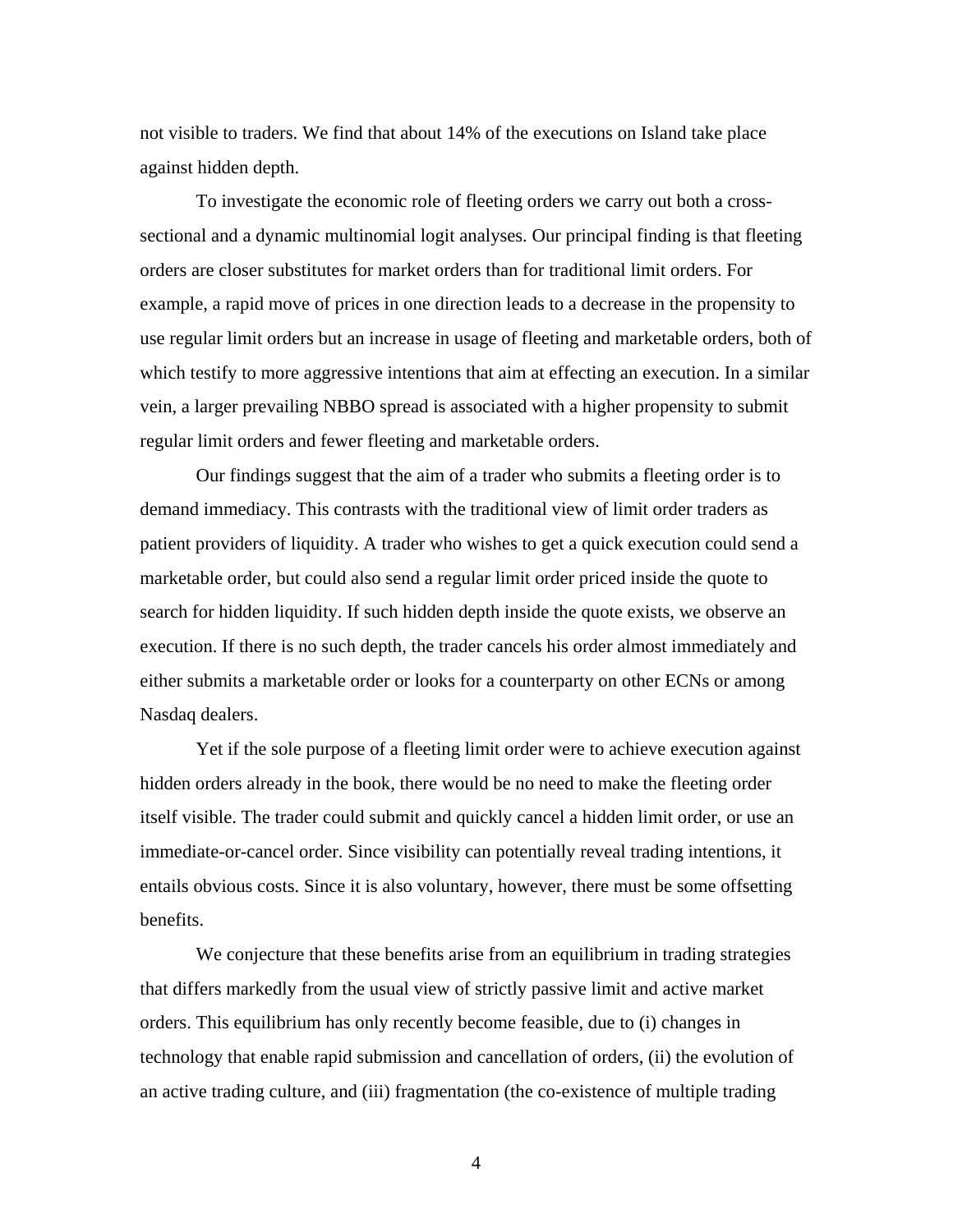venues). In this new equilibrium the role of posted prices (passive, visible limit orders) is diminished, and the search for better terms of trade becomes more important.

At the core of the new equilibrium are still two types of traders, patient and impatient. The patient traders consider posting limit orders but face costs imposed by the risks associated with order exposure (e.g., leakage of their private information or front running of their orders by other traders). The patient traders balance these costs against the benefit of attracting counterparts by publicizing their trading intentions. Using a hidden order can protect them somewhat from the risks associated with order exposure, but may cause impatient traders to look for liquidity on a different trading venue if they are not aware of the hidden depth.

The impatient traders need to balance their need for immediacy with their willingness to incur a high price impact. It is their optimal choice that changes most noticeably with advanced technology and a commitment to active trading. If submission and cancellation of limit orders are made easy (or even completely automated), impatient traders would be willing to engage in a search for hidden liquidity. Presumably, the new capabilities lower the cost of the search (in terms of their desire for immediacy that can be viewed as a discount rate) and at the same time provide for the opportunity to achieve better prices.

A new equilibrium therefore emerges where patient investors use hidden orders to supply liquidity to the book and impatient traders use limit orders priced inside the quote to search for the hidden liquidity. The impatient traders bear the cost of the search, but the larger supply of shares at better prices compensate them for it, and they are better off. The visibility of the fleeting order comes into play at this point—it serves as a signaling device that sustains the new equilibrium. The visible fleeting orders signal to patient traders that it is worthwhile for them to supply hidden liquidity by demonstrating that enough impatient traders are willing to search for it on this particular venue.

Our finding of a substantial number of visible fleeting orders inside the quote is consistent with the hypothesized new equilibrium. Furthermore, our multinomial logit analysis suggests that these orders arise from a desire to achieve immediacy on the part of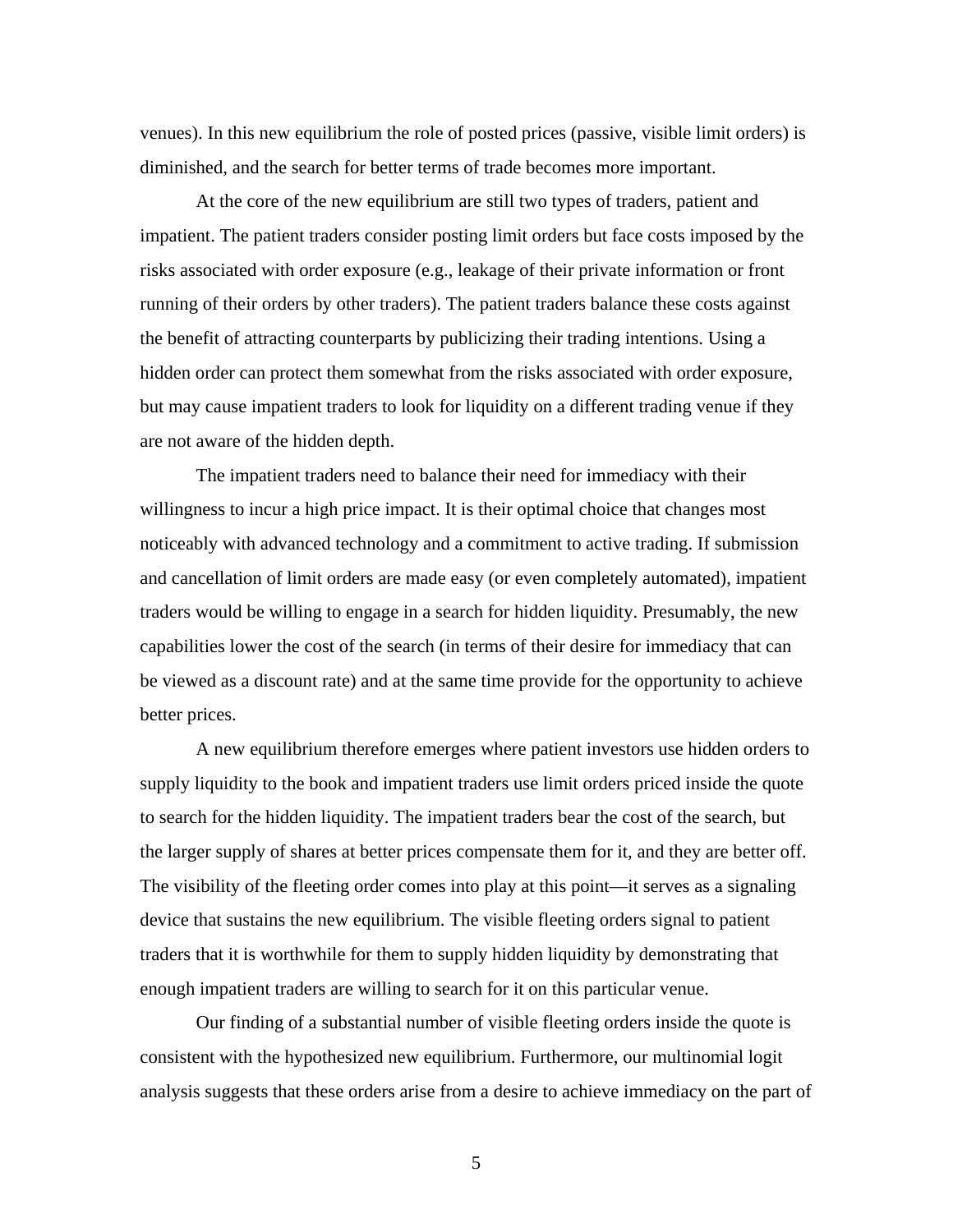impatient traders. Since patient traders can always choose to make their limit orders visible, the finding of a substantial portion of executions against hidden depth in the book suggests that some patient traders are better off submitting hidden orders. Together, these results are consistent with the behavior of traders we describe as the new equilibrium.

Our findings on the use of limit orders to demand immediacy and the hypothesized new equilibrium on the Island ECN have some important implications. First, they call into question results from theoretical models that characterize limit orders as persistent and their traders as patient. The new trading environment we observe requires a different framework for thinking about optimal order choices in markets. Second, our results challenge the manner in which execution quality of trading venues is evaluated. The Security and Exchange Commission's rule 11Ac1-5 requires market centers to report several measures in order to help investors figure out where to send their orders. One of the measures required by the SEC is the fill rate of limit orders. Presumably a higher fill rate of limit order testifies to a better market. The fill rate we document on Island is low, but Island is still the market of choice for many active and sophisticated traders. In the equilibrium we describe, the fill rate is a misleading and inappropriate metric of quality. We believe that recognizing the new ways in which trading and order choices have changed due to technology, active trading, and fragmentation is important to academics, regulators, and investors.

The rest of this paper is organized as follows. The next section provides a literature review, and Section 3 discusses our sample and the Island ECN. Section 4 provides an initial characterization of fleeting orders and hidden executions. The next two sections consider multinomial logit models of order categories. We consider separately cross-sectional variation (Section 5) and dynamic variation (Section 6) in the order mix. Section 7 discusses the developments that have led to broader use of fleeting orders and provides a historical perspective. A brief summary concludes the paper in Section 8.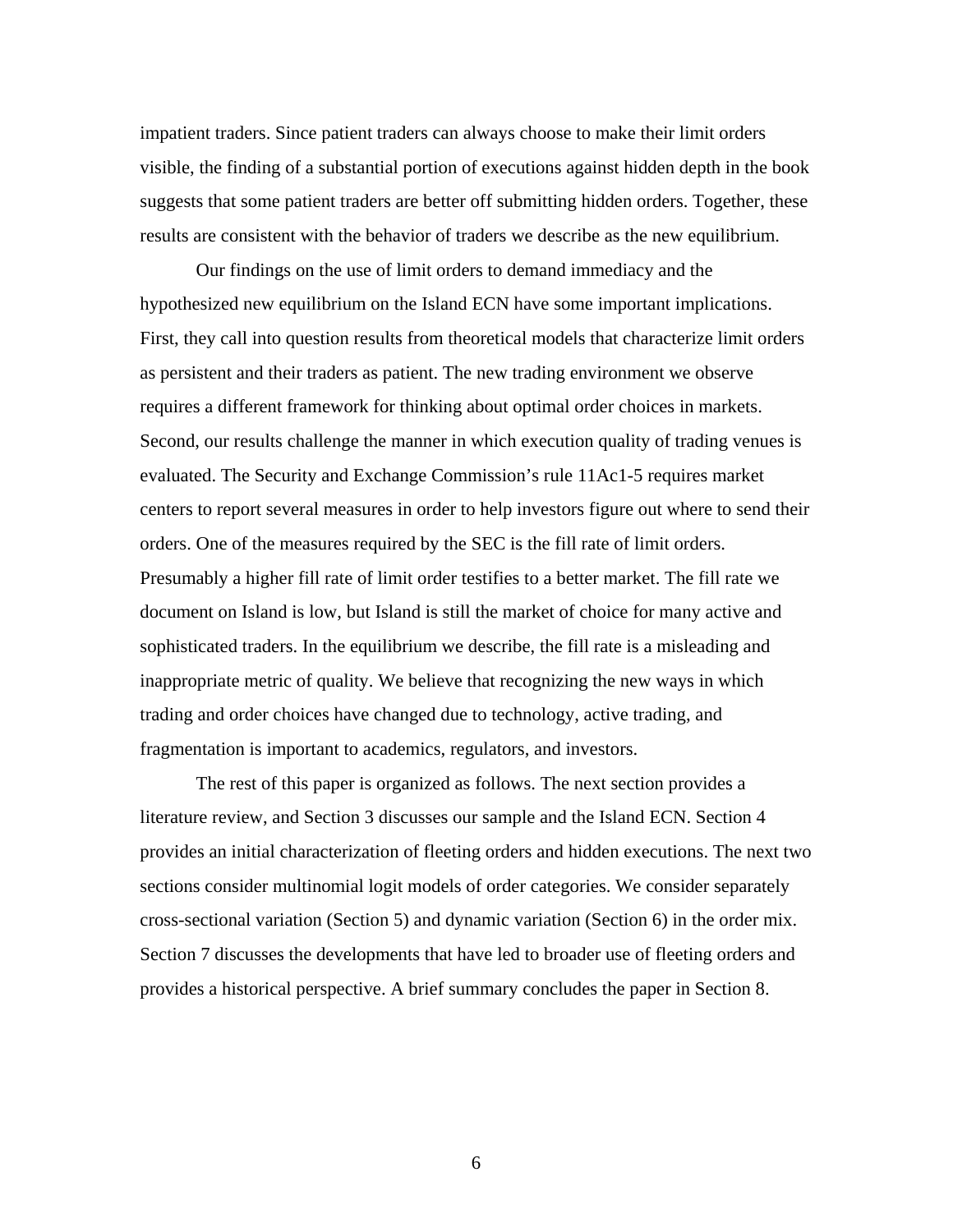#### **2. Literature Review**

 $\overline{a}$ 

The notion that limit orders supply liquidity to the market make them similar in nature to a dealers' quotes, and suggests that the economic forces affecting limit order strategies should be similar to those investigated in models of dealer markets. Dealers in the sequential trade models of asymmetric information are risk-neutral. They are subject to adverse selection, and the pricing of their bids and offers is ultimately determined by zero-expected profit conditions induced by competition (e.g., Copeland and Galai (1983), Glosten and Milgrom (1985), Easley and O'Hara (1987)). Some extensions of these models differentiate between dealers and limit order traders on the point that the latter cannot condition on the size of the incoming trade. The shape of the book under these circumstances is considered theoretically in Glosten (1994) and empirically in Sandas (2001). Seppi (1997) examines the interaction between a dealer and a limit order book.

Risk neutrality of dealers or limit order traders in the aforementioned models makes them indifferent to whether or not their quotes or orders are hit (although they may have preferences concerning the total size of the order that triggers the execution).<sup>[5](#page-7-0)</sup> The sequential trade models also feature the rational expectations notion of "regret-free" prices, and therefore limit orders or quotes are changed only in response to new trades (or, as in Easley and O'Hara (1992), a period without trading). Since the interaction in a dealer market clearly distinguishes between liquidity suppliers and demanders, models of limit order books in this tradition also specify one class of traders who supply liquidity using limit orders and another one who demands liquidity.

Models that investigate the choice of traders between market and limit orders offer a different perspective. Cohen, Maier, Schwartz, and Whitcomb (1981), Angel (1994), and Harris (1998) focus on the trader's choice of order type. This choice usually depends on expected limit order execution probabilities, which in turn depend on the

<span id="page-7-0"></span> $<sup>5</sup>$  In many of these models the indifference to execution is mostly a consequence of assumed risk-neutrality.</sup> Risk-neutrality, however, is not essential to this result. The dealer in Stoll (1978) sets his bid to reflect the loss in expected utility in the suboptimal portfolio that will result if his bid is hit. At the optimum, however, expected utility conditional on the bid being hit is equal to that conditional on no trade. This implies an indifference to the execution.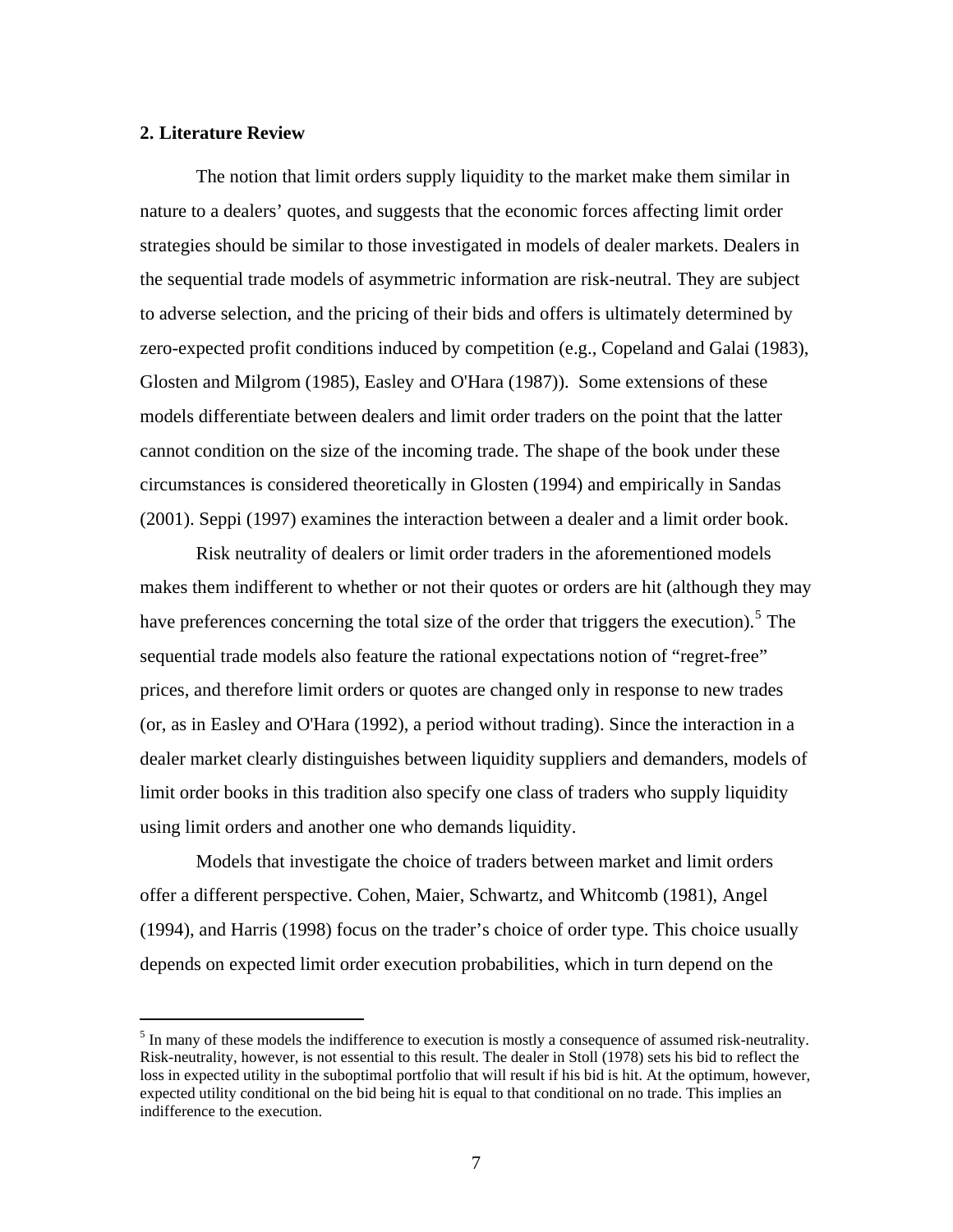order choices of other traders. The focus on execution probabilities and their importance in traders' decisions motivates the equilibrium models of Chakravarty and Holden (1995), Parlour (1998), Foucault (1999), Foucault, Kadan, and Kandel (2001), Goettler, Parlour, and Rajan (2003), Kaniel and Liu (2004), and Rosu (2004). The trader's market/limit order decision in these models is affected by his degree of impatience, his private valuation of the asset, and the state of the book. These models come closer to the true interaction in double auctions organized as limit order markets where each trader chooses between demanding and supplying liquidity.

The equilibrium order choice models do not for the most part attach importance to a limit order's duration. Typically, a randomly-drawn trader arrives at each instant and makes a choice between market and limit orders without the possibility of a subsequent trading opportunity. Order strategies are defined by type (market or limit), and (for a limit order) the price. Individual strategies balance the lower trading costs of a limit order execution against the costs of delay and/or non-execution. The duration of an order's exposure is not a key facet of these models because cancellation is non-strategic.<sup>[6](#page-8-0)</sup>

A noteworthy feature of these models, however, is that a trader's order choice influences the choices of subsequently arriving traders. For example, the probability that the next trader will use a market order increases if the current trader enters a limit order. Limit orders in these models are therefore somewhat more active than the passive limit orders discussed above in connection with the dealer perspective.

Three papers in particular model dynamic strategies and enable the trader to cancel an order and resubmit a different one to actively seek an execution. Harris (1998) considers a trader trying to minimize the purchase price of a predetermined quantity, subject to a deadline. The optimal strategy is to initially place a limit order, then to reprice the order more aggressively as the deadline nears, and finally if necessary use a market order. That is, limit orders are entered and revised pre-deadline even by agents

<span id="page-8-0"></span><sup>&</sup>lt;sup>6</sup> Orders expire in one period in the Foucault and Parlour analyses; they never expire in Foucault, Kadan and Kandel; in Goettler, Parlour, and Rajan they face random cancellation (with probabilities depending on the price path).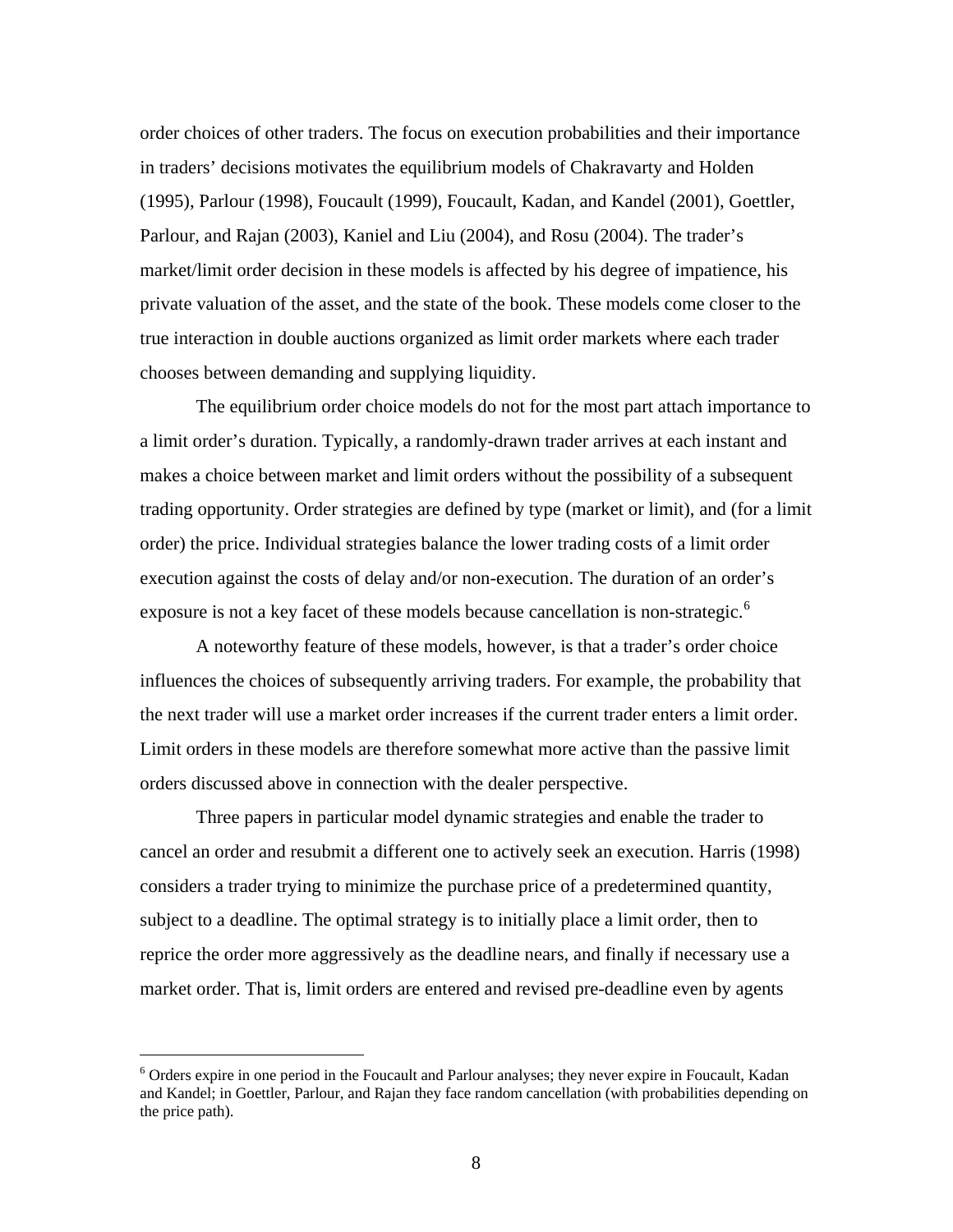who are ultimately constrained to trade. Bloomfield, O'Hara, and Saar (2004) provide evidence confirming the utilization of these strategies by constrained liquidity traders in experimental settings. They also show that traders with private information about the (common) value of the security would tend to start trading using market orders but shift to using limit orders as prices adjust to reflect their private information.

Large (2004) suggests that limit orders cancellations arise from the refinement (over time) of a limit order trader's beliefs about the arrival rate of market orders, which is directly related to the expected time until the order's execution. Rosu (2004) proposes a model in which traders can update (cancel and resubmit) existing limit orders instantaneously. By assumption, however, impatient traders only use market orders. While Rosu discusses "fleeting" limit orders, in his model a fleeting limit order is a limit order priced in such a way as to attract an incoming market order that executes it. Although one could view such a limit order as a means for demanding immediacy, our definition of fleeting orders differs from the one discussed in his paper. We define fleeting orders as those limit orders that get canceled quickly, while Rosu's fleeting orders are those that get executed quickly.

The strategies discussed to this point are set in the context of a single execution venue. Fragmentation may increase the cost of exposing a limit order. Competing traders can use other venues to price-match the order, reducing its probability of execution (since there is no time priority across venues). Shortening the order's exposure time may be a way of controlling these costs. Also, sequential strategies involving fleeting orders may be used across venues in a fragmented market. There has been to our knowledge no theoretical work on this problem that is specific to securities markets (although more broadly this could be considered a search problem).

A number of empirical studies have sought to characterize limit order markets (e.g., Hamao and Hasbrouck (1995), Biais, Hillion, and Spatt (1995), Ahn, Bae, and Chan (2001), Biais, Bisiere, and Spatt (2003), and Hollifield (2004)). Only a few studies model limit order durations. Cho and Nelling (2000) and Lo, MacKinlay, and Zhang (2002) estimate duration models, but their focus is on execution, with cancellation being taken as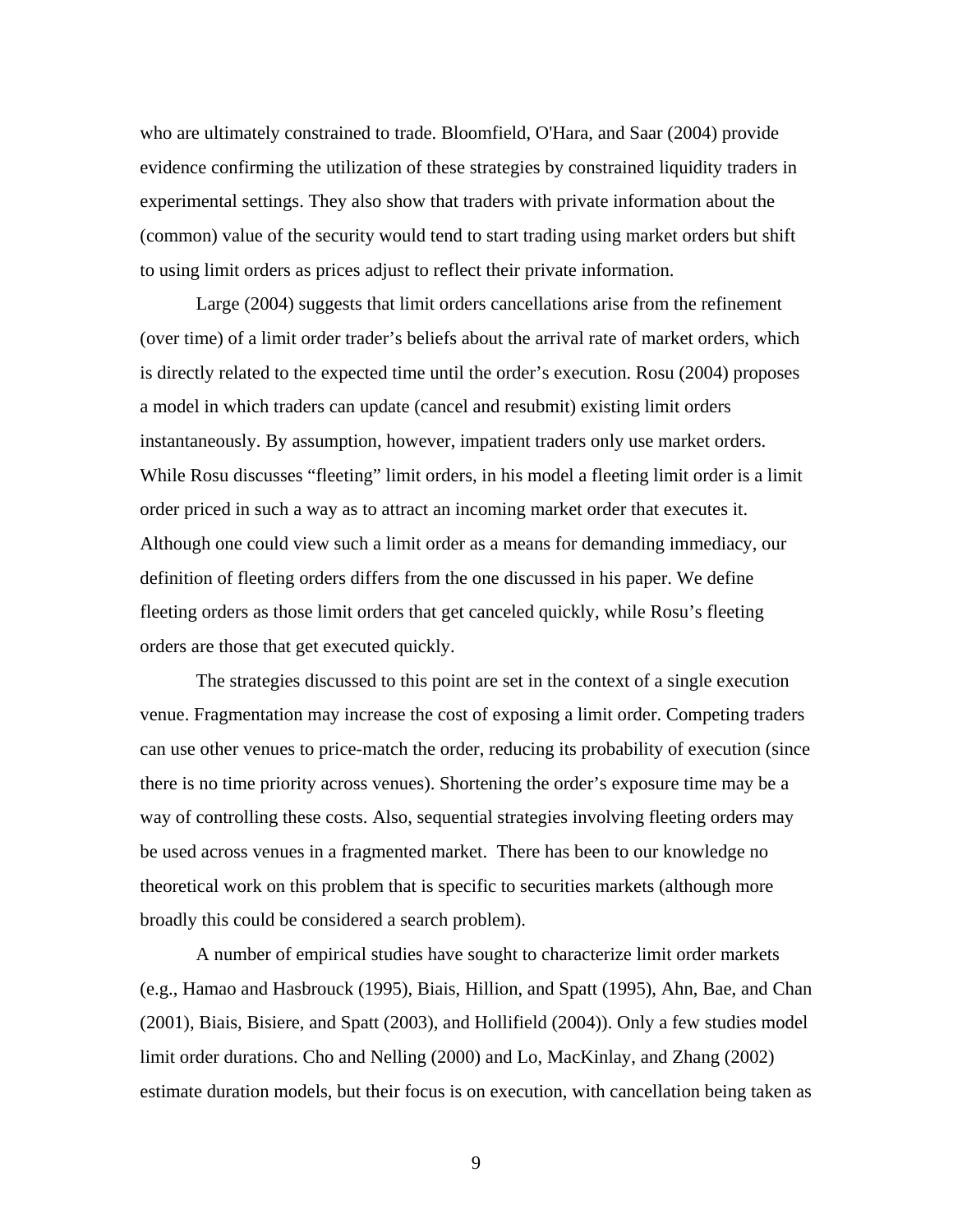an exogenous censoring process. We use multinomial logit specifications to characterize order strategies. This approach is similar to that of Smith (2000), Ellul, Holden, Jain, and Jennings (2002), and Renaldo (2004). Our event classification, however, will involve outcomes as well as submission decisions.

Other studies have focused specifically on Island. Hasbrouck and Saar (2002) characterize the cross-sectional relation between volatility and Island characteristics. Hansch (2003) documents the extent of and variation in Island book depth. Nguyen, Van Ness, and Van Ness (2003) describe changes related to Island's decision to shift trade reporting from Nasdaq to the Cincinnati (now National) Stock Exchange. Hendershott and Jones (2004) consider changes in Island's market quality in exchange-traded funds when, for regulatory reasons, it did not disseminate quotes or book data.

#### **3. Sample and data**

 $\overline{a}$ 

## *a. Sample construction and descriptive statistics*

The sample is drawn from among all Nasdaq National Market common stocks with data in the CRSP database from October 1 to December 31, 1999. The sample is the 300 largest firms based on equity market capitalization as of September 30, 1999.<sup>[7](#page-10-0)</sup>

[Table 1](#page-37-0) presents summary statistics. The smallest firm has an average market capitalization over the sample period of 824 million dollars, while the median firm is just over 3 billion dollars and the largest firm is close to 495 billion dollars. The sample also spans a range of trading activity and price levels. The most active firm has a daily average of 28,654 trades, while the median firm has about 1,066 trades on an average day, and the least actively traded firm in the sample has only 16 trades per day. Average daily CRSP closing prices range from \$8.40 to \$326.58, with a median of \$45.66. To provide a sense of the cross-sectional characteristics of the variables, we report medians for three groups constructed by ranking on market capitalization, average number of daily

<span id="page-10-0"></span><sup>&</sup>lt;sup>7</sup> We also required that firms do not have more than one series of common stocks traded. Two firms (Associated Group Inc. and Molex Inc.) were excluded from the sample on this basis. We also excluded Comair Holdings Inc., which was in the process of being acquired by Delta Air Lines during the sample period.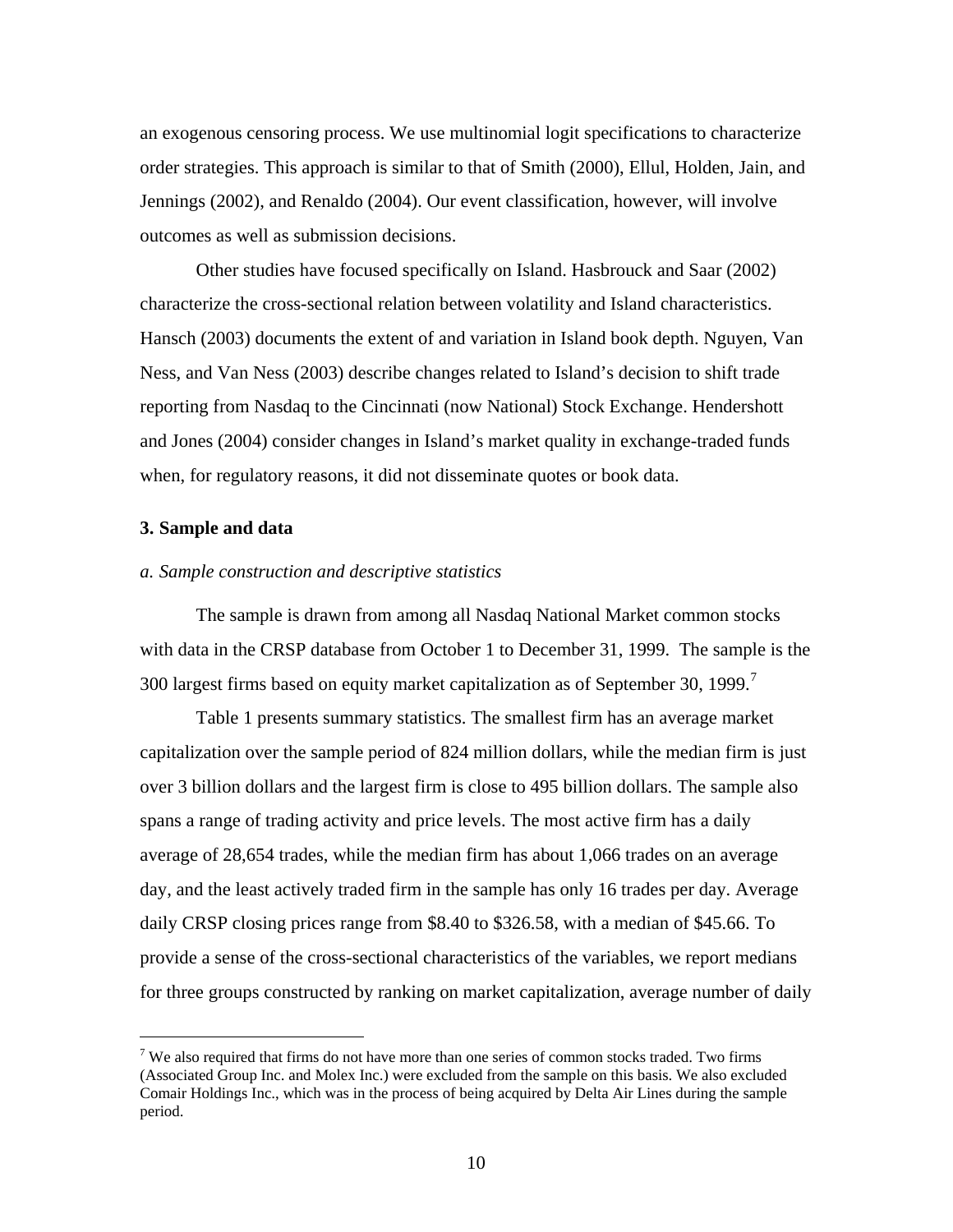trades (as a measure of trading activity), and standard deviation of daily returns (as a measure of volatility).

#### *b. The Island ECN*

 $\overline{a}$ 

The Island ECN began operating in 1997. In 2002 Island merged with its largest competitor, Instinet, forming a combined entity named INET. Our sample period is the fourth quarter of 1999, and we will therefore use the name "Island". Island operates a pure agency market. All orders must be priced. A trader who seeks immediate execution must price the limit order to be marketable, e.g., a buy order priced at or above the current ask price. For all intents and purposes, a marketable limit order in a pure limit order book is equivalent to a market order in floor or dealer markets. Such an order is never displayed in the book; rather, it is immediately executed upon arrival to the system. We use the term market orders and marketable (limit) orders interchangeably in this paper.

An order may be submitted with an expiration time, using the time in force (TIF) attribute. If the TIF is set to zero, the order is not added to the book. It may, however, be matched on arrival, and is therefore equivalent to an immediate-or-cancel order.

Orders may be visible or hidden.<sup>[8](#page-11-0)</sup> Execution priority follows price, visibility and time. All visible quantities at a price are executed before any hidden quantities are executed. During our sample period, Island's best (visible) bid and offer were incorporated into Nasdaq's montage, which determined the National Best Bid/Offer (NBBO) display, and all trades were reported to Nasdaq. Island's fee structure during our sample period differentiated between orders in the book and marketable orders that executed against the book. Upon execution, the former received a 0.1 cent per share rebate and the latter paid a 0.25 cent per share access fee.

Over our sample period, Island executions comprised about 11% of Nasdaq trades and 6% of Nasdaq's traded volume, with the disparity reflecting the small size of most

<span id="page-11-0"></span> $8$  The option of complete invisibility differentiates Island's limit orders from the reserve ("iceberg") orders found in Euronext, where at least a portion of the limit order must be visible at all times.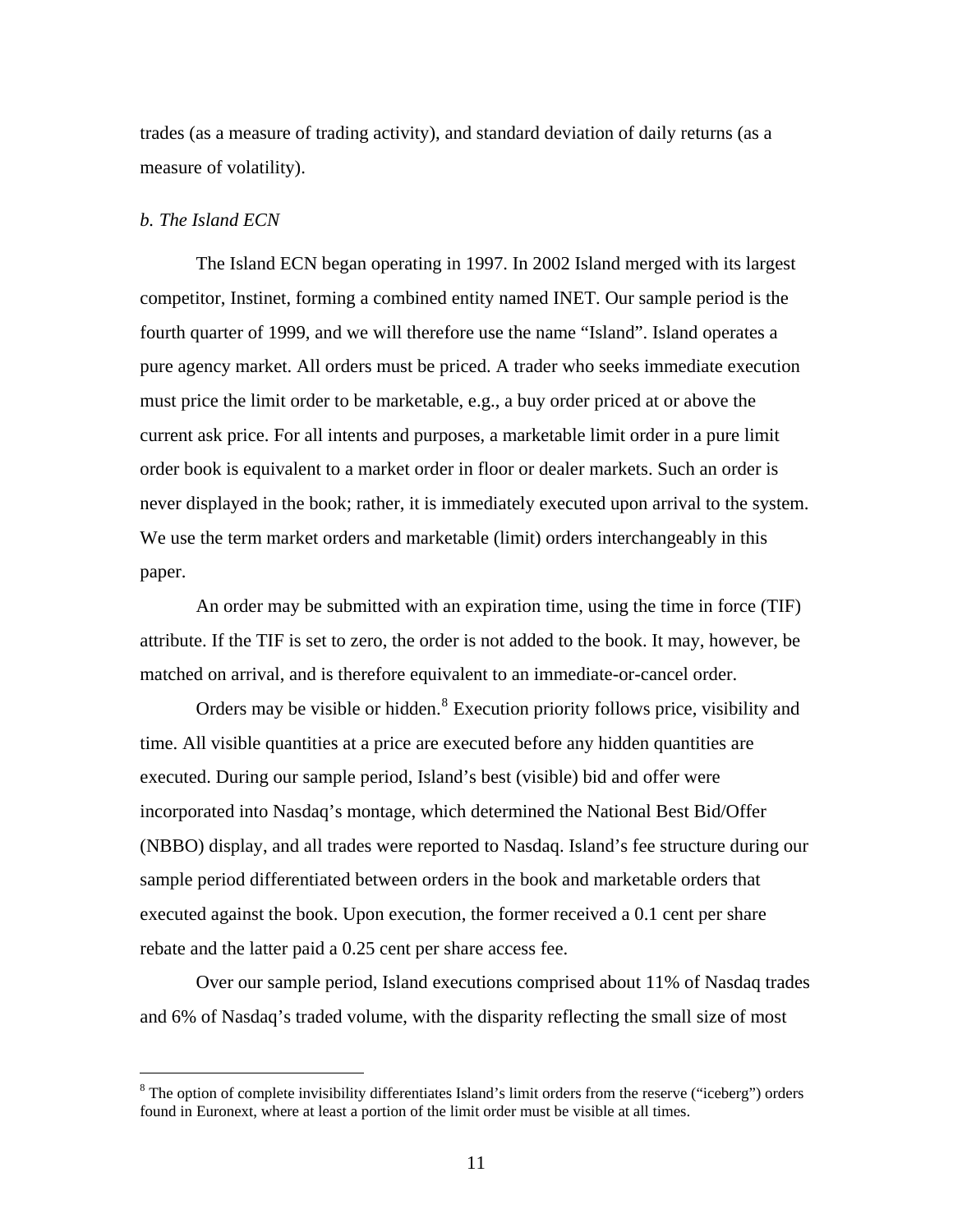Island trades. Furthermore, during this period, Island's presence was concentrated in the subset of very active Nasdaq stocks. Island's market share for the average stock in our sample is 6.23% in terms of trades and 3.52% in terms of share volume.

#### *c. Island data and statistics*

 $\overline{a}$ 

The Island data we use are identical to those supplied in real time to Island subscribers. These data are comprised of time-sequenced messages that completely describe the history of trade and book activity. The process may be summarized as follows. When an arriving order is marketable, i.e., it can be matched (in whole or part) against existing orders in the book, the system sends an Order Execution message. If the order can't be matched, i.e., it is a "regular" limit order in our terminology, the system sends an Add Order [to the book] message. An Add Order message contains the direction (buy or sell), number of shares, limit price, a display condition (normal or subscriber-only), and a unique identification number.<sup>[9](#page-12-0)</sup> If and when the order is executed, this number is reported in the Order Execution message. When an existing order is canceled or modified (in size), the system generates a Cancel Order message. The book, excepting the hidden orders, may be constructed by cumulating these messages from the start of the day onwards. Although the arrival time and quantity of a hidden order are never made available, the execution of such an order is signaled by a special trade message.

In presenting statistics based on the Island data, we take the firm as the unit of observation. That is, we first compute estimates for each firm, and then report summary statistics across firms. [Table 2](#page-38-0) presents summary statistics on the number and size of orders that arrive to Island.<sup>[10](#page-12-1)</sup> The average number of daily limit orders increases with market capitalization (in the ranked group means), trading activity, and volatility. The average size of limit orders on Island is 572 shares, testifying to the retail nature of trading on the system. The average size decreases slightly across capitalization and

<span id="page-12-0"></span><sup>&</sup>lt;sup>9</sup> Orders with subscriber-only display condition are still visible to anyone with access to the Island book (all Island subscribers). The only difference from orders without this display condition is that even if these orders constitute the best prices on Island they are not incorporated into Nasdaq's NBBO.

<span id="page-12-1"></span><sup>&</sup>lt;sup>10</sup> We only consider data from the regular trading session of the Nasdaq Stock Market (from 9:30 a.m. to 4:00 p.m.).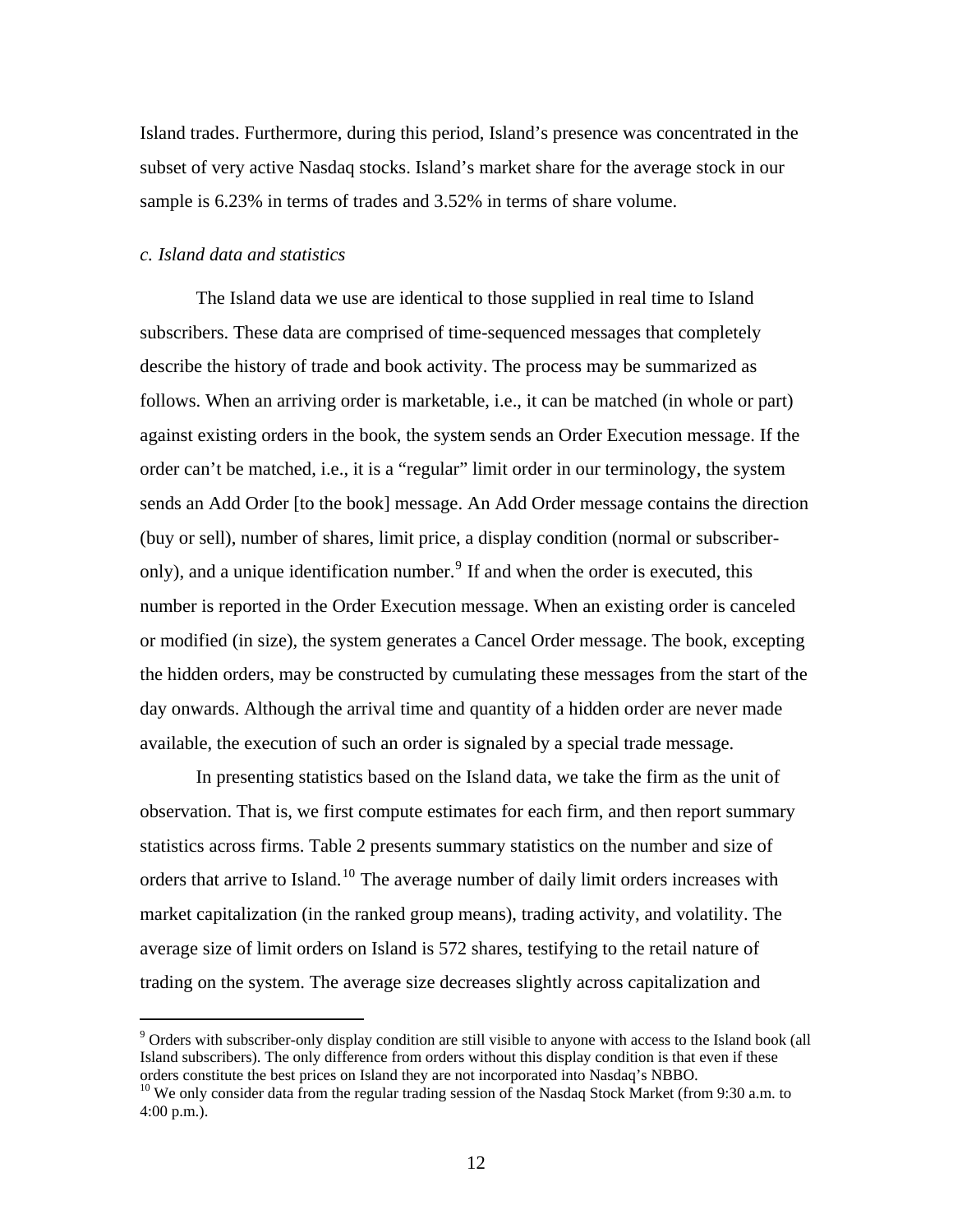trading activity groups, which may suggest that retail activity is more concentrated in the largest, most active Nasdaq stocks. Market orders (i.e., marketable orders that are executed immediately upon reaching Island without entering into the book) tend to be smaller than limit orders, with a mean of only 335 shares. As with limit orders, the average size of market orders decreases with market capitalization and trading activity.

[Table 3](#page-39-0) describes the incoming order mix and execution proportions of limit orders (fill rate). On average limit orders account for 83.0% of the incoming orders, or 89.2% of the shares in incoming orders (the rest are marketable orders). Of these (nonmarketable) limit orders, 18.4% are at least partially filled, but only 12.6% of the shares in these orders are executed. As we indicate in Section [7,](#page-24-0) this fill rate is very low relative to estimates based on samples from ten or fifteen years ago. We believe that the current low fill rate reflects the new ways in which traders utilize limit orders on Island. To investigate this issue we now turn to the phenomenon of fleeting orders.

#### **4. Fleeting orders and hidden executions: an initial characterization**

To motivate our definition of fleeting orders, it is useful to consider the timing of cancellations. Let  $\tau$  be the time that elapses between an order's submission and its cancellation. The survival function at time *t* is  $S(t) = Pr(\tau > t)$ . These functions are estimated for each firm using the life-table method and taking execution as the censoring event. [Figure 1](#page-46-0) plots the cross-firm means. The time scale is nonlinear to show detail for shorter times.

Most strikingly, a large number of limit orders are canceled very shortly after their submission.  $S(3)$ , the probability of surviving to at least three seconds is 27%. The data are time-stamped to the second, so this implies that 27% of the orders are canceled in two seconds or less. Roughly 42% are canceled in ten seconds or less. For completeness, the figure also depicts the mean survival probability of an execution, taking cancellation as the censoring event. Execution is clearly the less probable event, particularly in the few seconds immediately after submission.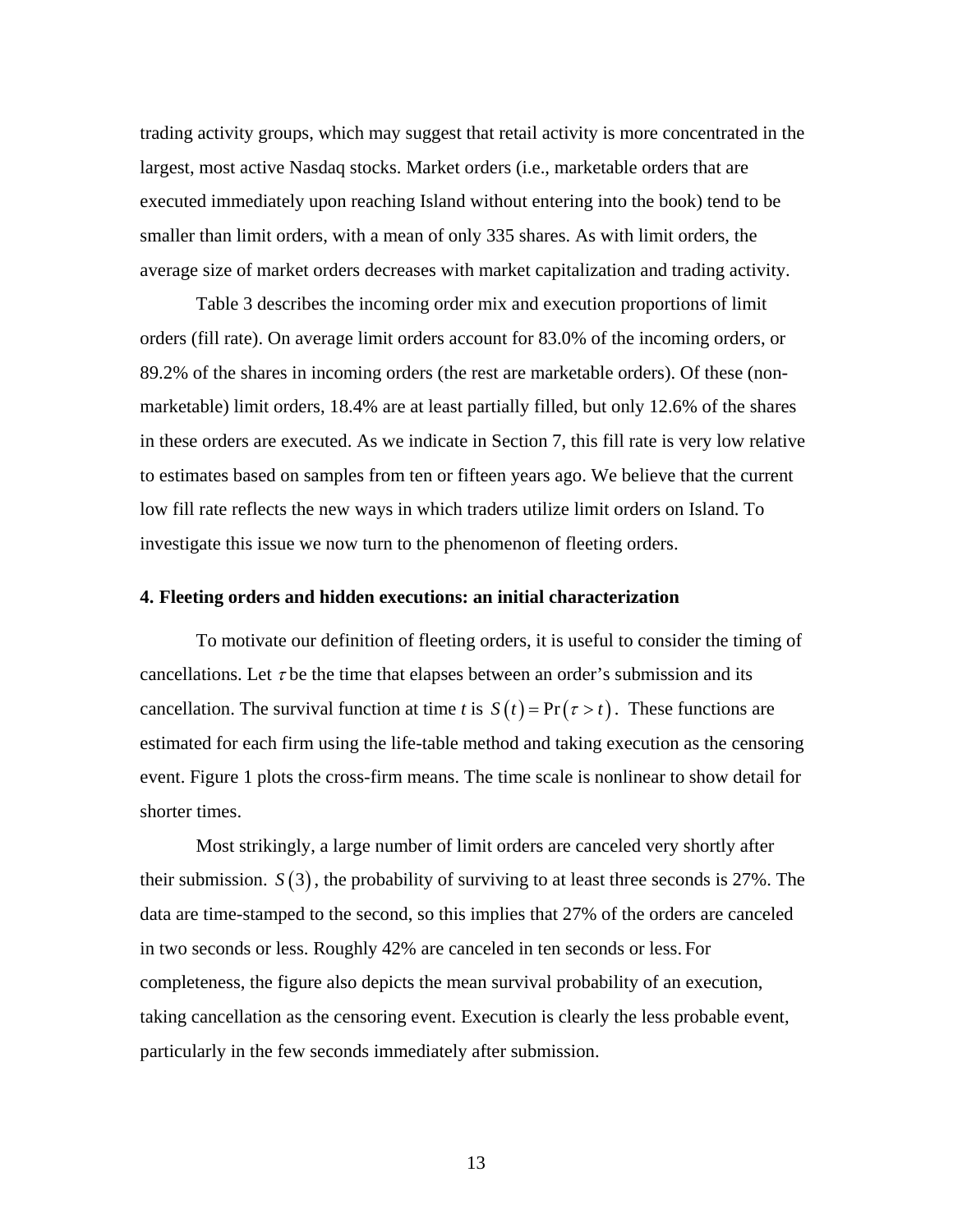The large proportion of cancellations at short durations motivates consideration of these orders as a separate category. We use, somewhat arbitrarily, two seconds as the break-point: an order that is cancelled in two seconds or less is defined as "fleeting".<sup>[11](#page-14-0)</sup> Why would traders cancel so quickly such a large percentage of the limit orders they submit? In the introduction we mentioned the "new equilibrium" where patient traders supply liquidity using hidden orders and impatient traders search for that liquidity using fleeting orders. When they fail to execute immediately against hidden depth, fleeting orders are left in the book for two seconds to signal to patient traders that there is interest in hidden liquidity (to sustain the equilibrium). This, in contrast to the usual characterization of non-marketable limit orders as patient providers of liquidity.

For the purpose of our empirical investigation, our event classifications are defined as follows. An execution against a displayed quantity is termed a "market order"; an execution against a non-displayed quantity is a "hidden execution". Visible orders added to the book represent limit orders. If they are cancelled within two seconds or less, they are "fleeting"; others are "regular limit orders". The state of a limit order two seconds subsequent to its arrival therefore determines its event category.

Classification in this scheme therefore depends in part on outcome as well as order choice. This differs from the practice in Smith (2000), Ellul, Holden, Jain, and Jennings (2002), and Renaldo (2004), wherein events are defined solely by reference to the order and market condition at the time the order arrived. Since we are attempting to gain insight into order strategy, there is a risk of spurious inference arising from an event classification that also depends on outcome. Our classification scheme, however, should understate the number of fleeting orders. For example, a trader might submit a nonmarketable limit order with a two-second time in force (an intended fleeting order). But if

<span id="page-14-0"></span> $11$  Since fleeting orders are characterized by the speed with which they are cancelled, it is useful to describe how such cancellation might occur. On Island (and in most limit order markets) a limit order can be cancelled by prearranged conditions set when the order is submitted, most importantly the time in force (TIF) attribute. Alternatively, a trader can continuously monitor, and enter a cancellation request in response to market conditions. Ideally we would like to know the intended time in force (TIF) of the order, i.e., the value actually submitted with the order or the value that has been programmed into the trader's order management system. Our data do not contain this, however, and our inferences must therefore be based on the time the order was actually in the book.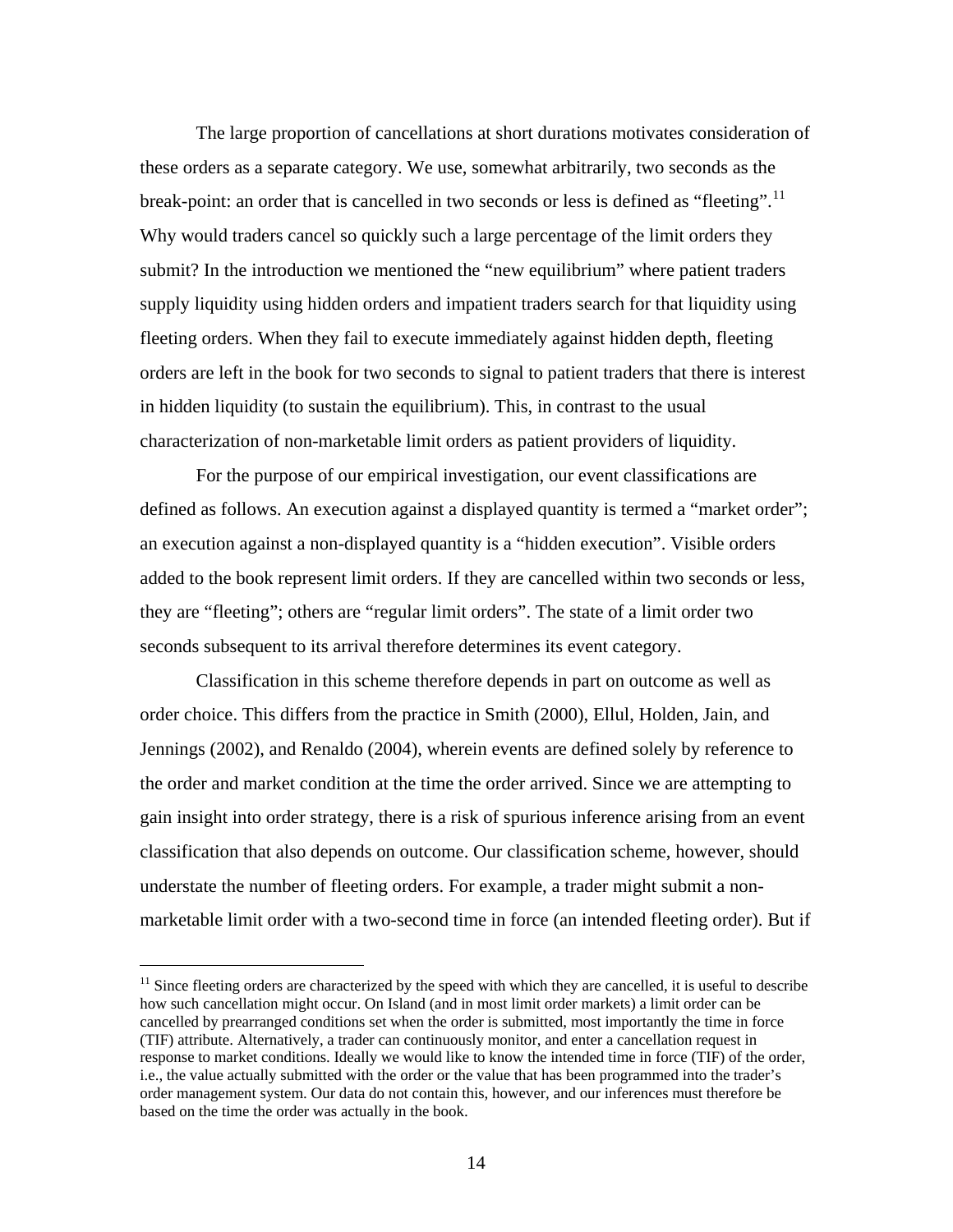the order should execute one second after being posted to the book, it would be classified as a regular limit order.

In the classification schemes that do not depend on outcome, cancellation of an order is treated as a separate event, disconnected from (indeed, statistically independent of) the submission of the order. When this connection is suppressed, no conclusions can be drawn about the order's intended duration. We view duration as an important strategic variable, and therefore employ in this paper a classification scheme that utilizes outcome to investigate fleeting orders. We attempt to minimize misclassification and spurious inference by restricting the classification to an extremely brief outcome window (two seconds), and when appropriate and necessary, qualifying our conclusions.

Although our event classification is a complete partition of observable orders and outcomes (within two seconds), there is one event that is impossible in some circumstances. A market order can only occur when the book has visible depth on the opposite side. For many of the smaller firms in our sample this is frequently not the case. We therefore partition our sample depending on existence of visible opposing depth. Note that hidden executions are a possibility even in the absence of any visible depth.<sup>[12](#page-15-0)</sup>

More specifically, each order is put into one of two subsamples for a particular firm: (i) orders that arrive to Island when there is opposing visible depth, and (ii) orders that arrive to Island when there is absence of opposing visible depth on the Island book. We carry out all analysis separately for the orders in these two subsamples. However, if there are fewer than 500 orders for a certain firm in one subsample, say, those orders arriving when there is no opposing depth, this firm is dropped from the multiple-firm analysis of orders in that subsample.

[Table 4](#page-40-0) summarizes the distribution of order frequencies across firms. Panel A of the table is based on the 279 firms that had at least 500 orders in the visible-opposingdepth subsample. The most frequent event is a regular limit order (58 percent). Fleeting

<span id="page-15-0"></span> $12$  A similar consideration arises when cancellation is modeled as a separate event. Care must be taken to ensure that the statistical model does not imply a positive probability for order cancellation even when the book is empty.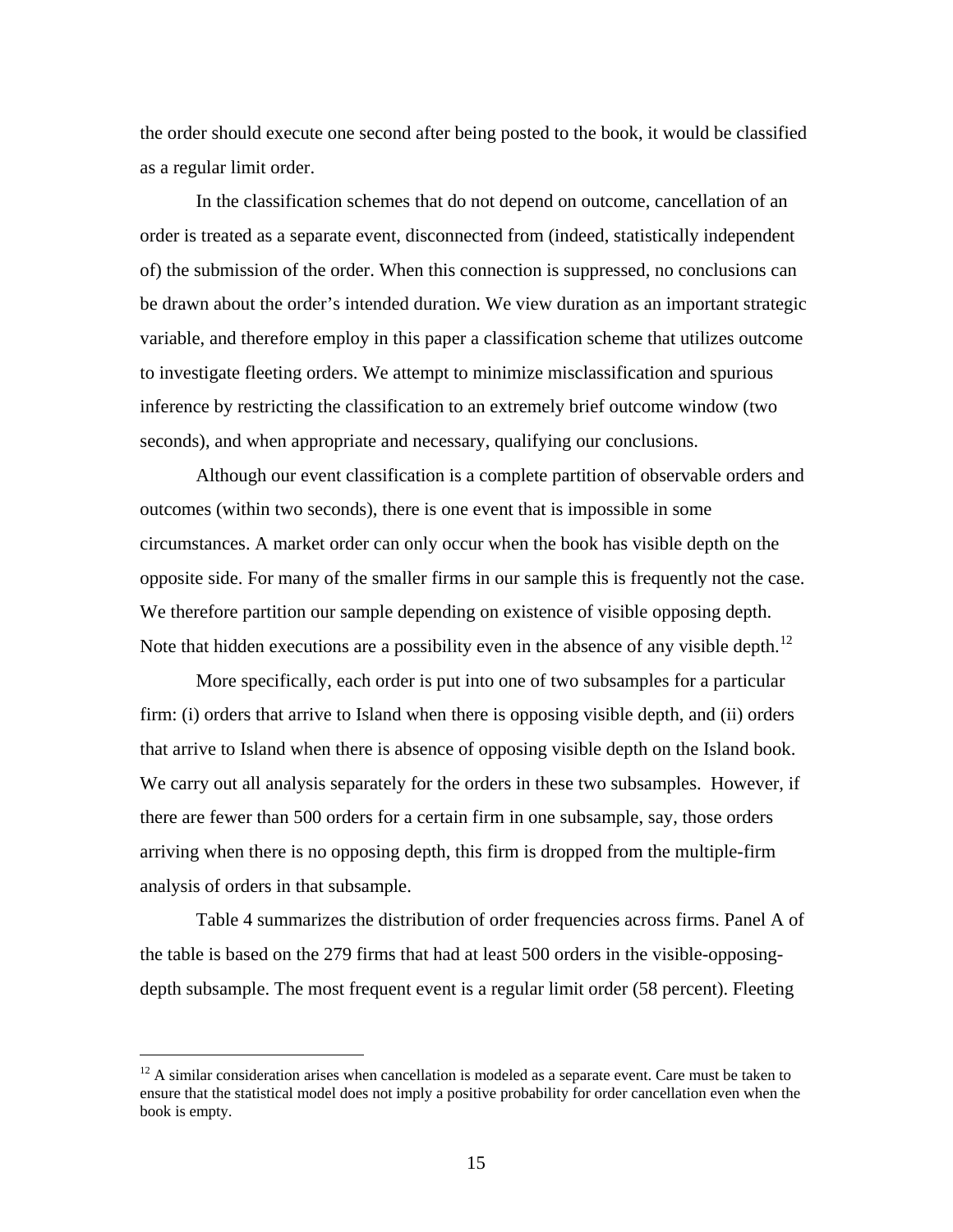limit orders are next (21 percent) followed by market orders (18 percent). Panel B of [Table 4](#page-40-0) summarizes outcome frequencies for the 101 firms that had at least 500 orders during times when a market order would not have been feasible.<sup>[13](#page-16-0)</sup> In this circumstance, regular limit orders are used about two-thirds of the time (on average), and fleeting limit orders are used about one third of the time. Hidden executions are quite rare in Panel B, suggesting that when there is no visible depth there isn't likely to be much hidden depth either. Relative to the frequencies in Panel A, there appears to be a shift or substitution from market orders to fleeting limit orders. This is consistent with the intuition that when no opposing depth exists, strategies that would otherwise have employed market orders utilize fleeting orders instead.

[Table 4](#page-40-0) also reports median order frequencies across the capitalization-, activity-, and volatility-ranked groups. There are no clear patterns in Panel B (no opposing depth), but this may reflect a lack of precision due to the small numbers of firms. The subsample with opposing depth contains substantially more firms. In this subsample, most strikingly, the frequencies of regular limit orders are relatively flat across the market capitalization groups. Noticeable changes do occur in the frequencies of fleeting and market orders, however, and they tend to be in offsetting directions. For capitalization-, activity-, and volatility-ranked groups, moving from low to high values is associated with a monotonic decrease in the frequency of fleeting limit orders and a monotonic increase in the frequency of market orders. The relative constancy of the regular limit order frequency and the offsetting changes in fleeting and market orders suggest that fleeting limit orders are not equivalent to regular limit orders, and that they may be closer substitutes for market orders.

Table 5 describes the pricing of limit orders relative to Island's quote. Both regular and fleeting limit orders tend to be priced ahead of (more aggressively than) the

<span id="page-16-0"></span><sup>&</sup>lt;sup>13</sup> There is some overlap. A number of firms had at least 500 orders when there was no opposing depth and at least 500 orders when there was opposing depth. Thus, some of the differences between the depth and no-depth subsamples are due to dynamic variation in market conditions for a single firm. Some of the differences are also cross-sectional, however. The smallest firms in the study rarely had 500 orders when visible opposing depth existed; the largest firms rarely had 500 orders when there was no depth.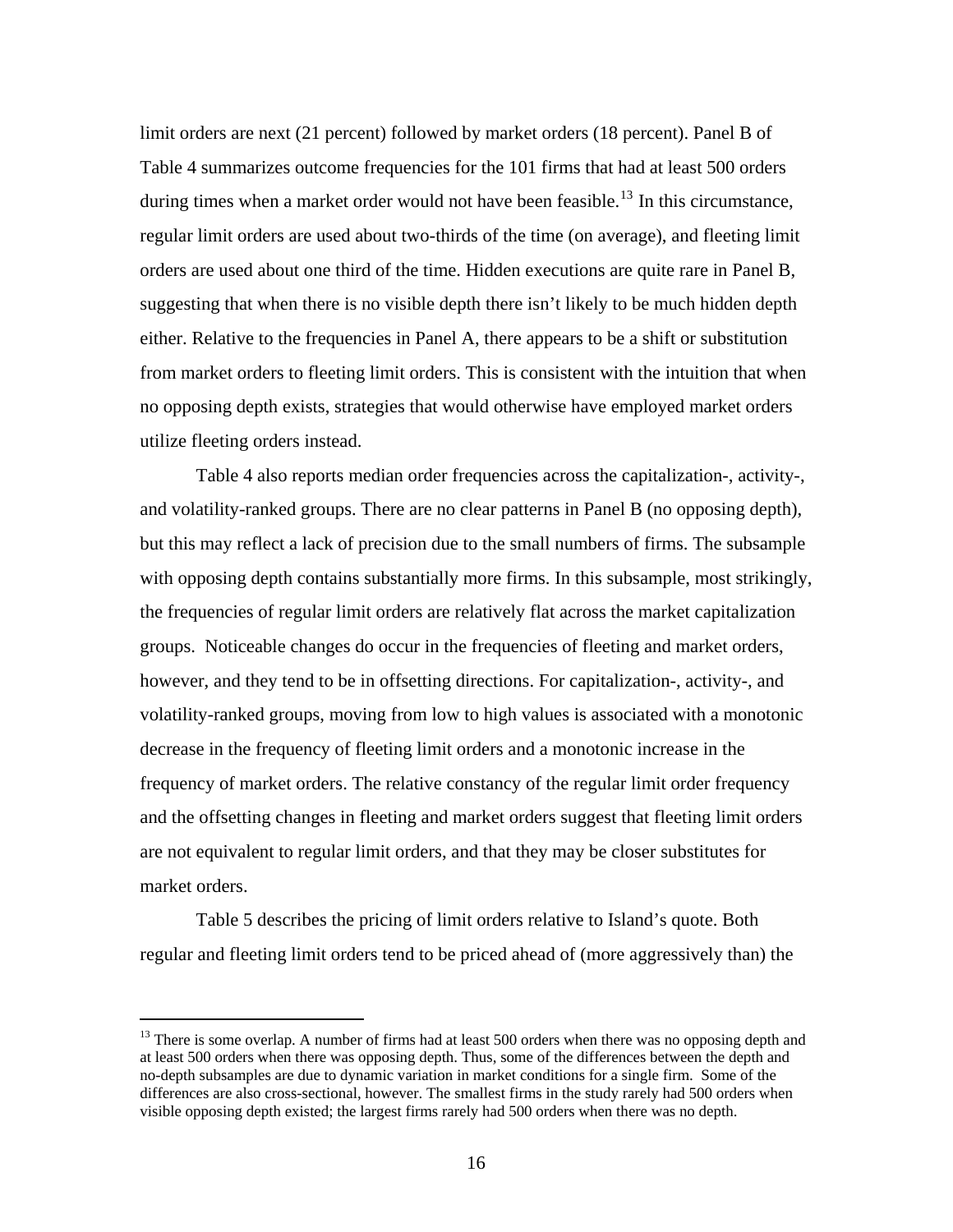bid or offer. This tendency is more pronounced for fleeting limit orders (an average of 84% priced ahead, median 87%) than for regular limit orders (72% priced ahead, median 73%). If pricing aggressiveness reflects urgency, this suggests that fleeting orders are more urgent. Such a large percentage of fleeting orders priced inside the quote is also consistent with the idea that they are used to "fish" for better-priced hidden liquidity in the book.

Table 6 provides another perspective on hidden executions and fleeting orders. First, although hidden executions constitute a small proportion of all events, they are substantial relative to all executions. The first two columns of the table show that on average, they account for 13.7% of all executions, and 11.8% of all executed shares. The last two columns of the table examine fleeting orders relative to all visible orders. By frequency, fleeting orders constitute on average 27.7% of all visible orders. By shares, this proportion is on average 32.5%, indicating that fleeting orders tend to be slightly larger.

Table 6 also shows that there is a pronounced monotone pattern in fleeting orders and hidden executions across the capitalization-, activity-, and volatility-ranked groups. Larger, more active, and more volatile stocks tend to have more hidden executions and fewer fleeting orders. The patterns highlight the relationship between these two events. Say a trader demands immediacy by sending an order inside the quote aimed at executing against hidden depth. The order will be categorized as a hidden execution if there was hidden depth in the book. If there was no hidden depth, however, the order will be posted to the book but quickly cancelled (so that the trader can demand immediacy by submitting a marketable order or seek out another pool of liquidity on another trading venue) and will be categorized as fleeting. Therefore, more hidden executions are associated with fewer fleeting orders in the cross-section of stocks. The table suggests that there is more hidden depth in the book of a larger, more active, or more volatile stock.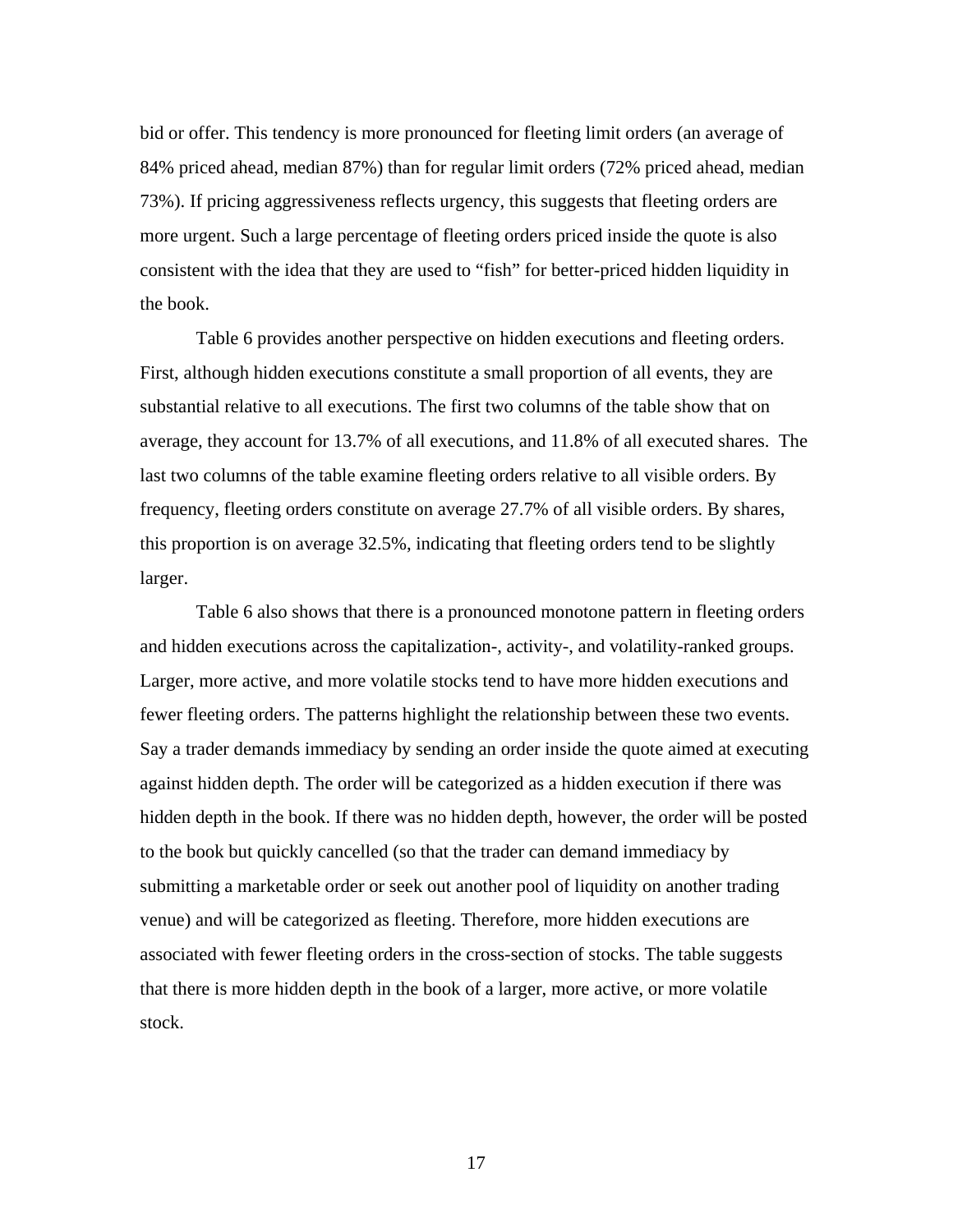#### **5. Cross-sectional multinomial logit analysis**

The subsample tabulations discussed above suggest that the cross-sectional variation in fleeting order frequency differs markedly from that of regular limit orders. This section examines these effects in a multivariate analysis.

 The econometric approach is multinomial logit on the categories defined in the previous section: {*Regular limit order, Fleeting limit order, Market order, Hidden execution*}. Let  $i = 0, 1, 2, 3$  denote an index corresponding to these events, and let *j* index firms. The probability of event *i* for firm *j*:

$$
\log\left(\frac{\text{Pr}_{i,j}}{\text{Pr}_{0,j}}\right) = X_j \beta_i \text{ for } i = 1, 2, 3
$$

where  $X_i$  is a vector of explanatory variables and  $\beta_i$  a vector of coefficients. Event  $i = 0$ , (the "regular limit order" event) is taken as the reference event: the occurrence probabilities for the other events are modeled relative to the probability of this event.

The explanatory variables include an intercept, daily return volatility, log average price, log market capitalization, median daily turnover, and the Herfindahl-Hirschman index (HHI) of trading volume concentration (computed over all Nasdaq market makers and ECNs). The importance of volatility as a cross-sectional determinant of order mix is suggested by Foucault (1999). Hasbrouck and Saar (2002) describe other effects of volatility on preferences for limit orders. The next three variables are included to control for ancillary and incidental effects. Among other things, capitalization may be related to investor characteristics and frequency of information events. The average price is included to pick up discreteness effects in the price grid. Median turnover is intended to control for the market-wide "normal" level of trading in the stock. The median is used instead of the mean in order to have a measure of the typical trading intensity in a stock that is less sensitive to information shocks. HHI is included as a proxy for market fragmentation.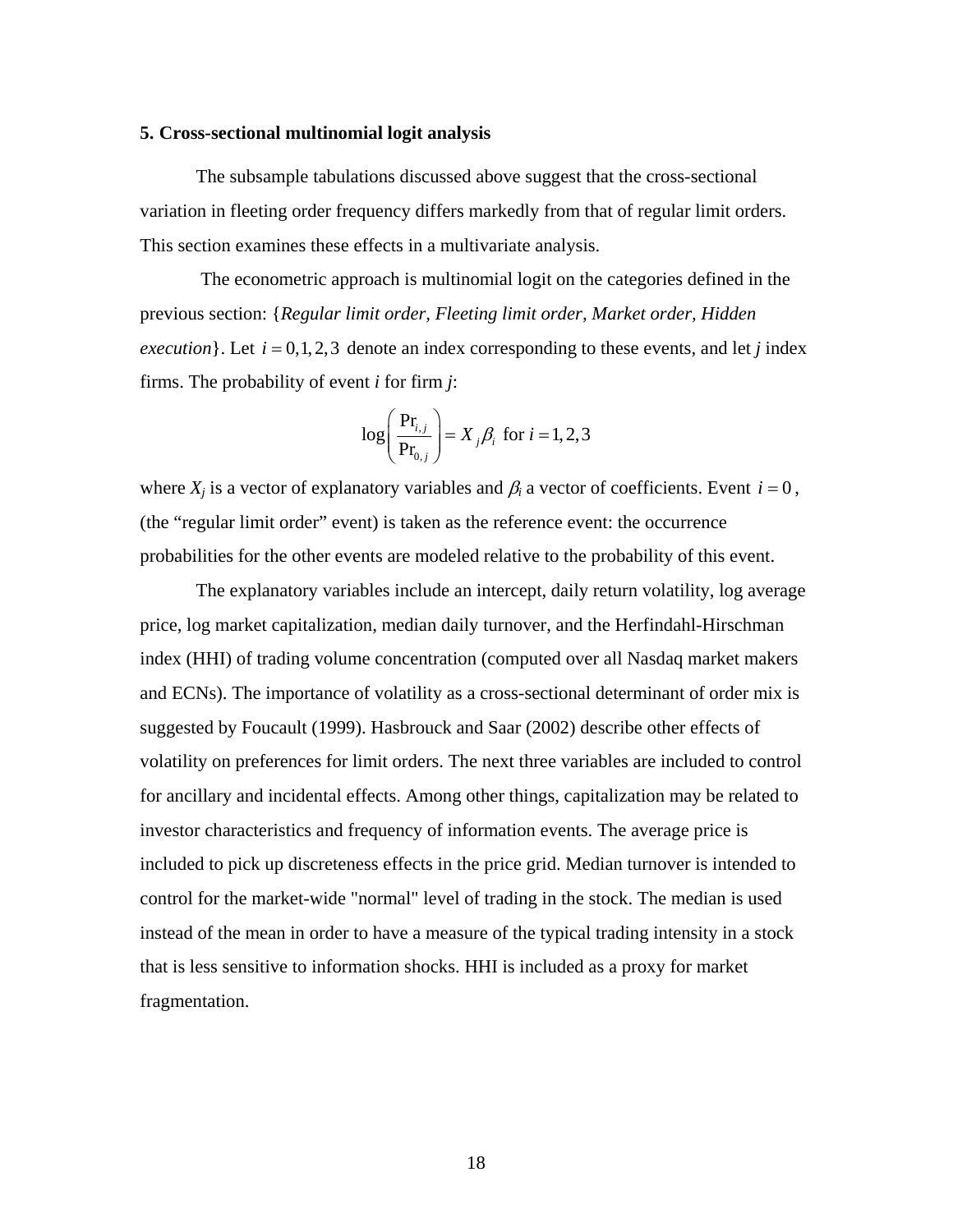One order constitutes one observation in our analysis, and orders are assumed to be independent.<sup>[14](#page-19-0)</sup> To achieve equal weighting for all firms, each observation is weighted by the inverse of the total number of events for the firm. Given the large number of observations, virtually all of the logit coefficients are statistically significant at the usual levels. To facilitate interpretation, we compute the event probabilities for a representative firm, i.e., one for which all explanatory variables are equal to their sample means,  $X_i = \overline{X}$ . This is considered the "base" case. We then examine the probabilities implied by the model when each of the variables, taken one at a time, increases by one standard deviation. These calculations are reported in Table 7. The table reports probabilities for the base case and the case where the variables increase by one standard deviation, as well as differences in probabilities between the two cases.<sup>[15](#page-19-1)</sup> The table reports only the results corresponding to the subsample with available depth on the opposite side of the order. The reason is that we are interested in specifically examining the relation between limit, fleeting, and market orders. The analysis without opposing depth does not have market orders, making all changes in limit orders mirrored by opposing changes in fleeting orders.<sup>[16](#page-19-2)</sup>

Table 7 shows that the frequency of regular limit orders does not generally change when we consider increases of one standard deviation in the independent variables. The largest differences tend to be offsetting changes between market order and fleeting limit order frequencies. In particular, an increase in volatility, capitalization or turnover is associated with decreased probability of a fleeting limit order. This decreased probability is mostly offset by an increase in the probability of a market order. These effects are consistent with the ranked groups results presented in Table 4.

The results pertaining to volatility are particularly noteworthy. Existing theoretical studies offer various predictions concerning the effects of volatility. In the model of Foucault (1999) volatility is positively related to the pick-off risk faced by the

 $14$  Independence across firms would be violated by common factors in order flows.

<span id="page-19-1"></span><span id="page-19-0"></span><sup>&</sup>lt;sup>15</sup> The base probabilities approximate, but do not exactly equal, the mean frequencies reported in Table 4. The differences arise because the logit probabilities are nonlinear functions of the explanatory variables. 16 This analysis is available from the authors upon request.

<span id="page-19-2"></span>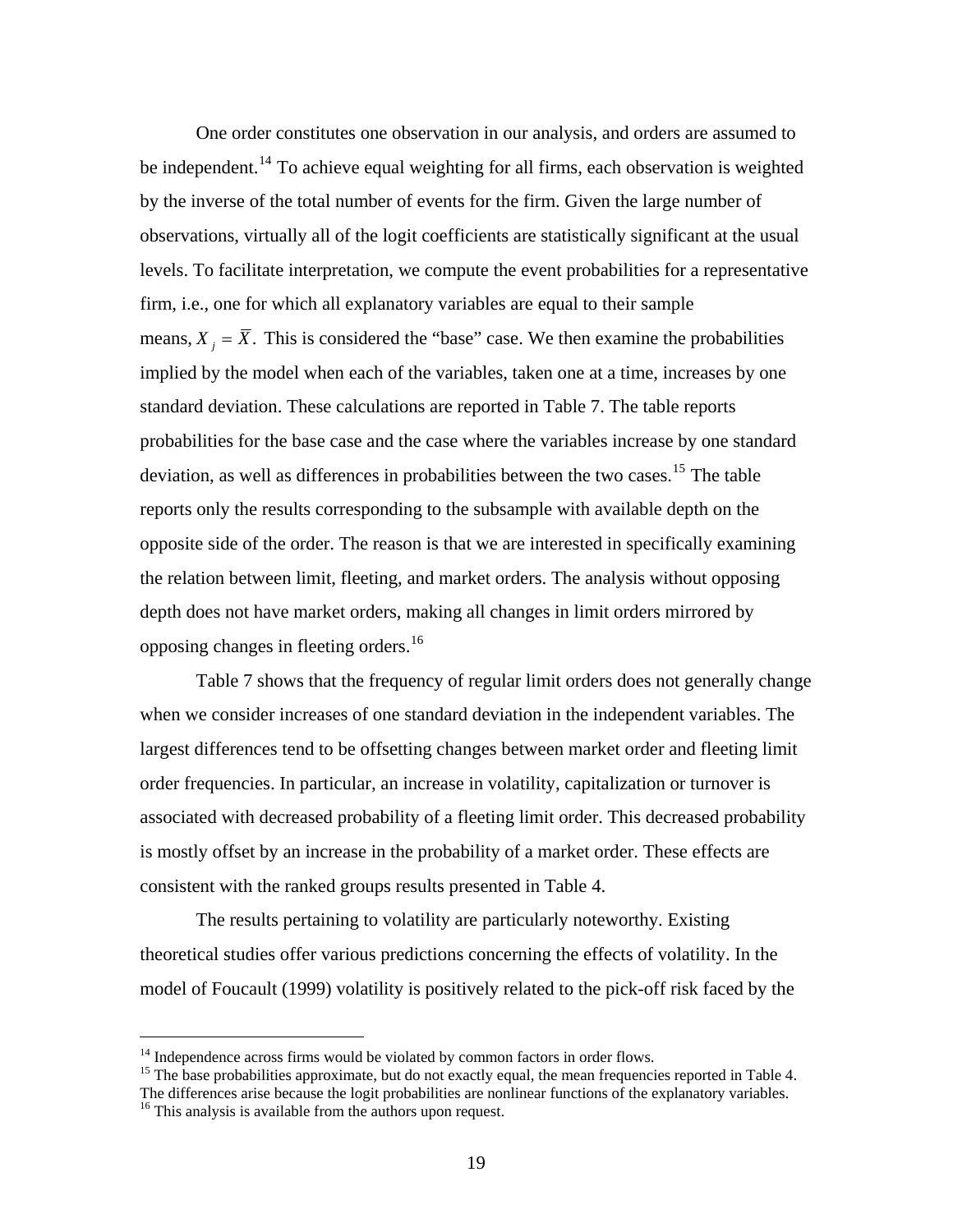limit order submitter. This effect militates against limit orders. Traders compensate, however, not by entering fewer limit orders, but by pricing their limit orders less aggressively. In equilibrium, the wider spread makes market orders more costly, leading to a higher proportion of limit orders (and a lower fill rate).

Handa and Schwartz (1996) model limit order execution as the first passage of a random walk (the stock price) hitting a barrier (the limit order). With zero-drift, the expected first passage time (execution duration) is negatively related to volatility. Lo, MacKinlay, and Zhang (2002) find this negative relation in a sample of NYSE limit orders, although they note that the random-walk model does not give accurate point estimates. With respect to the brevity of execution durations, therefore, an increase in volatility should make limit orders more attractive.

In [Table 3](#page-39-0) we presented limit order submission proportions across firm groups ranked by volatility. As volatility increases, this proportion declines, an apparent refutation of Foucault's prediction. The estimates in Table 7, however, suggest that while increased volatility induces a lower frequency of limit orders, the drop occurs entirely in fleeting limit orders. The frequency of regular limit orders actually increases slightly. This pattern is also evident in the volatility-ranked groups frequencies reported in Table 4. With respect to regular limit orders, therefore, the volatility results do not contradict (nor do they support) the prediction of Foucault (1999). Higher volatility is presumably associated with greater presence of active traders and therefore increased use of (the more sophisticated) hidden orders.<sup>[17](#page-20-0)</sup> As the likelihood of finding hidden depth inside the quote increases, there is an increase in the frequency of hidden executions and a decrease in the frequency of fleeting orders.

Table 7 also shows that an increase in concentration of trading activity (HHI), i.e., lower fragmentation, implies a small decrease in the usage of fleeting orders. Since HHI takes into account all execution venues (including all alternative trading systems), this

<span id="page-20-0"></span> $17$  For example, high volatility is claimed to be a prerequisite for profitable day trading (see Bernstein (1998)).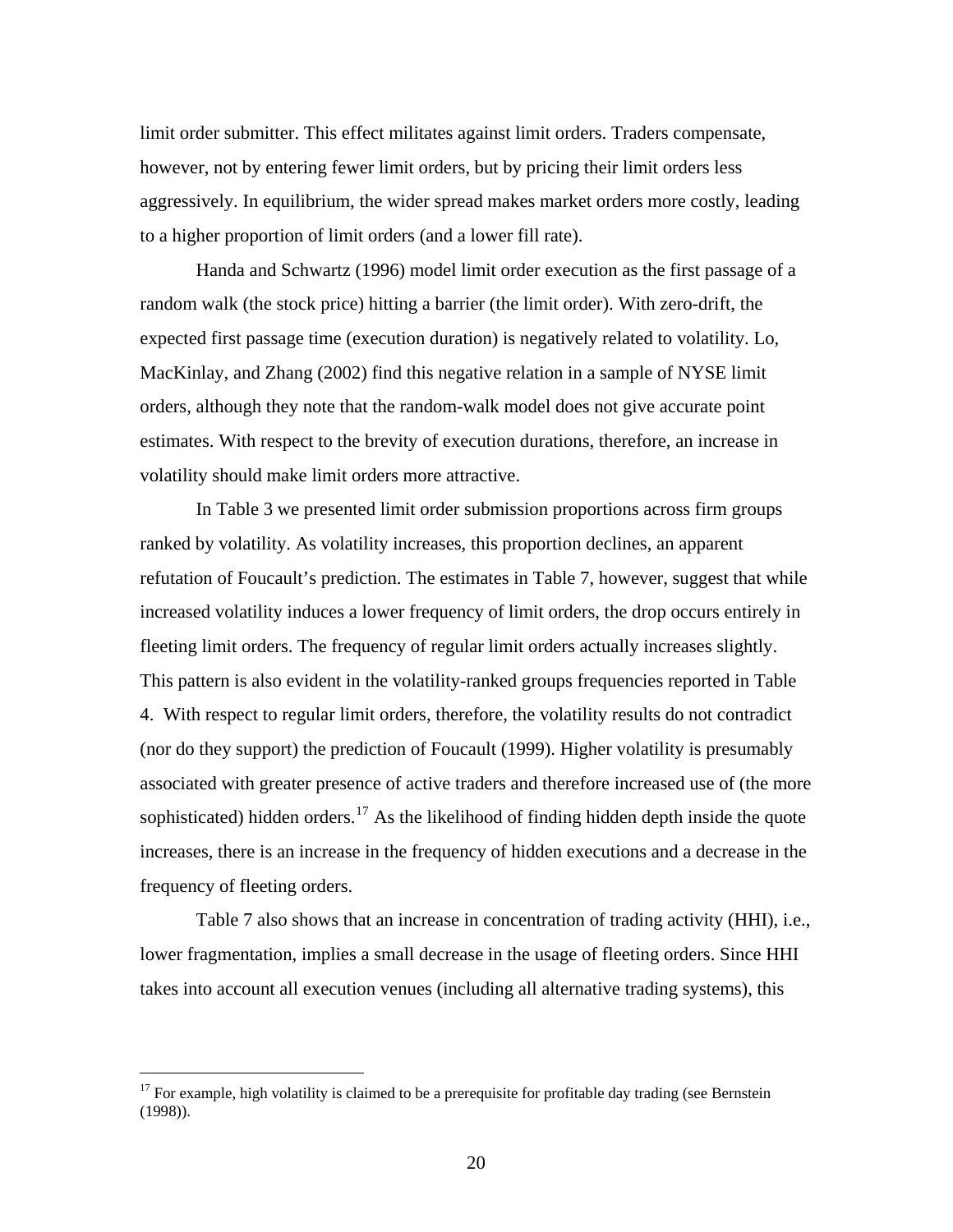result is consistent with the hypothesis that fleeting orders are more widely used when it is necessary to search among multiple pools of liquidity.

#### **6. Dynamic analysis**

Although many attributes of firms vary in the cross-section, changes in market conditions may also lead to different order strategies over time. To assess these effects, we estimate separate logit specifications for each firm over time:

$$
\log \left( \frac{\Pr_{i,j,t}}{\Pr_{0,j,t}} \right) = X_{j,t} \beta_{i,j} \text{ for } i = 1,2,3
$$

where *i* indexes event types, *j* indexes firms, and *t* indexes events. As in the crosssectional analysis, the set of events is {*Regular limit order, Fleeting limit order, Market order, Hidden execution*}, with a regular limit order corresponding to event *i*=0.

The explanatory variables comprise measures intended to capture dynamic variation in market conditions. The prevailing Nasdaq NBBO spread reflects the cost of a market order. Volume over the prior five minutes is intended to capture variation in the general pace of market activity. Specification of other variables takes into account the direction (buy or sell) of the order. (Log) depth on the same side of the market (e.g., depth on the bid side for a buy order) and (log) depth on the opposite side (e.g., depth on the offer side for a buy order) are suggested by Parlour (1998). We also include a momentum variable defined as the return over the preceding five minutes for a buy order, and the negative of the return over the preceding five minutes for a sell order. This essentially measures the price change in the direction of the order. In utilizing these variables, we are viewing order direction as a predetermined, exogenous characteristic of the order, and modeling the event outcome (regular limit, fleeting limit, etc.) conditional on this direction. Dummy variables for the first and last hour of trading are included to capture deterministic intraday patterns.

As in the cross-sectional analysis, orders are assumed independent. This assumption is more suspect than in the cross-sectional analysis for at least two reasons. First, some of explanatory variables (e.g., depth) are determined at a given time by the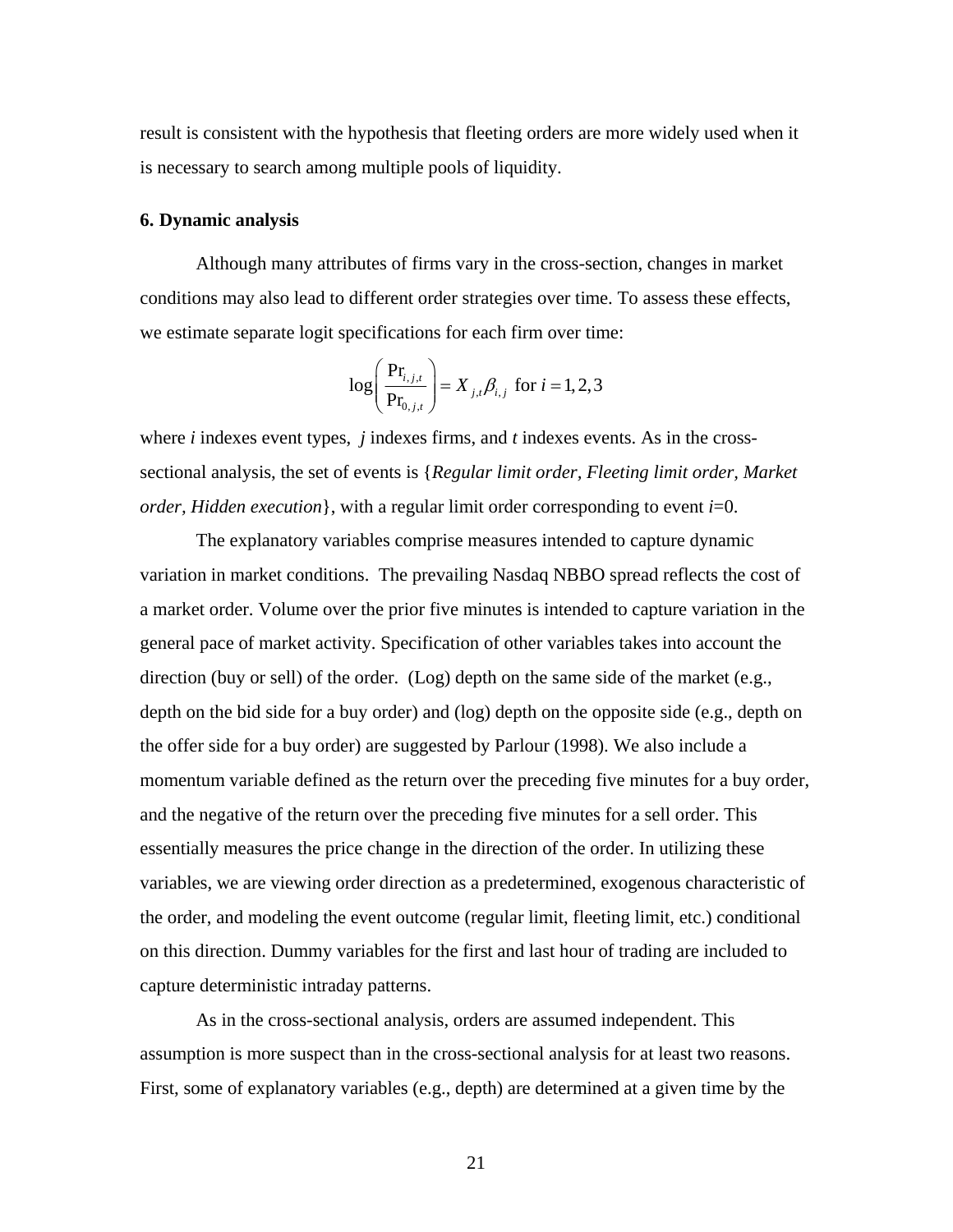history of earlier events. Second, aspects of "market conditions" that aren't modeled are nevertheless likely to persist over periods encompassing multiple events.

The specification is estimated separately for each firm. As in Section 5, we report in a table only the results corresponding to the subsample of 279 firms with available depth on the opposite side of the order. For ease of computation, we impose an upper limit of 10,000 observations for each firm. Maximum likelihood estimation converged without warnings in all but 12 of the firms, which were dropped from subsequent analysis.

For each firm we compute base probabilities, the probabilities associated with an increase of one standard deviation in the independent variables, and the changes in probabilities (similar to the cross-sectional analysis). Here, however, we use the mean and standard deviation specific to each firm. For the purpose of summarizing these estimations, we compute the cross-firm means of the probabilities. These are reported in Table 8.

In the cross-sectional analysis, the changes in the explanatory variables generally had little impact on the probabilities of regular limit orders. This is not the case in the dynamic analysis. As measured by the overall magnitude of the changes in probabilities, the most important effect is return momentum. For buy orders, an increase of one standard deviation in the return over the prior five minutes is associated with a 7.2 percent decrease in the probability of a regular limit order, a 2.9 percent increase in the probability of a fleeting limit order, a 3.7 percent increase in the probability of a market order, and a 0.7% increase in the probability of a hidden execution. The net effect is a substitution away from regular limit orders and towards fleeting and market orders. This is intuitively reasonable: when prices are moving in the same direction as the trading intention, an order that is not aggressive runs a high risk of missing the market. Here we clearly observe that fleeting orders are used in a similar fashion to the more aggressive market orders and unlike the "patient" limit orders.

We observe that an elevated Nasdaq spread means more regular limit orders and an offsetting decline in fleeting orders and to a lesser extent a decline in market orders.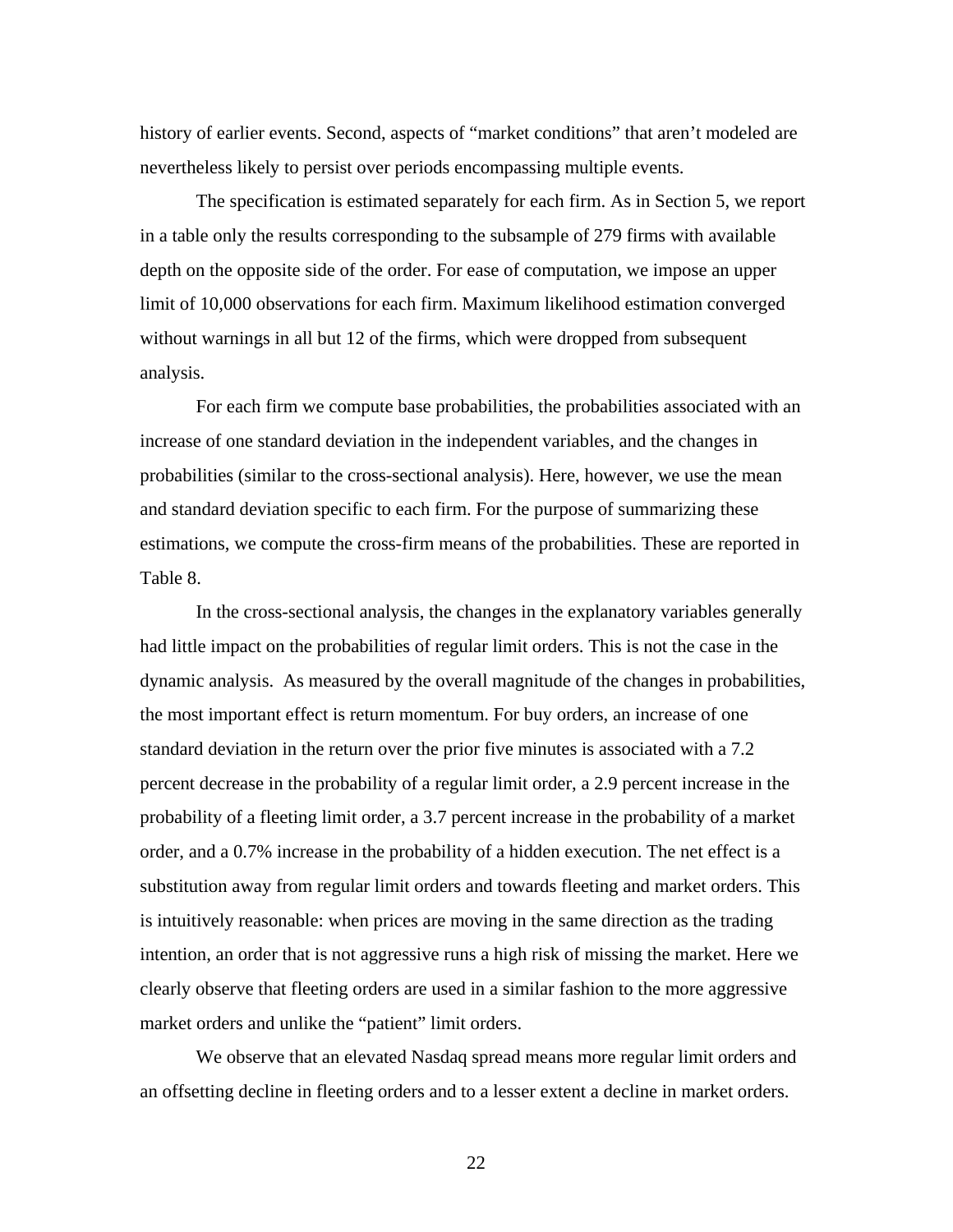Higher spreads seem to make traders more cost conscious. Therefore, they shift to less aggressive and more patient orders that are less expensive. Since fleeting limit orders demand immediacy and liquidity, their use declines and regular limit orders use increases. Here as well, limit and fleeting orders look very different.

A one-standard-deviation increase in volume during the preceding five minutes is associated with a relatively large increase in the probability of a hidden execution (2.3 percent). Regular market orders increase by 1.7 percent, regular limit orders decrease by 2.2 percent, and fleeting limit orders decrease by 1.7 percent. These results suggest that periods of high trading activity are associated with greater hidden depth. As hidden depth increases, limit orders submitted inside the quote to search for hidden liquidity are executed and we observe the increase in the hidden executions category. With the resulting higher fill rates for incoming limit orders inside the quote, fewer would be added to the book and subsequently cancelled, and the incidence of fleeting limit orders in our classification scheme would decline.

It is also well known that volume is autocorrelated: High volume now is more likely if volume five minutes ago was high. The usual interpretation of this observation is that when an information event or a demand shock occurs in the market, execution of orders of different investors (or the same investors who break down their orders) takes time. We find that if volume was high in the previous five minutes, there is increased likelihood of market orders and hidden executions, the two events in our classification that result in reported volume (and therefore a high volume now).

Looking at the Island variables in the model, we observe that when opposite-side depth increases by one standard deviation, the probability of a market order increases by 4.5 percent. This is offset by a 2.7 percent decline in regular limit orders and a 2.3 percent decline in fleeting limit orders. As depth on the opposite site of the book increases, it is easier and presumably cheaper to demand liquidity using a market order, and so there is no reason to incur the cost (in time and potential price movement) of searching for hidden orders. Therefore, both fleeting and regular limit decrease and market orders increase. Parlour (1998) suggests that for a buy order, for example,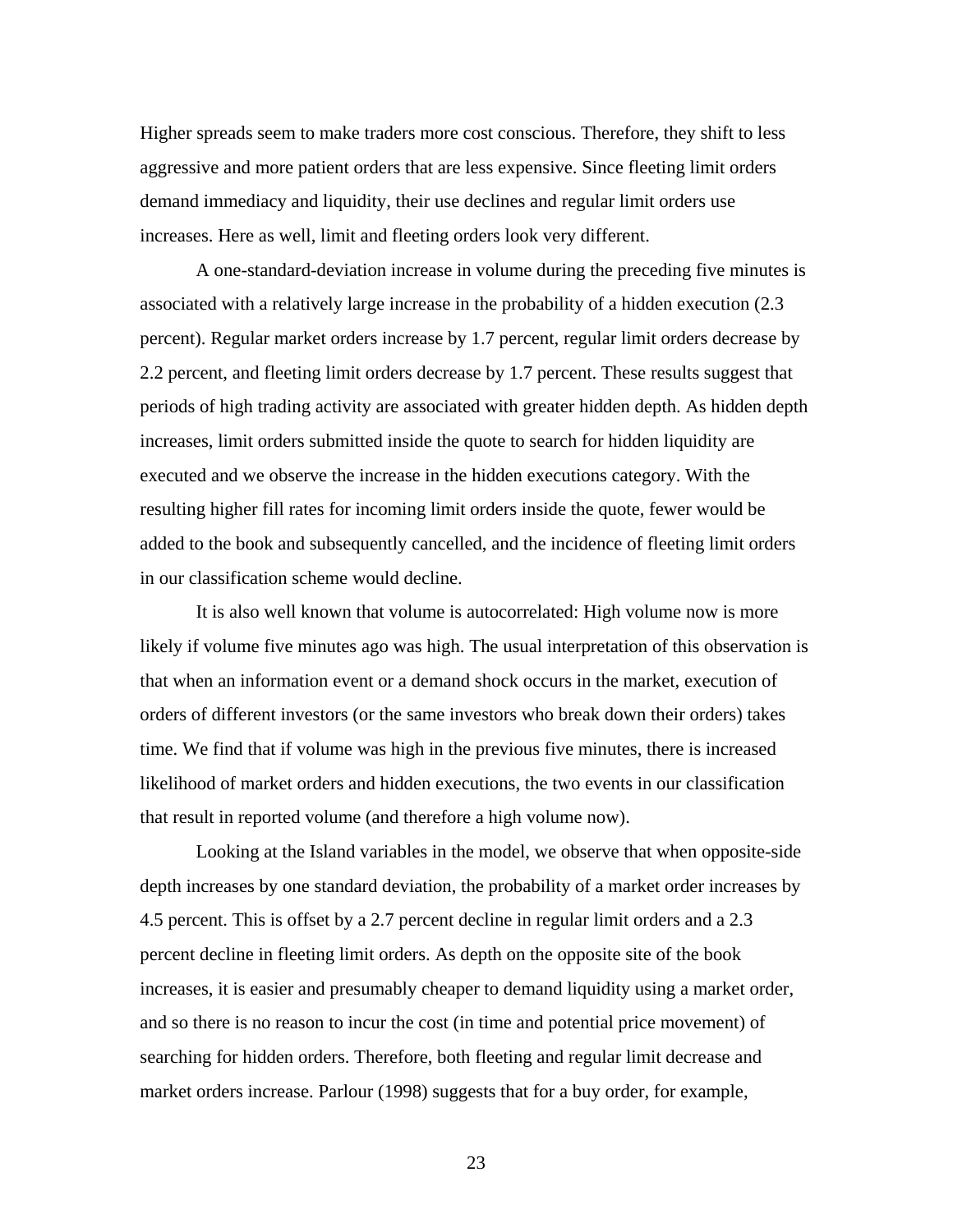elevated depth on the sell side implies strong competition from sellers, and increased likelihood of a subsequent market sell order, favoring the immediate submission of a limit buy order. Our results are not consistent with her prediction.

As depth on the same side of the order increases, those who demand liquidity shift to more aggressive orders, and we observe a decline in fleeting orders and an increase in market orders. The difference between regular limit and fleeting orders is visible here as well, as the probability of fleeting limit orders declines while the probability of regular limit orders increases. The increase in the likelihood of observing a regular limit order presumably stems from traders splitting orders or pursuing correlated strategies. In other words, the increase in depth on the same side is due to recently arriving limit orders, and so if traders split orders or different traders follow correlated strategies there is increased likelihood that the next order arriving would be a limit order as well.

#### <span id="page-24-0"></span>**7. Discussion**

 $\overline{a}$ 

The preceding sections show that the patterns and determinants of cross-sectional and dynamic variations in fleeting order utilization resemble those of market orders more closely than those of regular limit orders, i.e., that fleeting limit orders are a closer substitute for market orders. In this section we give a broader perspective.

We first note that our results cannot be explained by a simple model of fast and slow markets in which all clock-time event processes are subordinated to a common driving process (e.g., "information intensity"; see Clark (1973)). If this were the case, a "fast" market would result in more limit orders being classified as fleeting, but would not change the relative market and overall limit order proportions. That is, all substitution would occur between fleeting and regular limit orders. Our results clearly suggest otherwise. $18$ 

<span id="page-24-1"></span><sup>&</sup>lt;sup>18</sup> Large (2004) suggests that fleeting orders convey information regarding market order arrival rates. From Table 2 the average daily number of market orders is 340. With a 6.5 hour trading day, this implies a mean inter-arrival time of approximately 68 seconds. This appears long relative to the two-second criterion used to classify a fleeting order. Thus, the Large mechanism would seem to require extreme dynamic variation in expected arrival rates. We do not model time-varying arrival rates in this paper, however, and so do not test his mechanism directly.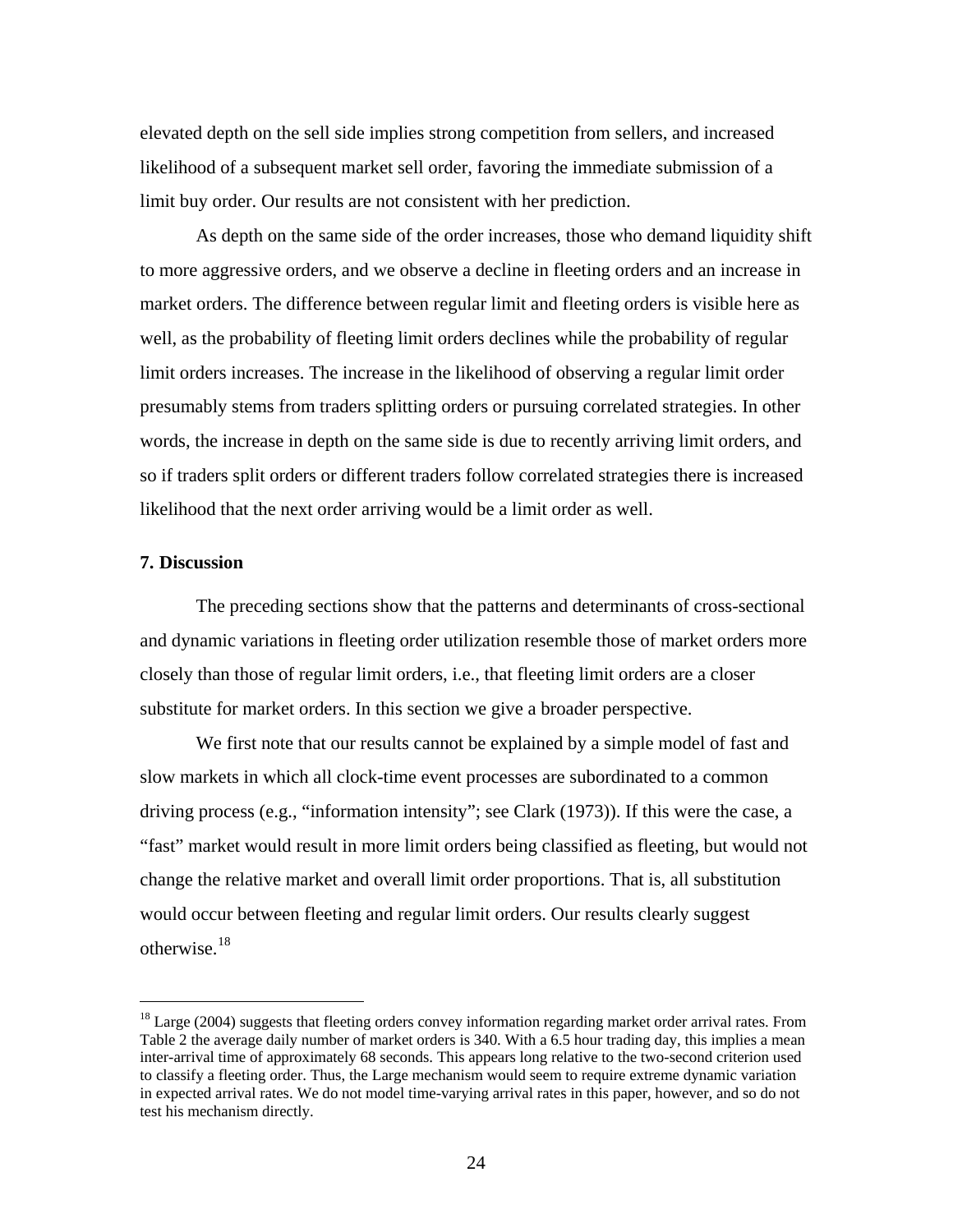Are fleeting orders a universal feature of limit order markets? Existing limit order data samples are relatively recent and brief, so it is difficult to provide a definitive answer. We may nevertheless draw some tentative conclusions from U.S. samples that are available.

 The earliest widely-available limit order dataset is TORQ, which covers a sample of NYSE stocks, October, 1989 through January, 1990 (see Hasbrouck (1992)). We formed a sample of all TORQ limit orders that were not tick-sensitive or otherwise qualified (roughly 300,000 orders). The cross-firm median execution rate (proportion of orders for which the first event is a partial fill) is 56% (vs. 18% for the Island sample). Thus, the Island sample exhibits a much higher proportion of cancellation.

[Figure 2](#page-47-0) depicts the median survival profiles of executions and cancellations in the Island and TORQ samples. Not surprisingly, the overall pace of activity is faster in the Island sample: both executions and cancellations tend to occur sooner than in the TORQ sample. It is striking, however, that the relative intensities of executions and cancellations differ. In the TORQ sample, the survival rate for execution events is higher than that of cancellations. In the Island sample this is reversed and the cancellation intensity is much higher than that of executions.

 Lo, MacKinlay, and Zhang (2002) analyze a sample of NYSE limit orders from 1994–1995. Their sample is drawn from among the limit orders handled by one institutional broker, ITG, and hence are more representative of a specific trading clientele than an entire market. Lo et al. report that 53% of the limit orders were at least partially filled. Again, this implies a much lower rate of cancellations than in the Island sample.

 To what might the differences across these samples be attributed? One possibility is the transparency of the trading process. During the TORQ sample period, information about the limit order book was unavailable away from the floor. Boehmer, Saar, and Yu (2004) find that when the NYSE began distributing information on the book in real time (January, 2002), the cancellation rate of limit orders increased by 17% and the average time to cancellation decreased by 25%. This suggests that NYSE trading practices have moved in the direction of Island's. Another possibility is tick size. The minimum tick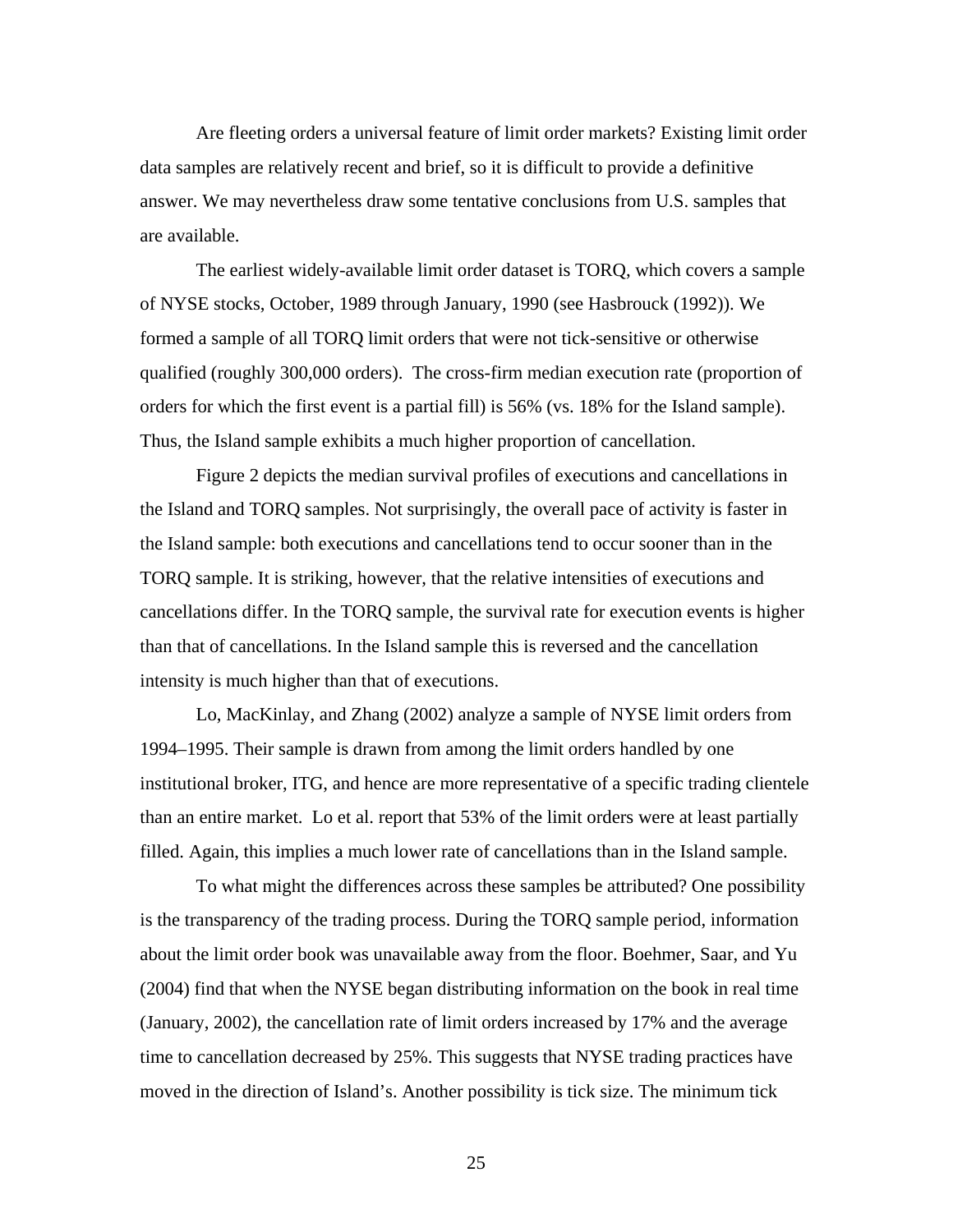during the TORQ and Lo et al. sample periods was 1/8. During our sample, the minimum tick was  $1/16<sup>th</sup>$  on Nasdaq systems, but  $1/256<sup>th</sup>$  on Island. A smaller tick size decreases the protection time priority offers to limit orders in the book, which may result in shorter durations.

 Since fleeting orders appear to be a recent phenomenon, it is logical to consider the relevant ways in which markets have changed. We propose three factors as the major influences: technology, active trading, and fragmentation. The first of these, technology, particularly that related to automated order management systems and algorithmic trading, appears to be a necessary precondition. It is difficult to imagine human traders managing fleeting orders efficiently, especially given their low probability of execution.

It is impossible to date the "invention" of automated order management, and in any event the growth of these systems has occurred over time, but one indicative milestone might be the formation in 1995 of the initial FIX consortium. FIX, the Financial Information Protocol, is a standardized messaging protocol used to communicate orders and related information that is widely thought to have facilitated the construction of automated order management systems. Also, the advent of sophisticated order routing algorithms at the end of the 1990's (like Tradescape.com's Smart Order Routing Technology) has dramatically enhanced traders' ability to carry out automated trading strategies. In particular, these systems, aimed at achieving superior order execution, enabled traders to automatically sweep limit order books of different ECNs and engage in an effective search process that is at the heart of the new equilibrium.

The second contributing factor, active trading, refers to a broad array of practices (day trading, breaking down of large orders by buy-side trading desks, "statistical arbitrage", etc.) that require frequent, repeated and ongoing interaction with the market. The last factor, market fragmentation plays a role in order strategy by increasing the use of sequential strategies, decreasing the probability of order execution posted on any one book, and increasing the cost of limit order exposure. We believe that this environment where technology enables rapid submission and cancellation of orders coming from active traders who can tap multiple pools of liquidity—gives rise to the "new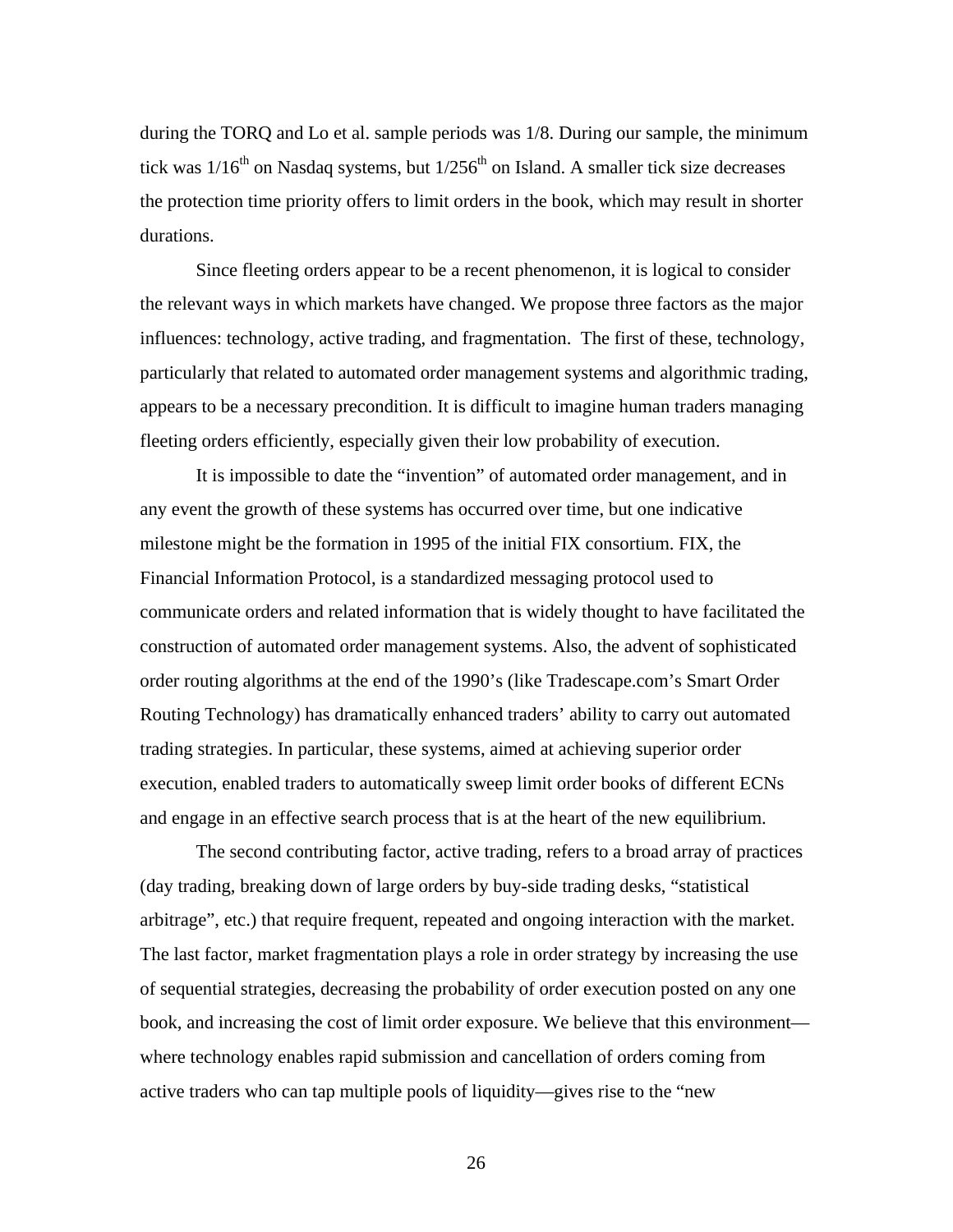equilibrium" in which traders engage in a search process to achieve the best possible execution.

The visibility of fleeting orders seems essential to this search process. ECNs like Island allow traders to hide their orders because they want to encourage liquidity provision. Hiding orders help traders manage the risks associated with exposure of limit orders, but is useful only if other traders search for the hidden liquidity. Market fragmentation gives rise to a coordination problem because patient traders need to decide on where to post their hidden orders and impatient traders need to decide on where to search for the hidden depth. The visible fleeting orders on Island serve to solve the coordination problem by signaling to the patient traders that impatient traders search this trading venue. This in turn encourages patient traders to submit hidden orders to the book, and both patient and impatient traders are able to fulfill their trading needs.

While we propose the new equilibrium as an explanation of the fleeting limit orders phenomenon, there may be other possible explanations. It could be that even a one- or two-second exposure time may suffice to encourage offsetting orders. A human trader could certainly react with this speed, but only if she were already monitoring the market. This seems so costly that we view it as more likely that the possible offsetting orders would be submitted by automated trading systems.

Another possibility is that the visible fleeting orders serve to induce competition among other quote setters, with the ultimate goal being execution of an order *in the opposite direction*. In its most blatant form, this has been considered market manipulation. Specifically, wholesale market makers often guarantee execution of retail orders at the NBBO prices. A seller of, say, 2000 shares, might place an aggressively priced *buy* limit order for 100 shares, with the intent of establishing a favorable sale price, only for as long as necessary to affect the trade with the wholesaler. SEC litigation reports document several of these "spoofing" cases in recent years. The numbers are small (ten or fewer cases), but this may reflect the difficulty of detection. In light of the enormous number of fleeting orders on Island, however, we doubt that spoofing is at the core of this phenomenon.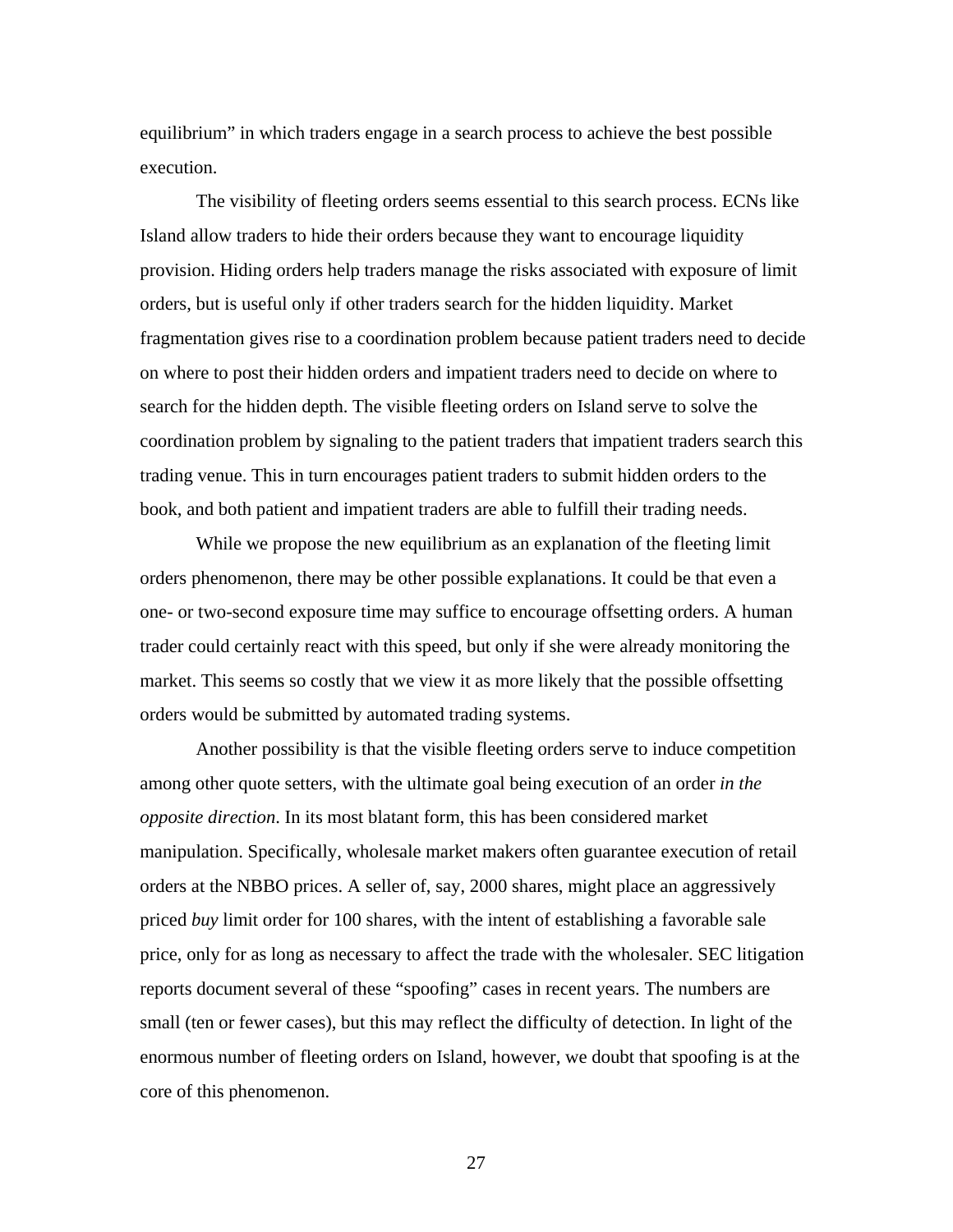Among the factors we view as driving fleeting orders, none seems likely to abate in the near future. Accordingly, we view the fleeting order phenomenon as one of ongoing importance. This motivates consideration of fleeting orders' implications for overall welfare. If one considers the technology, active trading, and fragmentation environment as exogenous, then both patient and impatient traders are better off in the new equilibrium. Clearly patient traders can choose to submit visible limit orders, and their choice of supplying hidden liquidity must therefore be optimal. Similarly, the costly search of the impatient traders using fleeting orders makes sense only if they are better off carrying out the search than submitting marketable orders. Still, fragmentation and active trading could be viewed as responses to changing technological and regulatory environments, and hence endogenous to the equilibrium. It is therefore unclear whether all traders in the new equilibrium fare better than in an alternative economy with a centralized trading venue that operates more as a posted price market than a search market.

Note that in a fragmented market with heavy dealer participation, fleeting orders may have a negative byproduct. For example, when the SEC sought comment regarding the limit order display rule in 1996, some members of the dealer community viewed the rule as likely to result in "flickering" quotes, and a consequent decline in "market price integrity" (see final rule release 37619A). One interpretation of this point is that dealers establish reputations for maintaining quotes that are firm, ongoing and deep. These reputations may help them attract orders. When they are forced to display rapidlychanging bids and offers with small sizes, say due to the need to match fleeting orders on competing ECNs, this reputation is diminished. While this may suggest that dealer welfare may decline, the overall welfare implications for investors of this effect are unclear.

#### **8. Conclusion**

A common economic perspective, and arguably the historical reality, is that a customer limit order closely resembles a dealer quote. In the present paper, however, we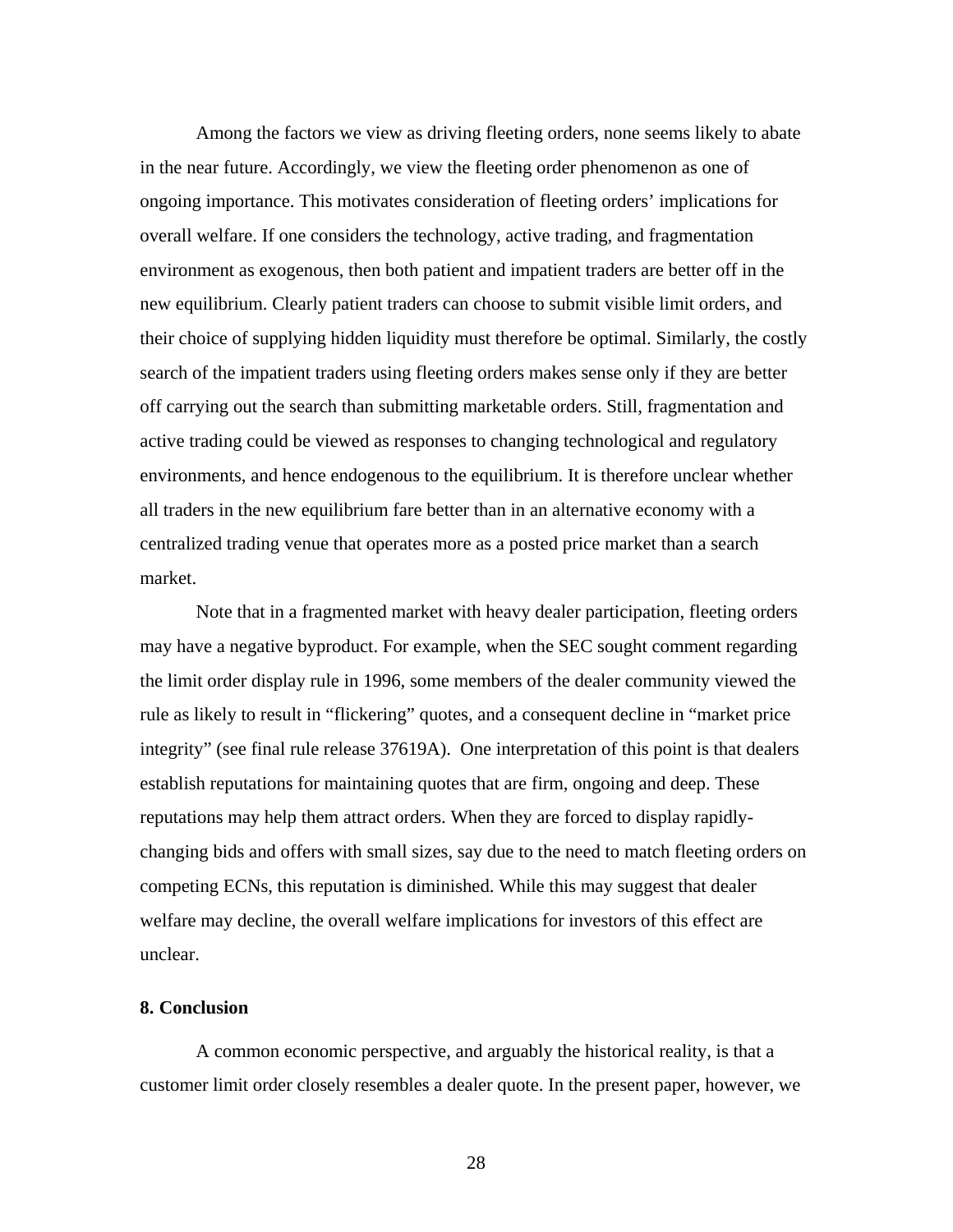focus on a key attribute of customer limit orders that in the current environment strongly differentiates them from dealer quotes, specifically the duration of the order's visibility. Dealers seeking to establish and maintain reputations as dependable liquidity suppliers will tend to publish quotes that are highly persistent. We demonstrate that many customer limit orders, on the other hand, are cancelled after an extent that at first appears inexplicably brief.

We investigate the new economic role of limit orders using a comprehensive dataset of order submissions and executions on the Island ECN. We find that over a quarter of the (non-marketable) limit orders submitted to Island are cancelled within two seconds. We term these "fleeting orders" and explore the puzzle they pose for the traditional thinking about limit order markets. We observe that fleeting orders are priced more aggressively than other limit orders, suggesting that they aim at exploring the existence of hidden depth in the book. We carry out both a cross-sectional and a dynamic multinomial logit analyses and our investigation demonstrates that fleeting orders are closer substitutes for market orders than for traditional limit orders. In other words, our results suggest that the aim of a trader who submits a fleeting order is to demand immediacy, in contrast to the traditional view of limit order traders as patient providers of liquidity.

The limit order data used in Lo, MacKinlay, and Zhang (2002) (which dates from 1995) and the TORQ database (1989-1990) do not exhibit a comparable frequency of extremely brief cancellations. It therefore appears that fleeting orders are a relatively new phenomenon. We conjecture that they have arisen due to the interplay of improved technology, the emergence of an active trading culture, and increased market fragmentation. Which, if any, of these factors is the primary driver remains a question for future research.

This new market environment, however, induced a change in traders' equilibrium strategies. Fleeting limit orders seem to be an important part of the search for liquidity and help sustain the new equilibrium. In this equilibrium, patient investors use hidden orders to supply liquidity to the book and impatient traders use limit orders priced inside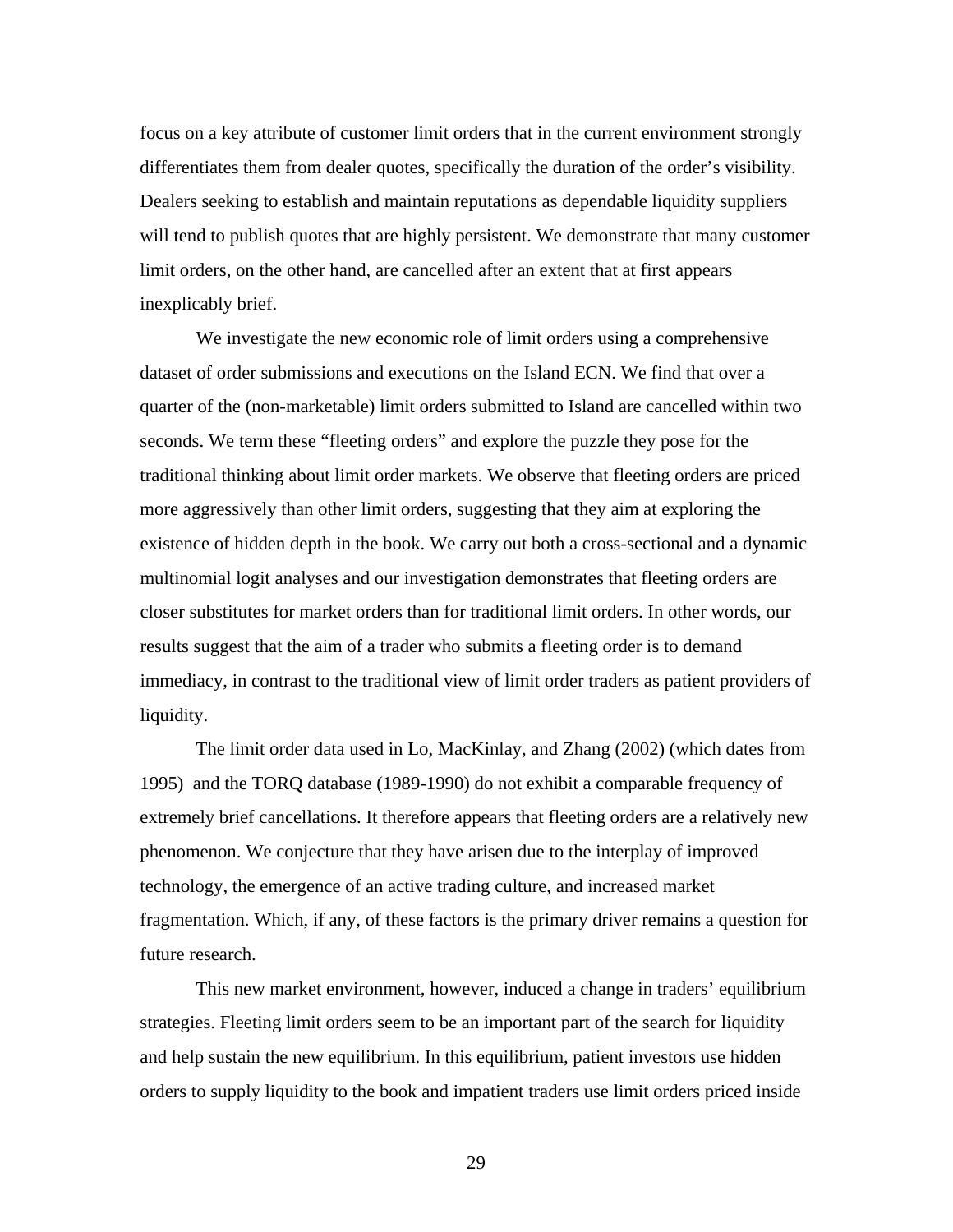the quote to search for the hidden liquidity. The impatient traders bear the cost of the search, but the larger supply of shares at better prices compensate them for it, and they are better off. The visibility of fleeting orders, those failed attempt at immediate executions, signals to patient traders that impatient traders are willing to search for liquidity in this specific trading venue. The signaling function has an important coordination role in the current environment (especially for Nasdaq stocks) because the Island ECN is only one among multiple destinations (dealers and alternative trading systems) for executing trades.

We view our documentation of fleeting limit orders and their role in the trading process as significant for understanding the new realities of trading and for modifying the conventional dichotomy of market vs. limit orders. The "smart order" in modern markets is essentially a trading strategy that can use multiple orders sent at different prices to different venues in order to achieve a single execution. The new "smart order" reality demands a new framework for thinking about optimal order choices and new theoretical models to guide us on trader behavior in markets organized as limit order books.

Our results also caution against applying the traditional thinking in evaluating the execution quality of a trading venue. It is notoriously difficult to define "best execution," and this difficulty created a host of measures that are used by investors and regulators to judge execution and make order routing decisions. It is important to realize that some of the statistics used for this purpose may not be reflecting best execution in the new environment.

For example, the SEC mandates that each market center reports to the public on a monthly basis the fill rate of limit orders. This requirement is part of rule 11Ac1-5 that was adopted in November 2000 to help investors assess execution quality and determine the best destination for their orders. Historically a low fill rate in a particular venue might have indicated the absence of activity sufficient to generate high quality executions. We believe that this interpretation is no longer valid. Island is the destination of choice to many traders because it is extremely fast and thus enables traders to develop trading strategies that utilize modes of interaction, such as an efficient search for hidden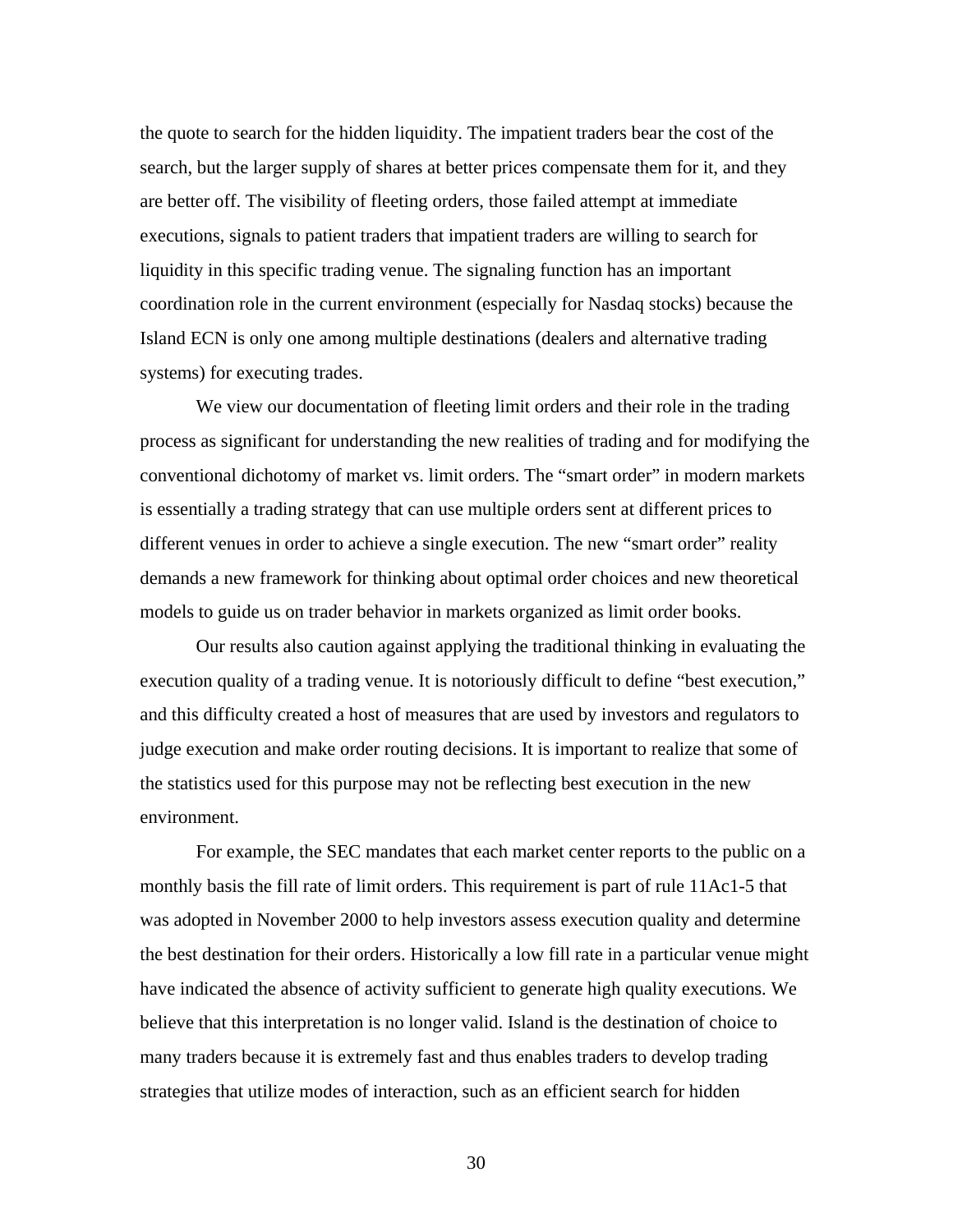liquidity, that are not feasible on other systems. As such, it provides a valuable service to traders and has therefore emerged as one of the dominant execution venues for Nasdaq stocks despite low reported fill rates. Certainly one goal of future research is the development of market-quality measures more suitable for the new environment.

Equilibrium in market microstructure models usually characterizes a balance in the supply and demand for immediacy. Fleeting orders, however, do not readily fit into this perspective. They are more naturally viewed as intermediate steps in dynamic strategies that are actively pursuing executions. Except for their brevity, however, fleeting orders are still functionally ordinary limit orders. It may be the case that higher efficiency would result from vastly different order types. Fischer Black suggested that orders in an electronic market would eventually be characterized by direction and "urgency", with the latter term reflecting a desired *rate* of execution and an acceptable cost (in terms of price deterioration), (Black (1995)). Limit orders would be indexed, i.e., "continually adjusted to reflect market conditions." Brown and Holden (2002) explicitly analyze the welfare implications of adjustable limit orders and find in simulations that they benefit both the limit order traders and those seeking immediacy via market orders.[19](#page-31-0)

Our analysis also relates to one of the conclusions from the double auction literature that high efficiency of prices (or convergence to the competitive equilibrium) depends more on the institution itself—the double auction—than on the optimality of the traders' actions (e.g., Easley and Ledyard (1993), Friedman (1993), Gode and Sunder (1993), Rust, Miller, and Palmer (1993)). This is most vividly demonstrated by Gode and Sunder (1993), who show how markets populated by "zero-intelligence" traders demonstrate high efficiency and converge to the competitive equilibrium. Friedman (1993) notes that many different forms of double auctions exist in the world. He hypothesizes that efficiency could be very sensitive to environmental details, and that the most appropriate variant of double auction is different in each circumstance. It may be

<u>.</u>

<span id="page-31-0"></span><sup>&</sup>lt;sup>19</sup> It is interesting to note that INET recently introduced special pegged orders that enable clients to price orders relative to the current market price of a security.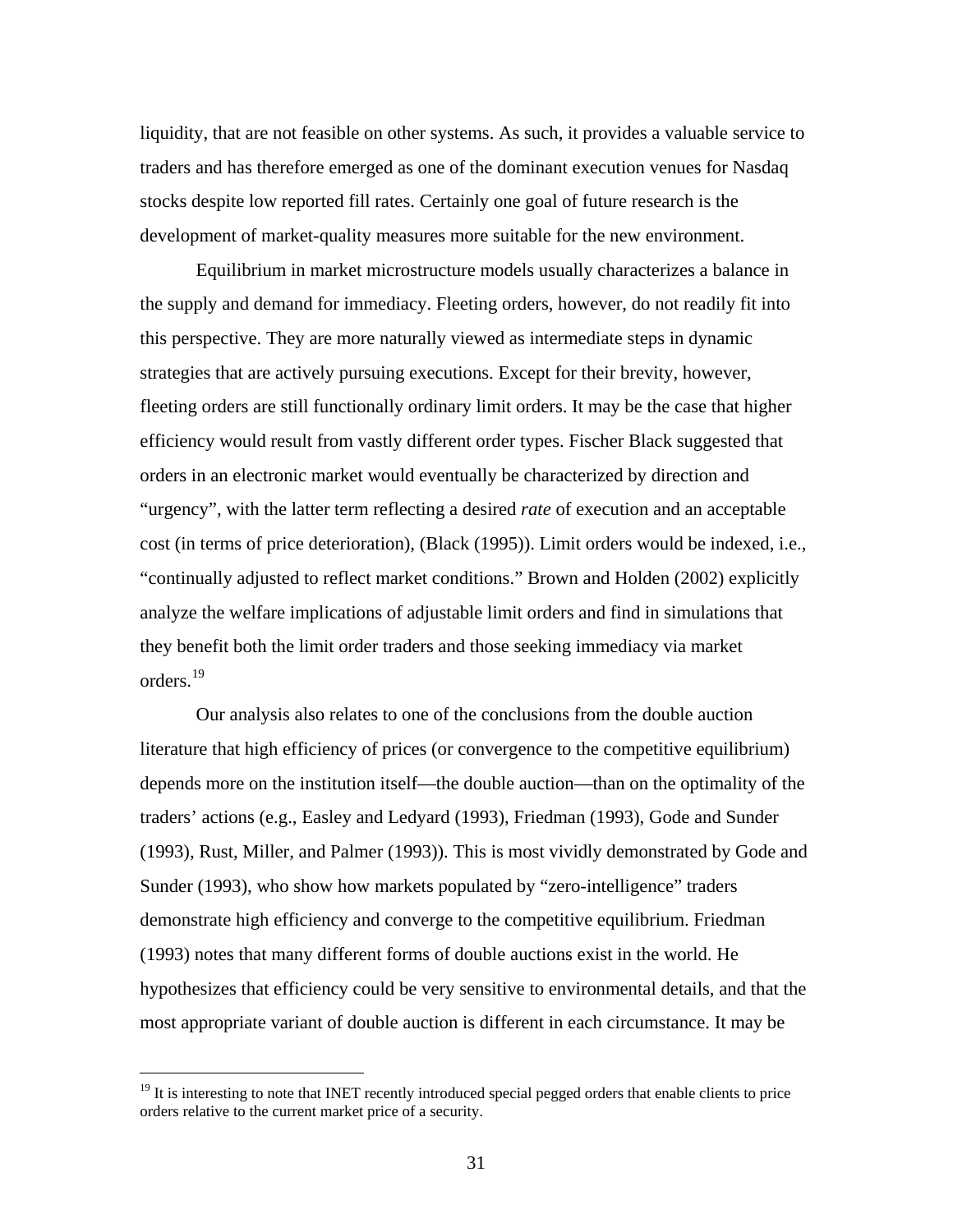that some features of ECNs, like the ability to submit hidden orders, were instituted in response to the changing environment we discuss. However, our results suggest that the behavior of traders also adjusts to the new environment and creates a whole new way of interacting in the double auction institution. Therefore, it may be that in a complex environment, both changes in the rules of the double auction institution and the optimal responses of traders are important in achieving efficient outcomes.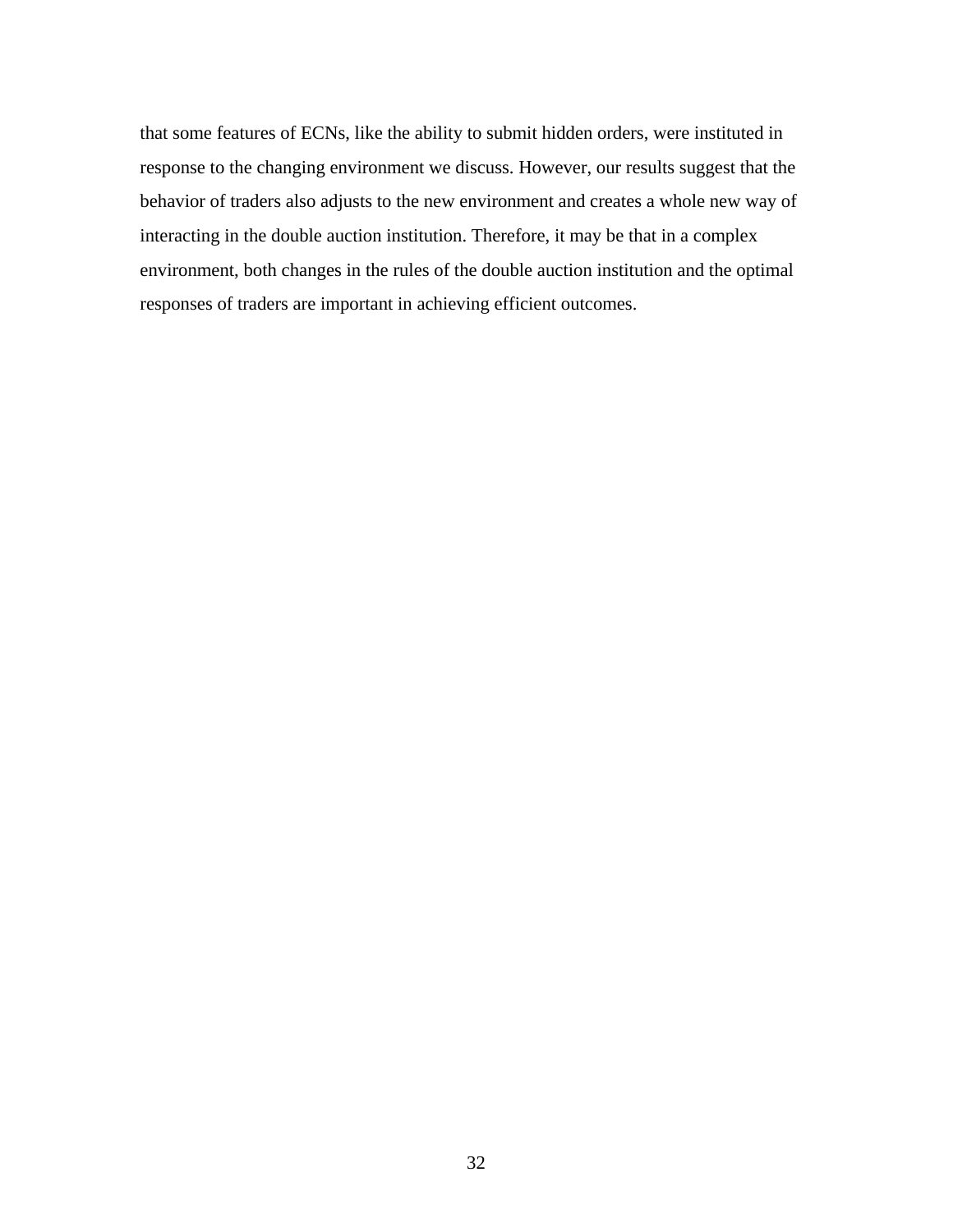#### **References**

- Ahn, H.-J., Bae, K.-H., Chan, K., 2001. Limit orders, depth and volatility: Evidence from then Stock Exchange of Hong Kong. Journal of Finance 56, 767-788.
- Angel, J. J., 1994. Limit versus market orders. Unpublished working paper. School of Business Administration, Georgetown University.
- Biais, B., Bisiere, C., Spatt, C., 2003. Imperfect competition in financial markets: Island vs. Nasdaq. Unpublished working paper. University of Toulouse.
- Biais, B., Hillion, P., Spatt, C., 1995. An empirical analysis of the limit order book and the order flow in the Paris Bourse. Journal of Finance 50, 1655-1689.
- Black, F., 1995. Equilibrium exchanges. Financial Analysts Journal 51, 23-29.
- Bloomfield, R., O'Hara, M., Saar, G., 2004. The "make or take" decision in an electronic market: evidence on the evolution of liquidity. Journal of Financial Economics, forthcoming.
- Boehmer, E., Saar, G., Yu, L., 2004. Lifting the veil: an analysis of pre-trade transparency at the NYSE. Journal of Finance, forthcoming.
- Brown, D. P., Holden, C. W., 2002. Adjustable limit orders. Unpublished working paper. University of Indiana.
- Chakravarty, S., Holden, C. W., 1995. An integrated model of market and limit orders. Journal of Financial Intermediation 4, 213-241.
- Cho, J.-W., Nelling, E., 2000. The probability of limit order execution. Financial Analysts Journal 56, 28-33.
- Clark, P. K., 1973. A subordinated stochastic process model with finite variance for speculative prices. Econometrica 41.
- Cohen, K. J., Maier, S. F., Schwartz, R. A., Whitcomb, D. K., 1981. Transaction costs, order placement strategy, and existence of the bid-ask spread. Journal of Political Economy 89, 287-305.
- Copeland, T., Galai, D., 1983. Information effects and the bid-ask spread. Journal of Finance 38, 1457-1469.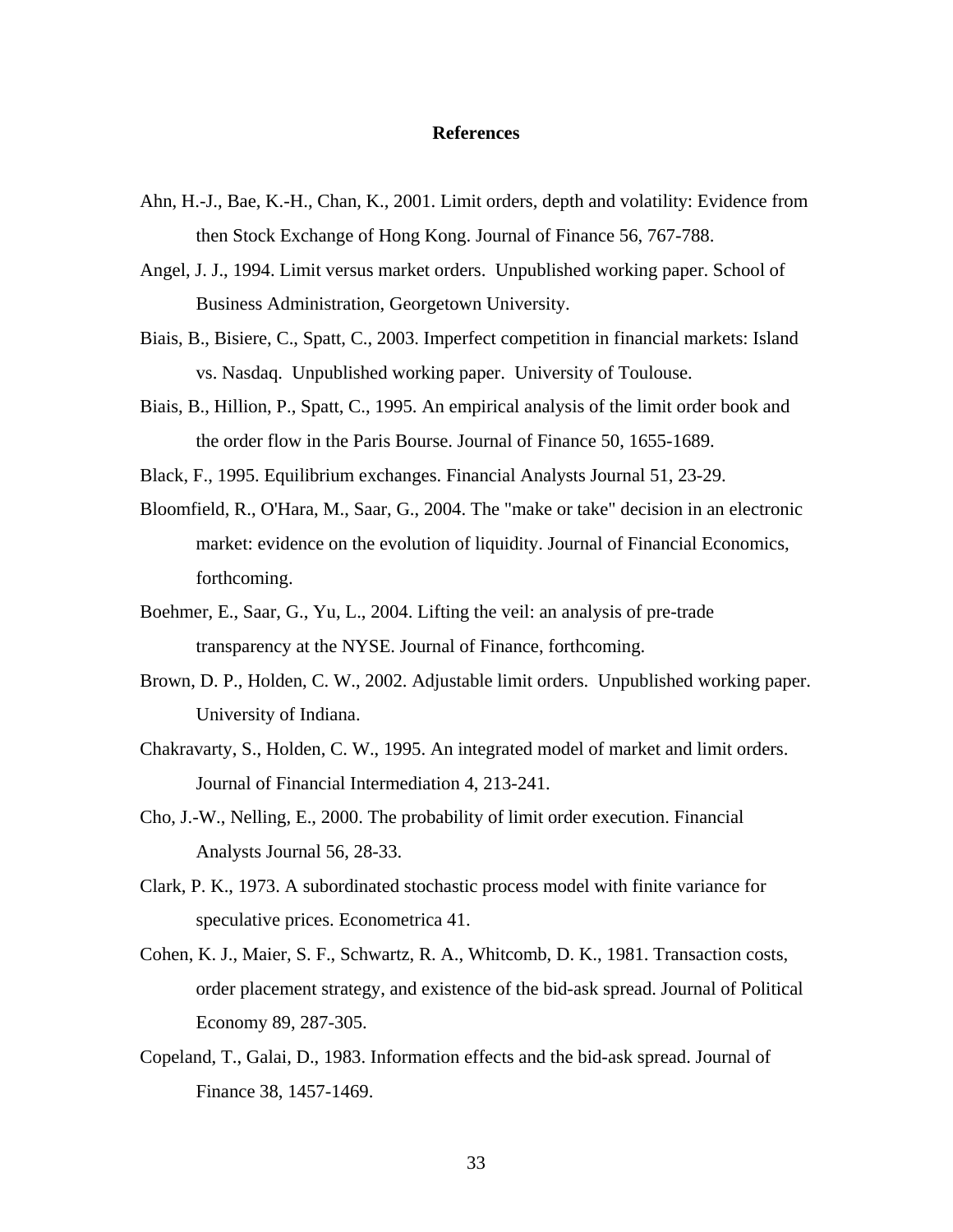- Easley, D., Ledyard, J. O., 1993. Theories of price formation and exchange in double oral auctions. In: Friedman, D. and Rust, J. (Eds.), The Double Auction Market Institutions, Theories and Evidence, Proceedings Volume XIV, Santa Fe Institute. Addison-Wesley, Reading, MA, 63-97.
- Easley, D., O'Hara, M., 1987. Price, trade size, and information in securities markets. Journal of Financial Economics 19, 69-90.
- Easley, D., O'Hara, M., 1992. Time and the process of security price adjustment. Journal of Finance 47, 576-605.
- Ellul, A., Holden, C. W., Jain, P., Jennings, R., 2002. Determinants of order choice on the New York Stock Exchange. Unpublished working paper. Indiana University.
- Foucault, T., 1999. Order flow composition and trading costs in a dynamic limit order market. Journal of Financial Markets 2, 99-134.
- Foucault, T., Kadan, O., Kandel, E., 2001. Limit order book as a market for liquidity. Unpublished working paper. HEC School of Management.
- Friedman, D., 1993. The double auction market institution: a survey. In: Friedman, D. and Rust, J. (Eds.), The Double Auction Market Institutions, Theories and Evidence, Proceedings Volume XIV, Santa Fe Institute. Addison-Wesley, Reading, MA, 3-26.
- Glosten, L. R., 1994. Is the electronic open limit order book inevitable? Journal of Finance 49, 1127-61.
- Glosten, L. R., Milgrom, P. R., 1985. Bid, ask, and transaction prices in a specialist market with heterogeneously informed traders. Journal of Financial Economics 14, 71-100.
- Gode, D. K., Sunder, S., 1993. Allocative efficiency of markets with Zero-Intelligence traders: markets as a partial substitute for individual rationality. Journal of Political Economy 101, 119-137.
- Goettler, R. L., Parlour, C. A., Rajan, U., 2003. Welfare in a dynamic limit order market. Unpublished working paper. GSIA, Carnegie Mellon University.
- Hamao, Y., Hasbrouck, J., 1995. Securities trading in the absence of dealers: trades and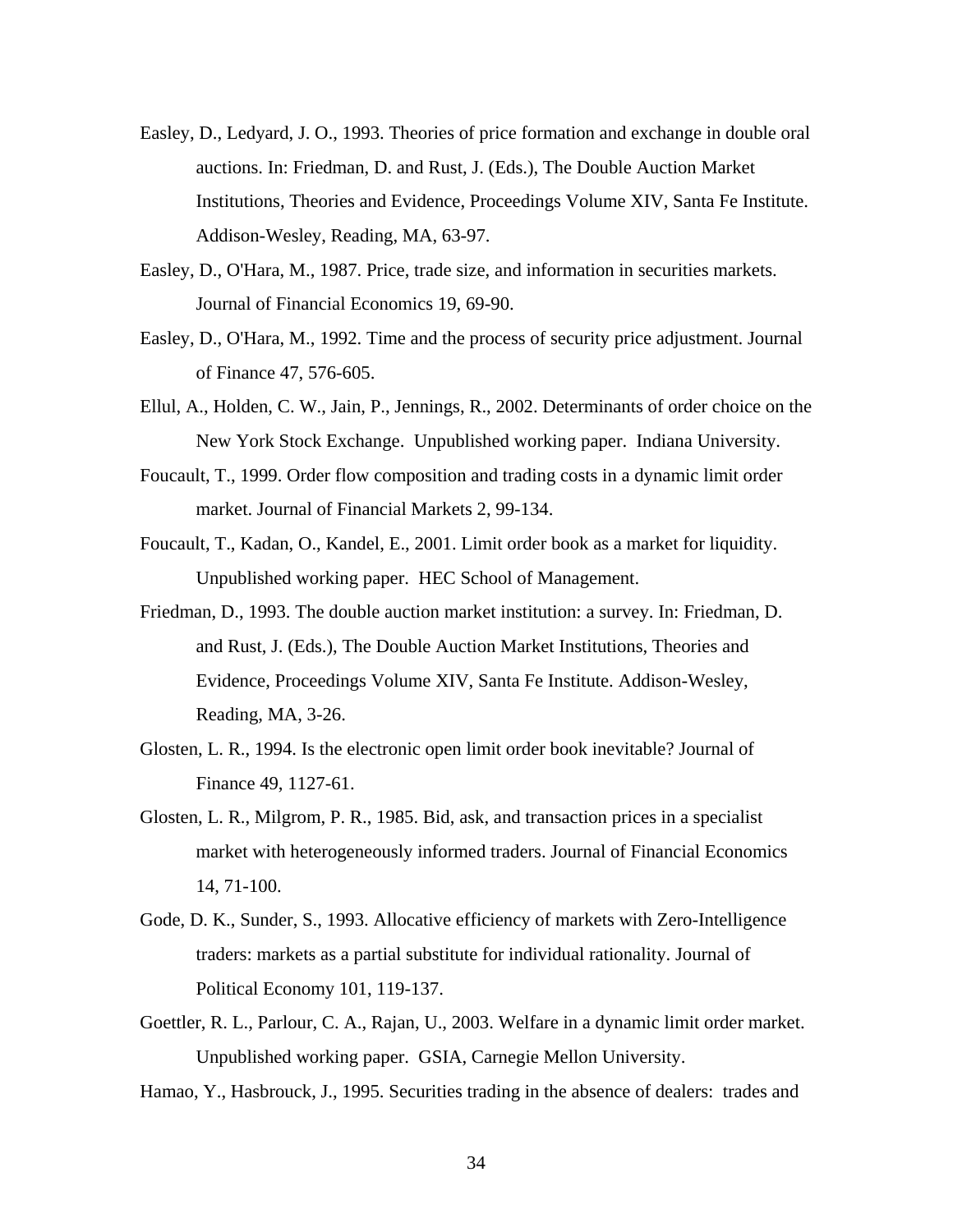quotes on the Tokyo Stock Exchange. Review of Financial Studies 8, 849-78.

Handa, P., Schwartz, R. A., 1996. Limit order trading. Journal of Finance 51, 1835-1861.

- Hansch, O., 2003. Island tides: exploring ECN liquidity. Unpublished working paper. Smeal College of Business, Penn State University.
- Harris, L., 1998. Optimal dynamic order submission strategies in some stylized trading problems. Financial Markets, Institutions and Instruments 7, 1-76.
- Hasbrouck, J., 1992. Using the TORQ Database. Unpublished working paper. New York Stock Exchange.
- Hasbrouck, J., Saar, G., 2002. Limit orders and volatility in a hybrid market: the Island ECN. Unpublished working paper. Department of Finance, Stern School, NYU.
- Hendershott, T., Jones, C. M., 2004. Island goes dark: transparency, fragmentation and regulation. Unpublished working paper. Graduate School of Business, Columbia University.
- Hollifield, B. M. R. A. S. P., 2004. Empirical analysis of limit order markets. Review of Economic Studies 71, 1027-1063.
- Kaniel, R., Liu, H., 2004. So what orders do informed traders use? Unpublished working paper. Fuqua School of Business, Duke University.
- Large, J., 2004. Cancellation and uncertainty aversion on limit order books. Unpublished working paper. Nuffield College, Oxford University.
- Lo, A. W., MacKinlay, A. C., Zhang, J., 2002. Econometric models of limit order execution. Journal of Financial Economics 65, 31-71.
- Nguyen, V. T., Van Ness, B. F., Van Ness, R. A., 2003. An examination of the dissemination of Island trades through the Cincinnati Stock Exchange. Unpublished working paper. College of Business, University of Mississippi.
- Parlour, C., 1998. Price dynamics in limit order markets. Review of Financial Studies 11, 789-816.
- Renaldo, A., 2004. Order aggressiveness in limit order book markets. Journal of Financial Markets 7, 53-74.
- Rosu, I., 2004. A dynamic model of the limit order book. Unpublished working paper.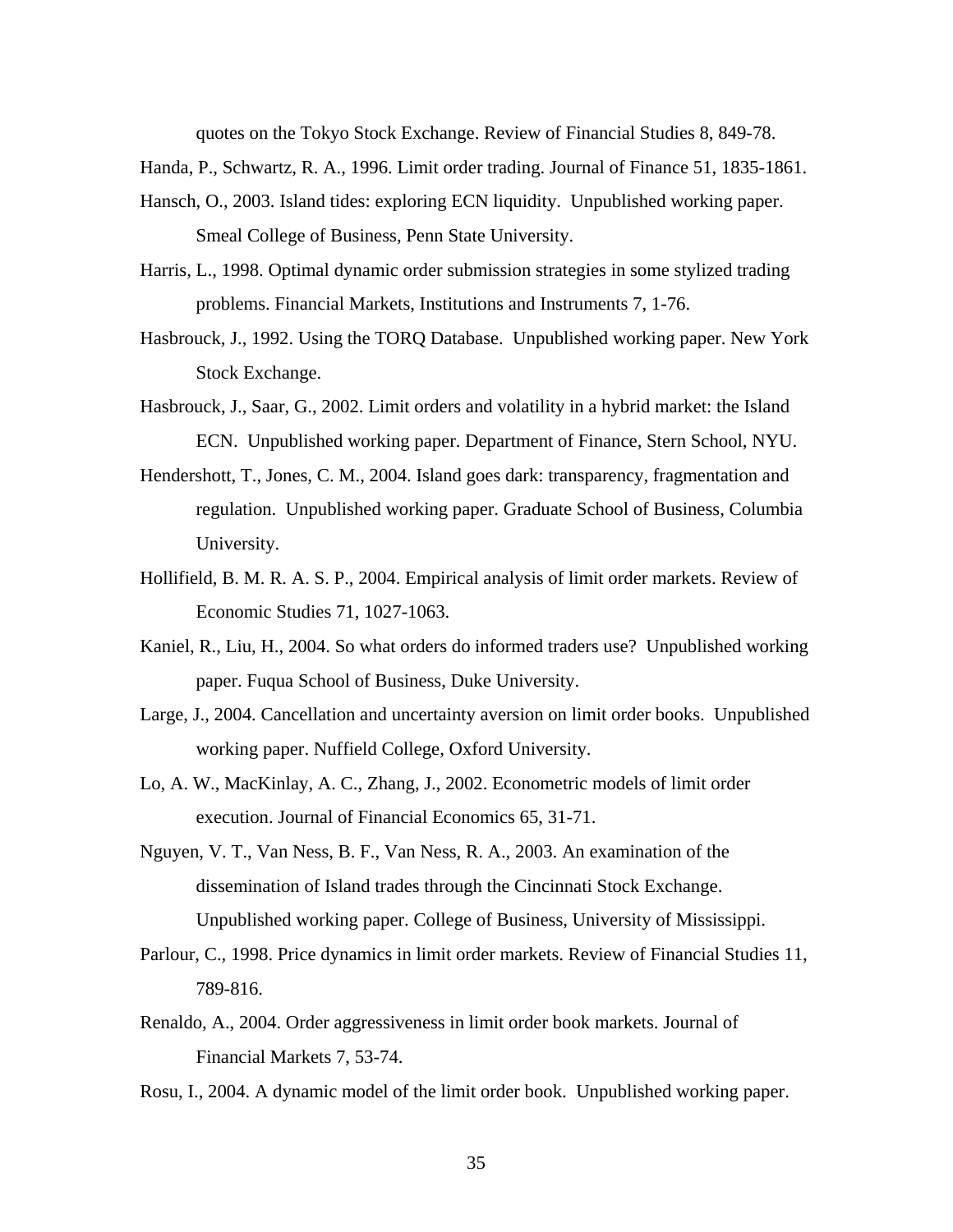MIT.

- Rust, J., Miller, J. H., Palmer, R., 1993. Behavior of trading automata in a computerized double auction market. In: Friedman, D. and Rust, J. (Eds.), The Double Auction Market Institutions, Theories and Evidence, Proceedings Volume XIV, Santa Fe Institute. Addison-Wesley, Reading, MA, 155-198.
- Sandas, P., 2001. Adverse selection and competitive market making: evidence from a pure limit order book. Review of Financial Studies 14, 705-734.
- Seppi, D. J., 1997. Liquidity provision with limit orders and a strategic specialist. Review of Financial Studies 10, 103-150.
- Smith, J. W., 2000. Market vs. limit order submission behavior at a Nasdaq market maker. Unpublished working paper. NASD Economic Research.
- Stoll, H. R., 1978. The supply of dealer services in securities markets. Journal of Finance 33, 1133-1151.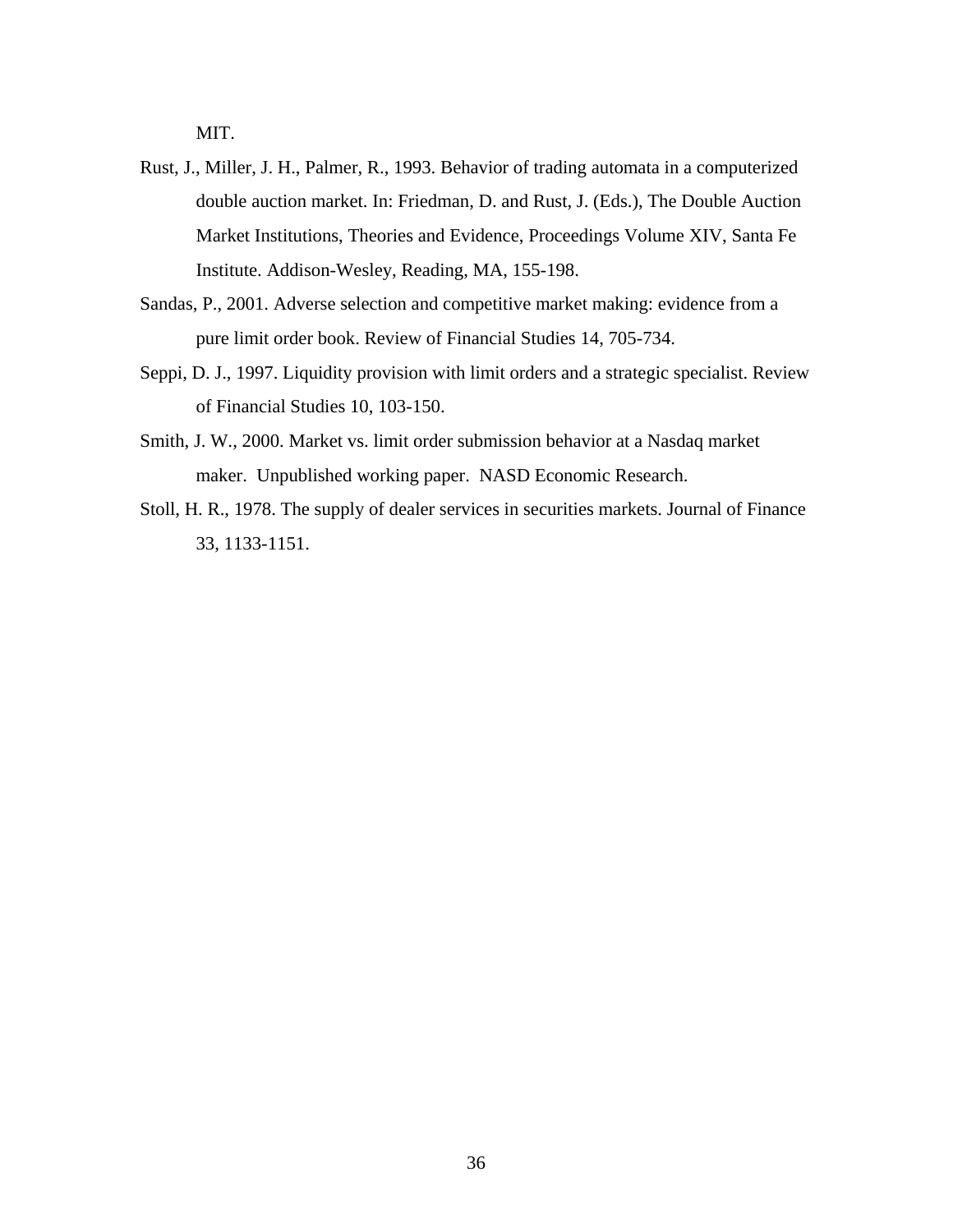#### **Table 1 Sample Summary Statistics**

<span id="page-37-0"></span>Our sample consists of the 300 largest Nasdaq National Market stocks based on equity market capitalization on September 30, 1999. The sample period is the fourth quarter of 1999 (64 trading days). The following variables are calculated for each stock over the sample period using data in CRSP: AvgCap is the average daily market capitalization (the number of shares outstanding multiplied by the daily closing price), AvgTrd is the average number of daily trades, AvgVol is the average daily share volume, MedTurn in the median daily turnover (the number of shares traded divided by the number of shares outstanding), AvgPrc is the average daily closing price, and StdRet is the standard deviation of daily returns. The following variables are calculated from the intraday Nastraq database for each stock: AvgSprd (in \$) is the average dollar spread (using all NBBO quotes in the sample period), and AvgSprd (in %) is the average relative spread (dollar spread divided by the quote midpoint). The table presents cross-sectional summary statistics for the entire sample and separately the medians for three groups (low, medium, and high) sorted by market capitalization, number of daily trades, and return standard deviation.

|               |           | AvgCap               | AvgTrd | AvgVol          | <b>MedTurn</b> | AvgPrc  | <b>StdRet</b> | AvgSprd | AvgSprd |
|---------------|-----------|----------------------|--------|-----------------|----------------|---------|---------------|---------|---------|
|               |           | $(in$ million \$ $)$ |        | $(1,000s$ shrs) | (in %)         | (in \$) | (in %)        | (in \$) | (in %)  |
|               | Mean      | 10,205               | 2,677  | 1,873           | 1.288          | 63.03   | 4.36          | 0.256   | 0.46    |
|               | Median    | 3,081                | 1,066  | 877             | 1.107          | 49.82   | 4.33          | 0.187   | 0.44    |
| Entire        | Std. Dev. | 38,104               | 4,413  | 3,504           | 0.946          | 45.66   | 1.69          | 0.218   | 0.25    |
| <b>Sample</b> | Min       | 824                  | 16     |                 | 0.028          | 8.40    | 0.18          | 0.052   | 0.07    |
|               | Max       | 494,932              | 28,654 | 30.073          | 5.208          | 326.58  | 10.83         | 1.910   | 2.79    |
|               | N         | 300                  | 300    | 300             | 300            | 300     | 300           | 300     | 300     |
|               | Low       | 1,490                | 406    | 375             | 0.715          | 34.56   | 3.54          | 0.191   | 0.60    |
| AvgCap        | Medium    | 3,081                | 1,058  | 884             | 1.188          | 51.22   | 4.65          | 0.210   | 0.45    |
| <b>Groups</b> | High      | 8,197                | 3,808  | 2,048           | 1.436          | 79.64   | 4.35          | 0.164   | 0.25    |
|               | Low       | 1,583                | 295    | 290             | 0.479          | 36.45   | 2.97          | 0.194   | 0.59    |
| AvgTrd        | Medium    | 2,965                | 1,066  | 885             | 1.232          | 51.21   | 4.65          | 0.206   | 0.45    |
| <b>Groups</b> | High      | 7.730                | 4,174  | 2,514           | 1.998          | 75.49   | 4.96          | 0.163   | 0.26    |
| <b>StdRet</b> | Low       | 2,187                | 353    | 361             | 0.468          | 36.82   | 2.65          | 0.152   | 0.49    |
|               | Medium    | 3,882                | 1,421  | 1,115           | 1.333          | 52.37   | 4.33          | 0.184   | 0.40    |
| <b>Groups</b> | High      | 3,216                | 2,023  | 1,077           | 1.730          | 69.48   | 5.91          | 0.292   | 0.42    |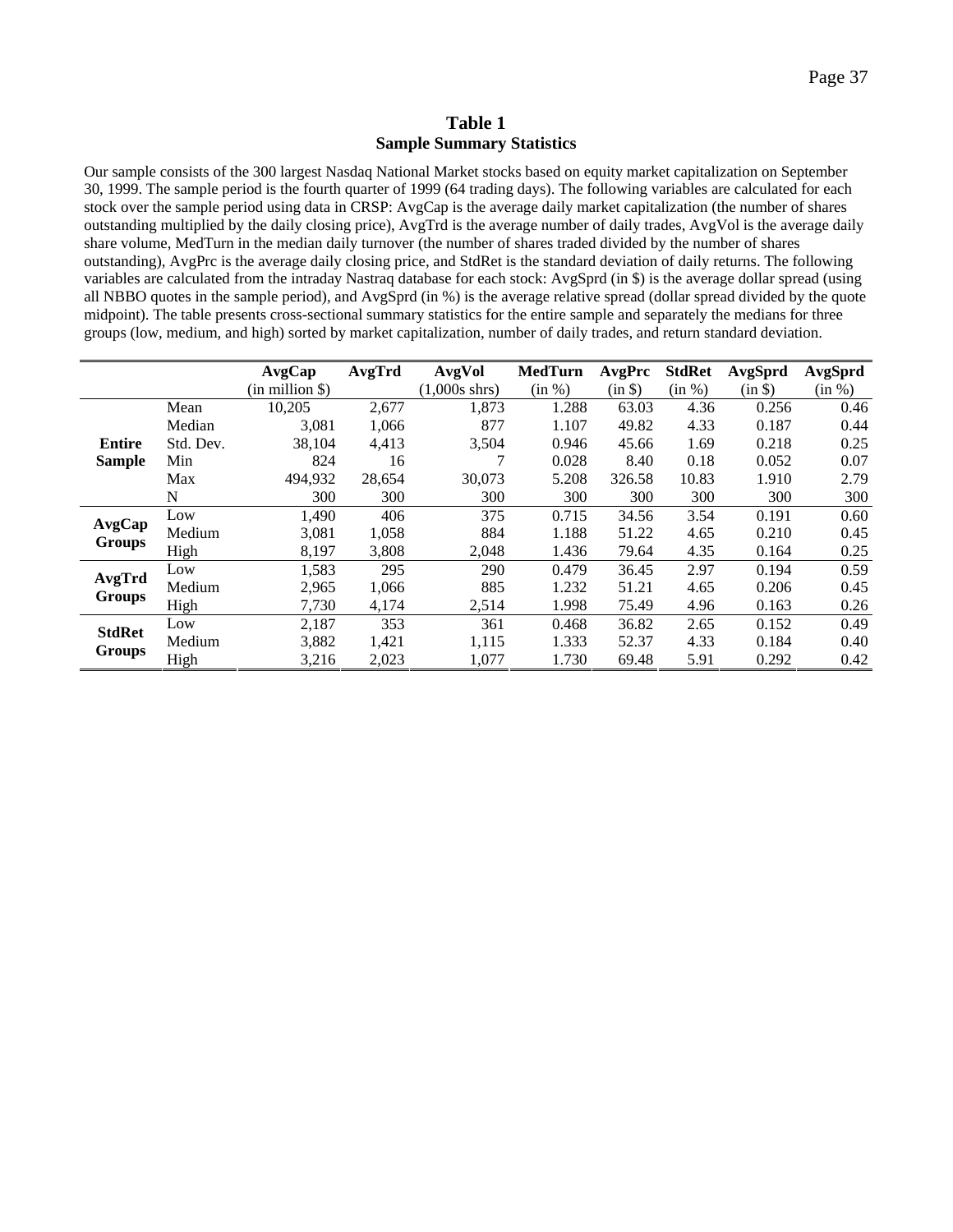#### **Table 2 Island Summary Statistics**

<span id="page-38-0"></span>This table presents summary statistics on the orders submitted to the Island ECN. Our sample consists of the 300 largest Nasdaq National Market stocks based on equity market capitalization on September 30, 1999. The sample period is the fourth quarter of 1999 (64 trading days). All variables are calculated for each stock over the sample period using order-level data from Island: NumLMT is the average daily number of (non-marketable) limit orders (including hidden limit orders that are inferred from executions), SizeLMT is the average size of a limit order in shares, NumCanc is the average daily number of order cancellations, SizeCanc is the average size of a cancelled order in shares, NumMKT is the average daily number of market orders (where a market order is defined as an order that is matched upon arrival and so never appears in the book), and SizeMKT is the average number of a market order is shares. The table presents cross-sectional summary statistics for the entire sample and separately the medians for three groups (low, medium, and high) sorted by market capitalization, number of daily trades, and return standard deviation.

|                         |           | <b>NumLMT</b> | <b>SizeLMT</b> | <b>NumCanc</b> | <b>SizeCanc</b> | <b>NumMKT</b> | <b>SizeMKT</b> |
|-------------------------|-----------|---------------|----------------|----------------|-----------------|---------------|----------------|
|                         |           |               | (in shares)    |                | (in shares)     |               | (in shares)    |
|                         | Mean      | 966           | 572            | 672            | 618             | 340           | 335            |
|                         | Median    | 285           | 585            | 221            | 627             | 61            | 329            |
| <b>Entire</b>           | Std. Dev. | 1,765         | 158            | 1,145          | 158             | 761           | 110            |
| <b>Sample</b>           | Min       | 4             | 214            | 3              | 242             | $\Omega$      | 123            |
|                         | Max       | 11,992        | 985            | 6,964          | 1,032           | 6,124         | 743            |
|                         | N         | 300           | 300            | 300            | 300             | 300           | 299            |
|                         | Low       | 76            | 626            | 67             | 649             | 9             | 356            |
| AvgCap<br><b>Groups</b> | Medium    | 284           | 565            | 229            | 620             | 56            | 326            |
|                         | High      | 1,329         | 527            | 1,005          | 584             | 362           | 302            |
|                         | Low       | 53            | 636            | 47             | 651             | 5             | 371            |
| AvgTrd                  | Medium    | 285           | 564            | 217            | 615             | 61            | 323            |
| <b>Groups</b>           | High      | 1,588         | 506            | 1,178          | 575             | 478           | 291            |
|                         | Low       | 65            | 668            | 58             | 683             | 6             | 395            |
| <b>StdRet</b>           | Medium    | 419           | 585            | 304            | 637             | 92            | 337            |
| <b>Groups</b>           | High      | 591           | 431            | 394            | 494             | 212           | 237            |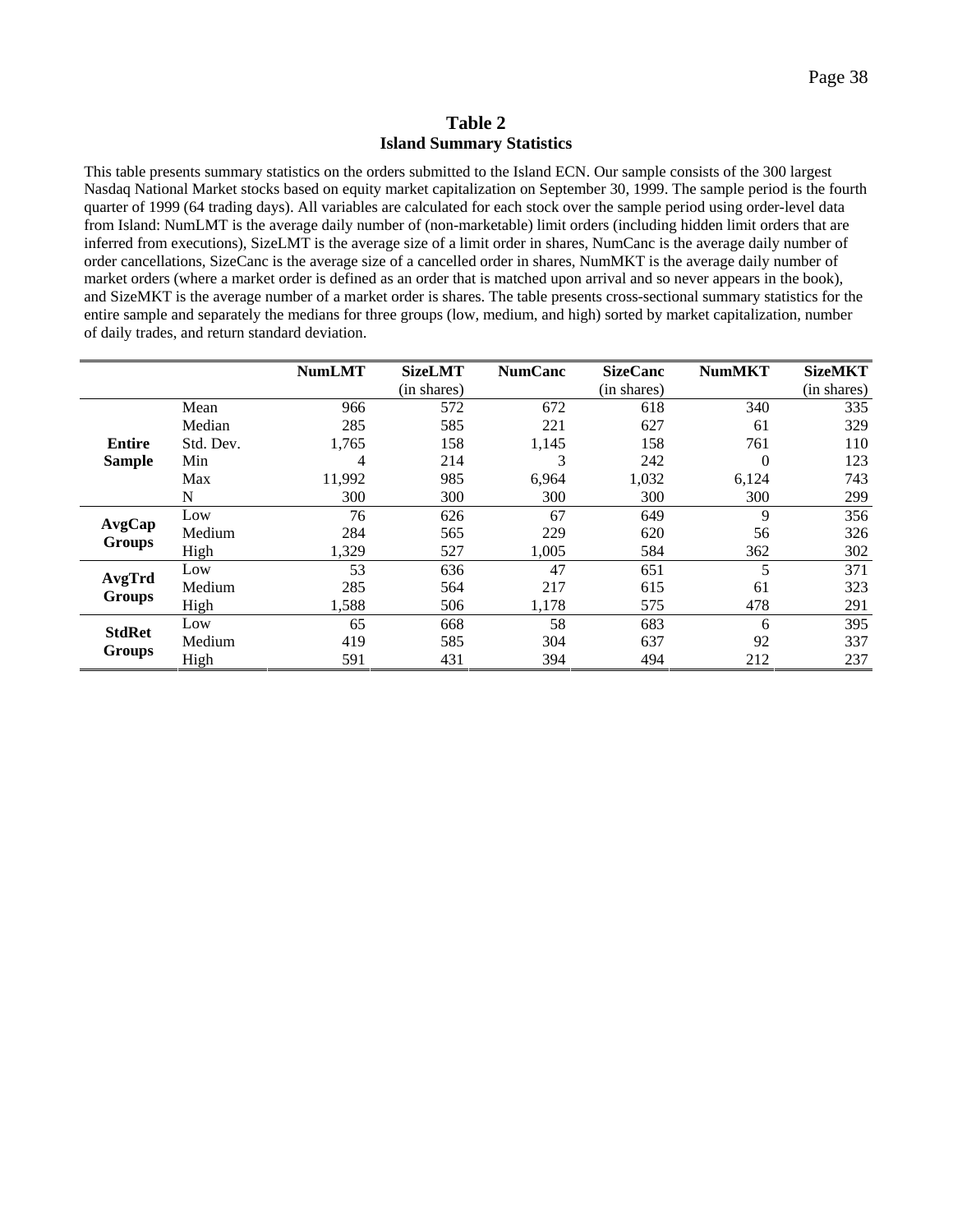## **Table 3 Limit Order Submission Proportions and Fill Rates**

<span id="page-39-0"></span>This table presents summary statistics on the order mix and fill rate of limit orders on the Island ECN. The submission proportion of limit orders (LMT-SP) for orders is defined as the number of limit orders divided by the sum of limit and market orders (where market orders are those orders that are matched upon arrival and never enter the book). LMT-SP for shares is similarly defined in terms of the number of shares in submitted limit and market orders. The Fill Rate for orders is the number of limit orders that were at least partially executed divided by the total number of limit orders submitted. The Fill Rate for shares is analogously the number of shares executed divided by the total number of shares submitted in limit orders. All variables are calculated for each stock over the sample period using order-level data from Island. The table presents summary statistics for the entire sample and separately the medians for three groups (low, medium, and high) sorted by market capitalization, number of daily trades, and return standard deviation.

|               |           | <b>LMT-SP</b>        | <b>LMT-SP</b>        | <b>Fill Rate</b>     | <b>Fill Rate</b>     |
|---------------|-----------|----------------------|----------------------|----------------------|----------------------|
|               |           | (in terms of orders) | (in terms of shares) | (in terms of orders) | (in terms of shares) |
|               | Mean      | 0.830                | 0.892                | 0.184                | 0.126                |
|               | Median    | 0.820                | 0.887                | 0.193                | 0.128                |
| Entire        | Std. Dev. | 0.086                | 0.058                | 0.101                | 0.074                |
| <b>Sample</b> | Min       | 0.637                | 0.747                | 0.000                | 0.000                |
|               | Max       | 1.000                | 1.000                | 0.435                | 0.339                |
|               | N         | 300                  | 300                  | 300                  | 300                  |
|               | Low       | 0.893                | 0.937                | 0.104                | 0.067                |
| AvgCap        | Medium    | 0.821                | 0.890                | 0.196                | 0.123                |
| <b>Groups</b> | High      | 0.776                | 0.856                | 0.245                | 0.168                |
|               | Low       | 0.924                | 0.953                | 0.075                | 0.049                |
| AvgTrd        | Medium    | 0.817                | 0.886                | 0.197                | 0.128                |
| <b>Groups</b> | High      | 0.748                | 0.837                | 0.285                | 0.194                |
| <b>StdRet</b> | Low       | 0.925                | 0.950                | 0.072                | 0.052                |
|               | Medium    | 0.816                | 0.881                | 0.197                | 0.135                |
| <b>Groups</b> | High      | 0.763                | 0.852                | 0.265                | 0.173                |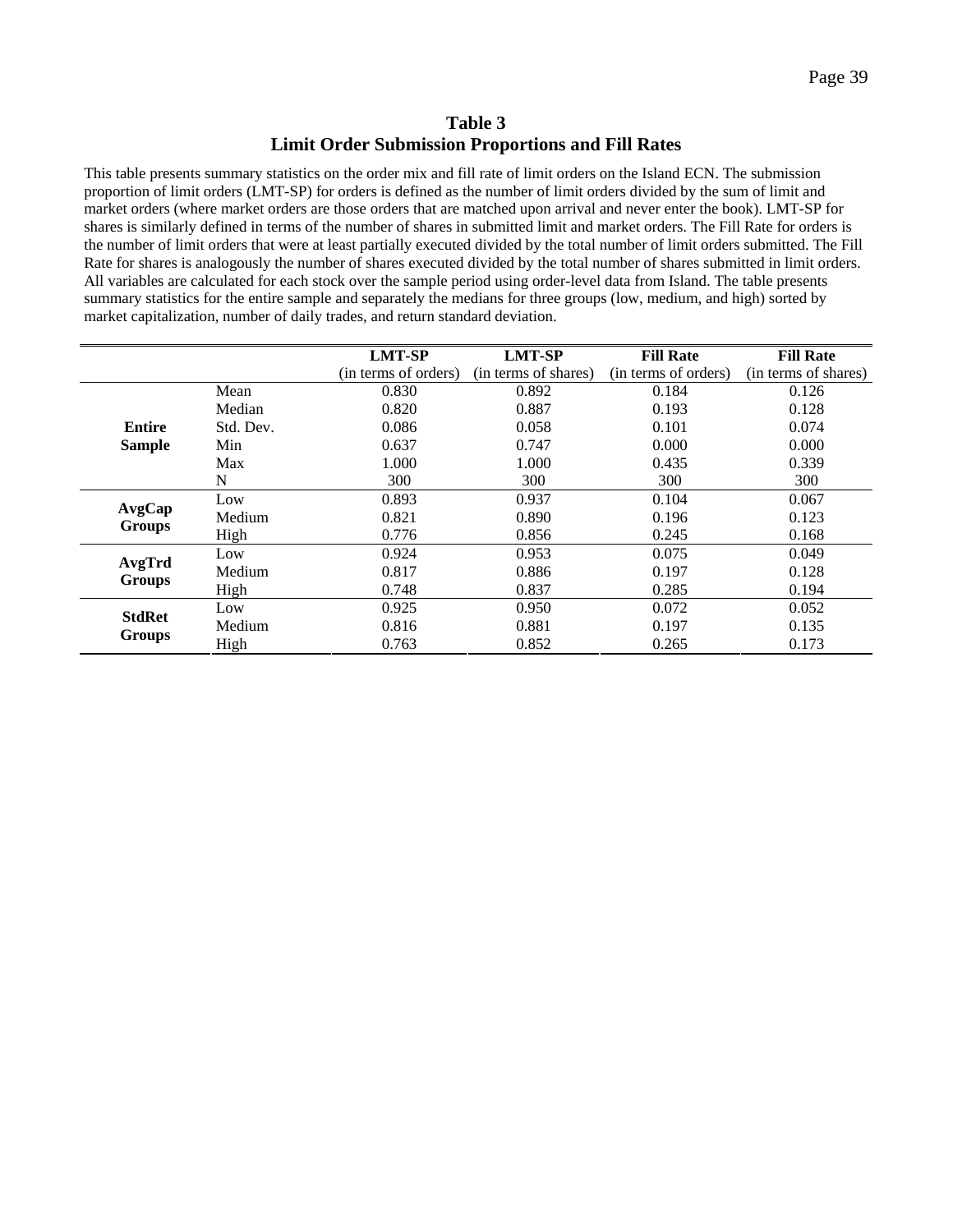#### **Table 4 Proportion of Orders in Event Categories**

<span id="page-40-0"></span>This table presents the proportions of orders in each of our four categories (orders in a category divided by the total number of orders in all categories). Regular Limit orders are non-marketable limit orders that are submitted to the book and are not cancelled in the first two seconds after submission (though they can be executed during that time). Fleeting Limit orders are non-marketable limit orders that are cancelled within two seconds after submission. Market orders are defined as orders that are matched upon arrival to Island (and so never appear in the book) with visible limit orders. Hidden Executions are defined as orders that are matched with hidden depth in the book upon arrival to Island. All variables are calculated for each stock over the sample period using order-level data from Island. Each order is put into one of two subsamples for a particular stock: (i) orders that arrive to Island when there is opposing visible depth, and (ii) orders that arrive to Island when there is no opposing visible depth. If there are fewer than 500 orders for a certain stock in one subsample, this stock is dropped from the analysis of orders in that subsample. We present the proportions separately for sample with visible opposing depth (in Panel A) and without visible opposing depth (in Panel B) because the category of Market orders is well defined only for the subsample where there is visible depth on the opposite side of the book when the order arrives. The table presents summary statistics for the entire sample and separately the medians for three groups (low, medium, and high) sorted by market capitalization, number of daily trades, and return standard deviation.

|               |           | <b>Regular Limit</b> | <b>Fleeting Limit</b> | <b>Market</b> | <b>Hidden Execution</b> |
|---------------|-----------|----------------------|-----------------------|---------------|-------------------------|
|               | Mean      | 0.582                | 0.212                 | 0.178         | 0.028                   |
|               | Median    | 0.589                | 0.200                 | 0.182         | 0.019                   |
| <b>Entire</b> | Std. Dev. | 0.058                | 0.090                 | 0.058         | 0.025                   |
| <b>Sample</b> | Min       | 0.406                | 0.053                 | 0.018         | 0.000                   |
|               | Max       | 0.736                | 0.491                 | 0.419         | 0.137                   |
|               | N         | 279                  | 279                   | 279           | 279                     |
|               | Low       | 0.583                | 0.238                 | 0.151         | 0.012                   |
| AvgCap        | Medium    | 0.598                | 0.206                 | 0.179         | 0.022                   |
| <b>Groups</b> | High      | 0.586                | 0.158                 | 0.203         | 0.030                   |
|               | Low       | 0.555                | 0.276                 | 0.123         | 0.009                   |
| AvgTrd        | Medium    | 0.602                | 0.211                 | 0.168         | 0.019                   |
| <b>Groups</b> | High      | 0.586                | 0.141                 | 0.220         | 0.036                   |
|               | Low       | 0.586                | 0.255                 | 0.135         | 0.008                   |
| <b>StdRet</b> | Medium    | 0.589                | 0.210                 | 0.181         | 0.017                   |
| <b>Groups</b> | High      | 0.589                | 0.147                 | 0.206         | 0.043                   |

Panel A: Orders that Arrive when there is Visible Depth on the Opposite Side of the Book

Panel B: Orders that Arrive when no Visible Depth on the Opposite Side of the Book Exists

|               |           | <b>Regular Limit</b> | <b>Fleeting Limit</b> | <b>Market</b> | <b>Hidden Execution</b> |
|---------------|-----------|----------------------|-----------------------|---------------|-------------------------|
|               | Mean      | 0.636                | 0.361                 |               | 0.003                   |
|               | Median    | 0.647                | 0.349                 |               | 0.001                   |
| <b>Entire</b> | Std. Dev. | 0.118                | 0.119                 |               | 0.004                   |
| <b>Sample</b> | Min       | 0.331                | 0.053                 |               | 0.000                   |
|               | Max       | 0.947                | 0.669                 |               | 0.019                   |
|               | N         | 101                  | 101                   |               | 101                     |
|               | Low       | 0.644                | 0.355                 |               | 0.000                   |
| AvgCap        | Medium    | 0.610                | 0.385                 |               | 0.001                   |
| <b>Groups</b> | High      | 0.672                | 0.325                 |               | 0.003                   |
|               | Low       | 0.622                | 0.377                 |               | 0.000                   |
| AvgTrd        | Medium    | 0.669                | 0.326                 |               | 0.003                   |
| <b>Groups</b> | High      | 0.707                | 0.284                 |               | 0.008                   |
|               | Low       | 0.635                | 0.365                 |               | 0.000                   |
| <b>StdRet</b> | Medium    | 0.674                | 0.323                 |               | 0.002                   |
| <b>Groups</b> | High      | 0.633                | 0.361                 |               | 0.007                   |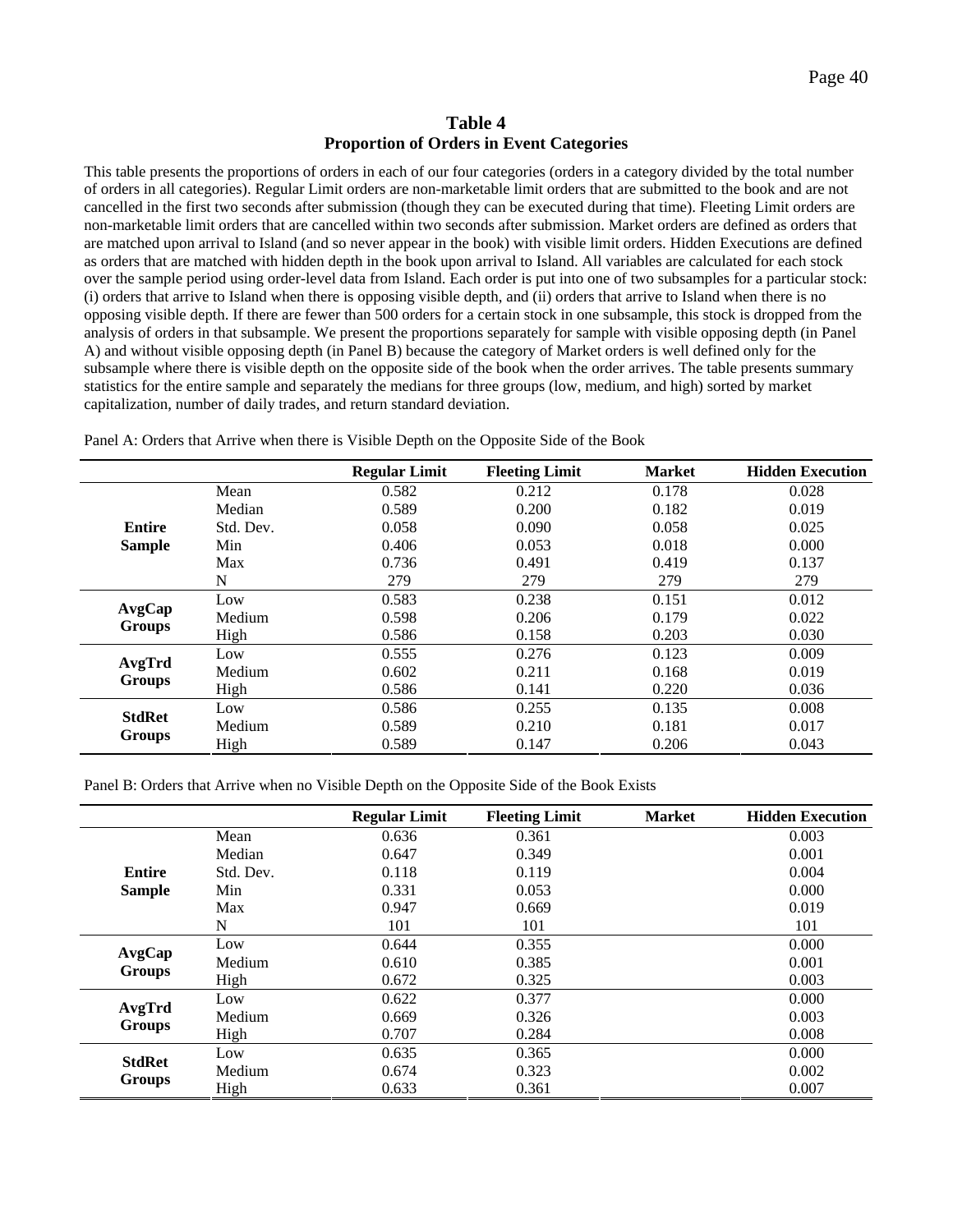#### **Table 5 Pricing of Limit Orders**

This table presents the proportions of regular and fleeting limit orders that are priced behind, at, and ahead of the prevailing Island best bid or offer (BBO) prices. Regular Limit orders are non-marketable limit orders that are submitted to the book and are not cancelled in the first two seconds after submission (though they can be executed during that time). Fleeting Limit orders are non-marketable limit orders that are cancelled within two seconds after submission. All variables are calculated for each stock over the sample period using order-level data from Island. Each order is put into one of two subsamples for a particular stock: (i) orders that arrive to Island when there is opposing visible depth, and (ii) orders that arrive to Island when there is no opposing visible depth. If there are fewer than 500 orders for a certain stock in one subsample, this stock is dropped from the analysis of orders in that subsample. We present the proportions separately for sample with visible opposing depth (in Panel A) and without visible opposing depth (in Panel B). The table presents summary statistics for the entire sample and separately the medians for three groups (low, medium, and high) sorted by market capitalization, number of daily trades, and return standard deviation.

Panel A: Orders that Arrive when there is Visible Depth on the Opposite Side of the Book

|               |           |               | <b>Regular Limit Orders</b>                 |        |               | <b>Fleeting Limit Orders</b>                |        |
|---------------|-----------|---------------|---------------------------------------------|--------|---------------|---------------------------------------------|--------|
|               |           |               | % of Orders Priced Relative to Island's BBO |        |               | % of Orders Priced Relative to Island's BBO |        |
|               |           | <b>Behind</b> | At                                          | Ahead  | <b>Behind</b> | At                                          | Ahead  |
|               |           | (in %)        | (in %)                                      | (in %) | (in %)        | (in %)                                      | (in %) |
|               | Mean      | 15.0          | 12.7                                        | 72.3   | 9.3           | 7.1                                         | 83.6   |
|               | Median    | 13.3          | 12.0                                        | 73.3   | 7.1           | 6.2                                         | 87.3   |
| <b>Entire</b> | Std. Dev. | 10.2          | 6.2                                         | 15.6   | 8.0           | 5.1                                         | 12.1   |
| <b>Sample</b> | Min       | 0.2           | 0.3                                         | 26.7   | 0.0           | 0.0                                         | 39.2   |
|               | Max       | 48.2          | 31.9                                        | 99.5   | 44.3          | 25.9                                        | 100.0  |
|               | N         | 279           | 279                                         | 279    | 279           | 279                                         | 279    |
|               | Low       | 8.0           | 8.5                                         | 84.0   | 3.3           | 3.9                                         | 92.8   |
| AvgCap        | Medium    | 12.1          | 11.4                                        | 76.6   | 7.0           | 5.9                                         | 87.9   |
| <b>Groups</b> | High      | 19.6          | 16.0                                        | 65.3   | 14.0          | 9.1                                         | 77.8   |
|               | Low       | 4.9           | 6.7                                         | 88.8   | 2.2           | 2.7                                         | 94.9   |
| AvgTrd        | Medium    | 12.6          | 11.2                                        | 76.2   | 5.2           | 5.9                                         | 88.1   |
| <b>Groups</b> | High      | 23.9          | 17.8                                        | 59.0   | 15.8          | 10.6                                        | 74.0   |
|               | Low       | 4.8           | 8.2                                         | 87.2   | 2.5           | 4.3                                         | 92.9   |
| <b>StdRet</b> | Medium    | 13.0          | 13.3                                        | 72.9   | 6.8           | 5.9                                         | 87.6   |
| <b>Groups</b> | High      | 19.1          | 12.8                                        | 66.4   | 10.7          | 8.0                                         | 79.8   |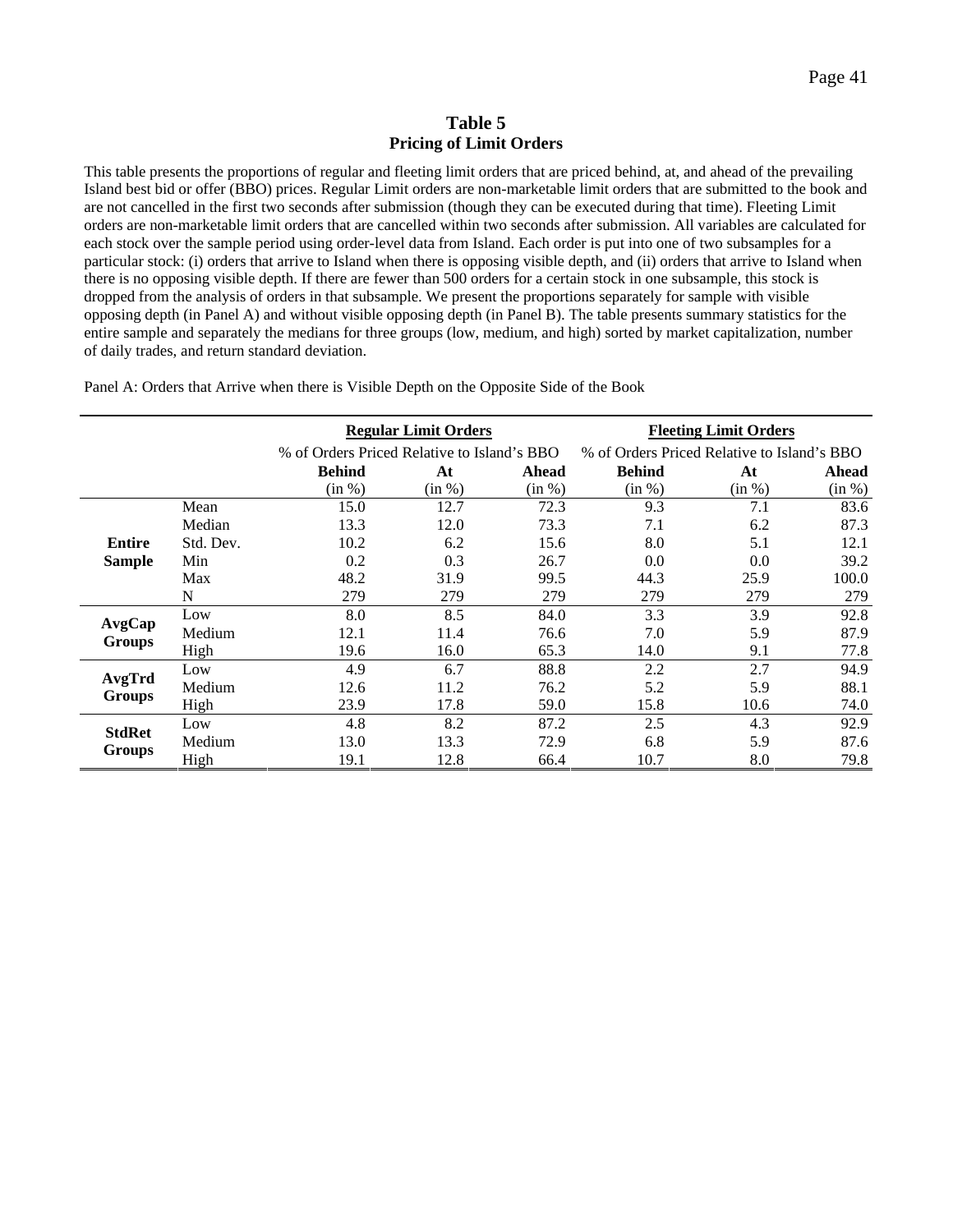|               |           |                                             | <b>Regular Limit Orders</b> |        |                                             | <b>Fleeting Limit Orders</b> |        |
|---------------|-----------|---------------------------------------------|-----------------------------|--------|---------------------------------------------|------------------------------|--------|
|               |           | % of Orders Priced Relative to Island's BBO |                             |        | % of Orders Priced Relative to Island's BBO |                              |        |
|               |           | <b>Behind</b>                               | At                          | Ahead  | <b>Behind</b>                               | At                           | Ahead  |
|               |           | (in %)                                      | (in %)                      | (in %) | (in %)                                      | (in %)                       | (in %) |
|               | Mean      | 3.4                                         | 5.6                         | 91.0   | 2.7                                         | 2.9                          | 94.4   |
|               | Median    | 2.4                                         | 4.7                         | 91.9   | 1.8                                         | 1.7                          | 95.5   |
| <b>Entire</b> | Std. Dev. | 3.0                                         | 4.0                         | 6.4    | 2.9                                         | 3.1                          | 5.0    |
| <b>Sample</b> | Min       | 0.0                                         | 0.0                         | 59.0   | 0.0                                         | 0.0                          | 71.0   |
|               | Max       | 20.1                                        | 20.8                        | 99.8   | 17.3                                        | 14.1                         | 100.0  |
|               | N         | 101                                         | 101                         | 101    | 101                                         | 101                          | 101    |
|               | Low       | 1.9                                         | 3.8                         | 93.7   | 1.4                                         | 1.2                          | 97.0   |
| AvgCap        | Medium    | 2.4                                         | 4.7                         | 91.9   | 1.9                                         | 1.5                          | 95.0   |
| <b>Groups</b> | High      | 3.9                                         | 8.9                         | 87.4   | 2.5                                         | 4.3                          | 91.7   |
|               | Low       | 1.8                                         | 3.7                         | 94.1   | 1.4                                         | 1.2                          | 97.2   |
| AvgTrd        | Medium    | 4.3                                         | 8.5                         | 86.8   | 2.8                                         | 3.9                          | 93.2   |
| <b>Groups</b> | High      | 14.2                                        | 20.5                        | 65.3   | 12.7                                        | 12.9                         | 74.4   |
|               | Low       | 1.7                                         | 4.0                         | 94.7   | 1.4                                         | 1.5                          | 97.0   |
| <b>StdRet</b> | Medium    | 5.5                                         | 7.1                         | 87.1   | 2.4                                         | 4.3                          | 92.2   |
| <b>Groups</b> | High      | 5.1                                         | 4.8                         | 89.9   | 5.0                                         | 1.0                          | 93.4   |

Panel B: Orders that Arrive when no Visible Depth on the Opposite Side of the Book Exists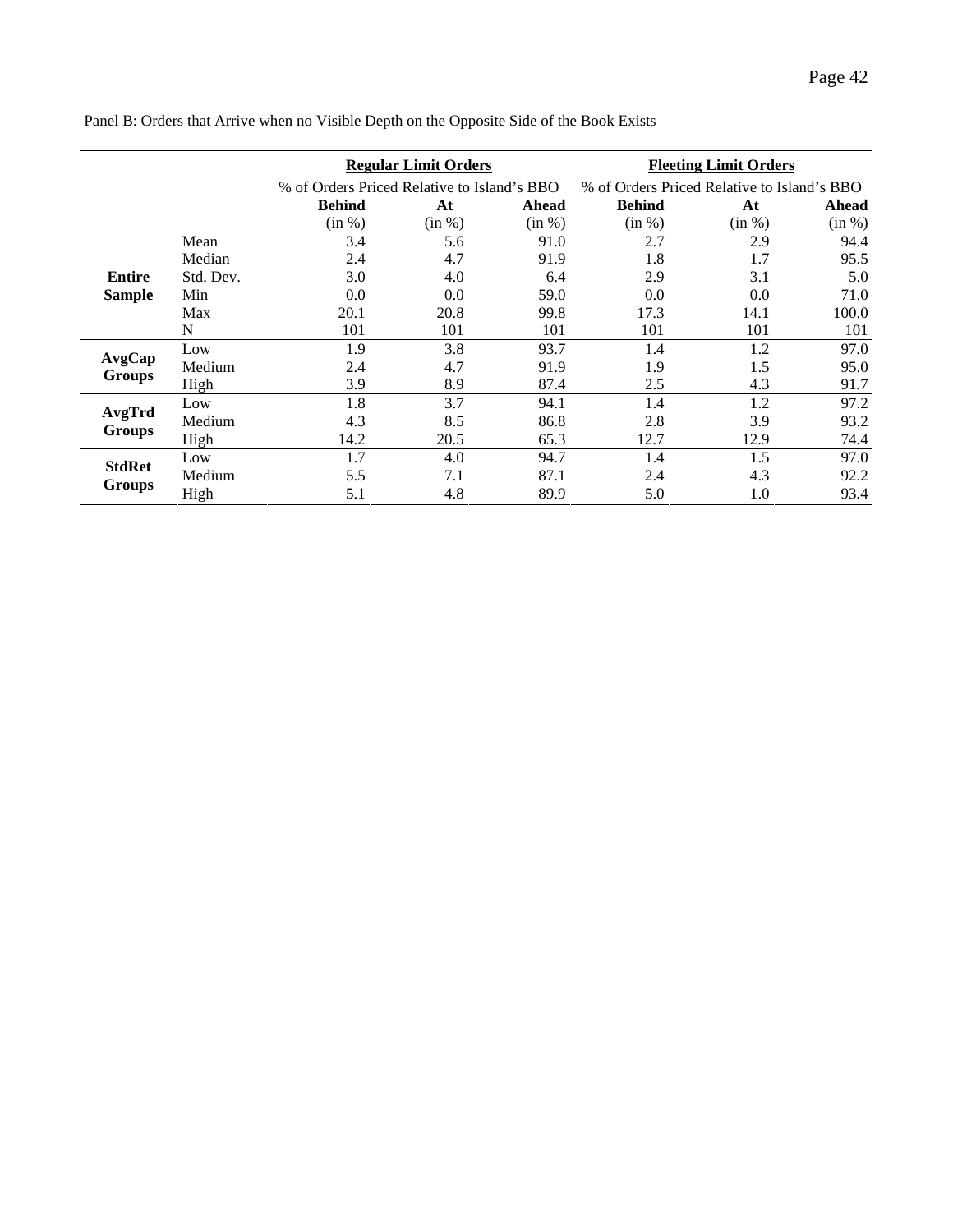## **Table 6 Fleeting Orders and Hidden Executions**

This table presents summary statistics on the usages of fleeting orders and hidden executions on the Island ECN. We report two measures of the frequency of fleeting orders relative to all limit orders: one in terms of the number of orders and the other in terms of the number of shares in the submitted orders. We also report two measures of the frequency of hidden executions relative to all executions: one in terms of the number of executions and the other in terms of the number of shares executed. All variables are calculated for each stock over the sample period using order-level data from Island. The table presents summary statistics for the entire sample and separately the medians for three groups (low, medium, and high) sorted by market capitalization, number of daily trades, and return standard deviation.

|                         |           | <b>Hidden Executions</b> | <b>Hidden Executions</b>               | <b>Fleeting Orders</b> | <b>Fleeting Orders</b>                   |
|-------------------------|-----------|--------------------------|----------------------------------------|------------------------|------------------------------------------|
|                         |           | All Executions           | All Executions<br>(in terms of shares) | All Limit Orders       | All Limit Orders<br>(in terms of shares) |
|                         | Mean      | 0.137                    | 0.118                                  | 0.277                  | 0.325                                    |
|                         | Median    | 0.116                    | 0.103                                  | 0.254                  | 0.298                                    |
| Entire                  | Std. Dev. | 0.105                    | 0.095                                  | 0.117                  | 0.120                                    |
| <b>Sample</b>           | Min       | 0.000                    | 0.000                                  | 0.059                  | 0.058                                    |
|                         | Max       | 1.000                    | 1.000                                  | 0.884                  | 0.915                                    |
|                         | N         | 299                      | 299                                    | 300                    | 300                                      |
|                         | Low       | 0.089                    | 0.074                                  | 0.297                  | 0.338                                    |
| AvgCap                  | Medium    | 0.131                    | 0.117                                  | 0.257                  | 0.299                                    |
| <b>Groups</b>           | High      | 0.151                    | 0.127                                  | 0.212                  | 0.265                                    |
|                         | Low       | 0.066                    | 0.061                                  | 0.340                  | 0.381                                    |
| AvgTrd<br><b>Groups</b> | Medium    | 0.123                    | 0.106                                  | 0.257                  | 0.302                                    |
|                         | High      | 0.172                    | 0.138                                  | 0.191                  | 0.245                                    |
| <b>StdRet</b>           | Low       | 0.063                    | 0.050                                  | 0.308                  | 0.335                                    |
|                         | Medium    | 0.112                    | 0.102                                  | 0.258                  | 0.309                                    |
| <b>Groups</b>           | High      | 0.201                    | 0.175                                  | 0.198                  | 0.266                                    |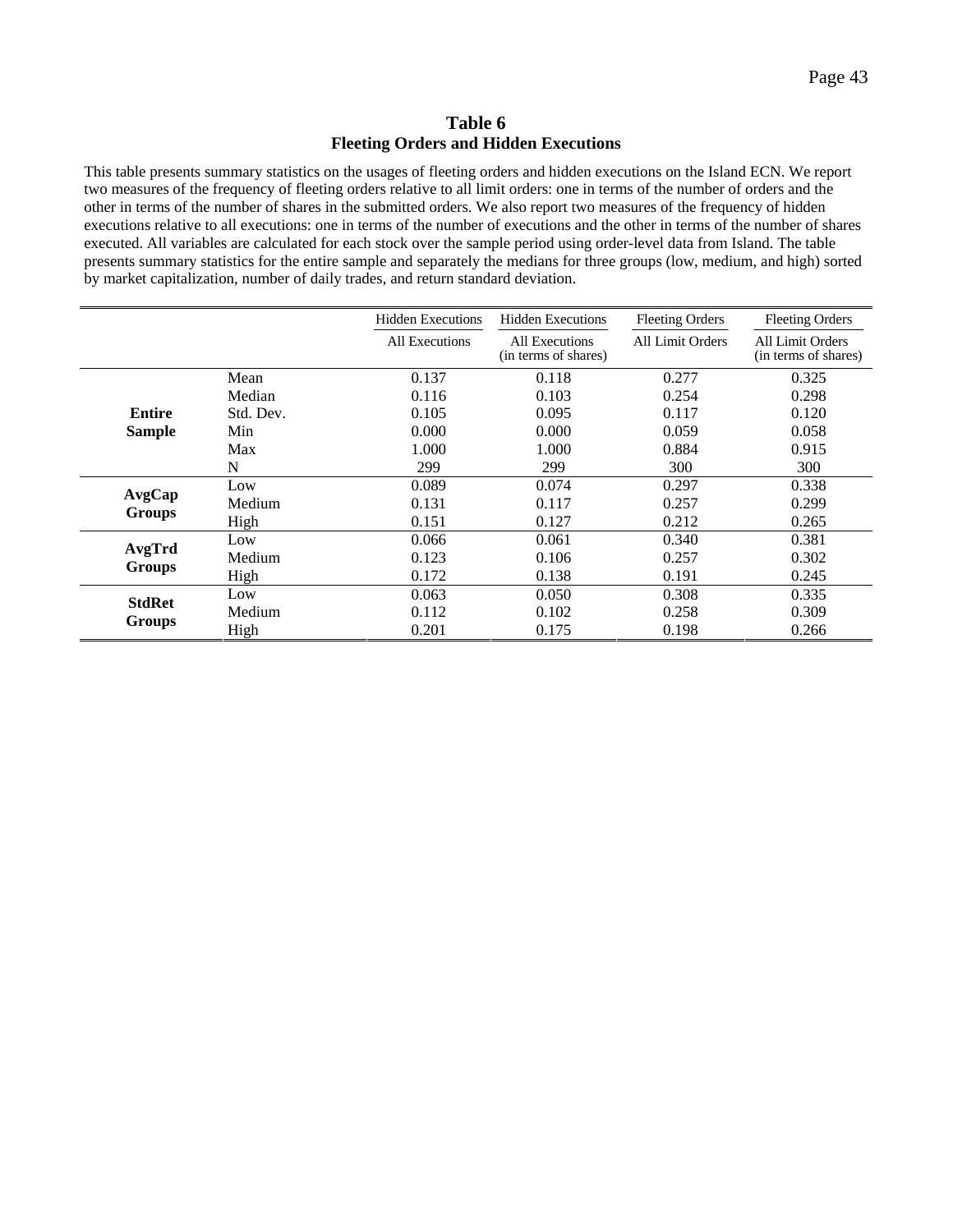#### **Table 7 Cross-Sectional Logit Model**

This table reports the results of a cross-sectional multinomial logit model for the four categories of orders (regular limit, fleeting limit, market, and hidden execution). We report both probability levels (top portion of the table) and differences from the base case (bottom portion of the table) implied by the logit model. Our sample consists of the 300 largest Nasdaq National Market stocks based on equity market capitalization on September 30, 1999. The sample period is the fourth quarter of 1999 (64 trading days). Let *i* = 0,1,2,3 denote an index corresponding to the categories *{Regular Limit Order, Fleeting Limit Order, Market Order, Hidden Execution}*, and let *j* index firms. The probability of event *i* for firm *j* is:

$$
\log(\text{Pr}_{i,j}/\text{Pr}_{0,j}) = X_j \beta_i \text{ for } i = 1,2,3
$$

where  $X_i$  is the vector of explanatory variables. The following are the explanatory variables we use in the estimation: Intercept, StdRet is the standard deviation of daily return, LgMedTurn is the log of median daily turnover, LgAvgPrc is the log of average closing prices, LgAvgCap is the log of the daily average market capitalization, and HHI is the Herfindahl-Hirschman Index of volume across all market makers and alternative trading systems. All variables are calculated for each stock over the sample period using data from CRSP except the Herfindahl-Hirschman Index which is computed using monthly volume data provided by Nasdaq. The model is estimated on the subsample of orders that arrive when there is visible depth on the opposite side of the market. Observations for each stock are weighted to give equal weighting to all stocks. The column labeled "Base Case" reports the probabilities implied by setting all explanatory variables to their sample means. In each of the remaining columns, the indicated explanatory variable is set to one standard deviation above its mean.

|                       |                         |                     |               |                  | <b>Changed Variables</b> |          |            |
|-----------------------|-------------------------|---------------------|---------------|------------------|--------------------------|----------|------------|
|                       | Category                | <b>Base</b><br>Case | <b>StdRet</b> | <b>LgMedTurn</b> | LgAvgPrc                 | LgAvgCap | <b>HHI</b> |
|                       | Regular Limit           | 0.594               | 0.600         | 0.591            | 0.582                    | 0.600    | 0.597      |
| Predicted             | <b>Fleeting Limit</b>   | 0.207               | 0.166         | 0.181            | 0.232                    | 0.164    | 0.204      |
| Probability<br>Levels | Market                  | 0.177               | 0.199         | 0.202            | 0.159                    | 0.209    | 0.178      |
|                       | <b>Hidden Execution</b> | 0.022               | 0.035         | 0.026            | 0.026                    | 0.027    | 0.021      |
| Probability           | Regular Limit           |                     | 0.006         | $-0.003$         | $-0.012$                 | 0.006    | 0.003      |
| <b>Differences</b>    | <b>Fleeting Limit</b>   |                     | $-0.041$      | $-0.026$         | 0.025                    | $-0.043$ | $-0.003$   |
| Relative to           | Market                  |                     | 0.022         | 0.024            | $-0.018$                 | 0.032    | 0.000      |
| <b>Base Case</b>      | <b>Hidden Execution</b> |                     | 0.013         | 0.005            | 0.005                    | 0.005    | $-0.000$   |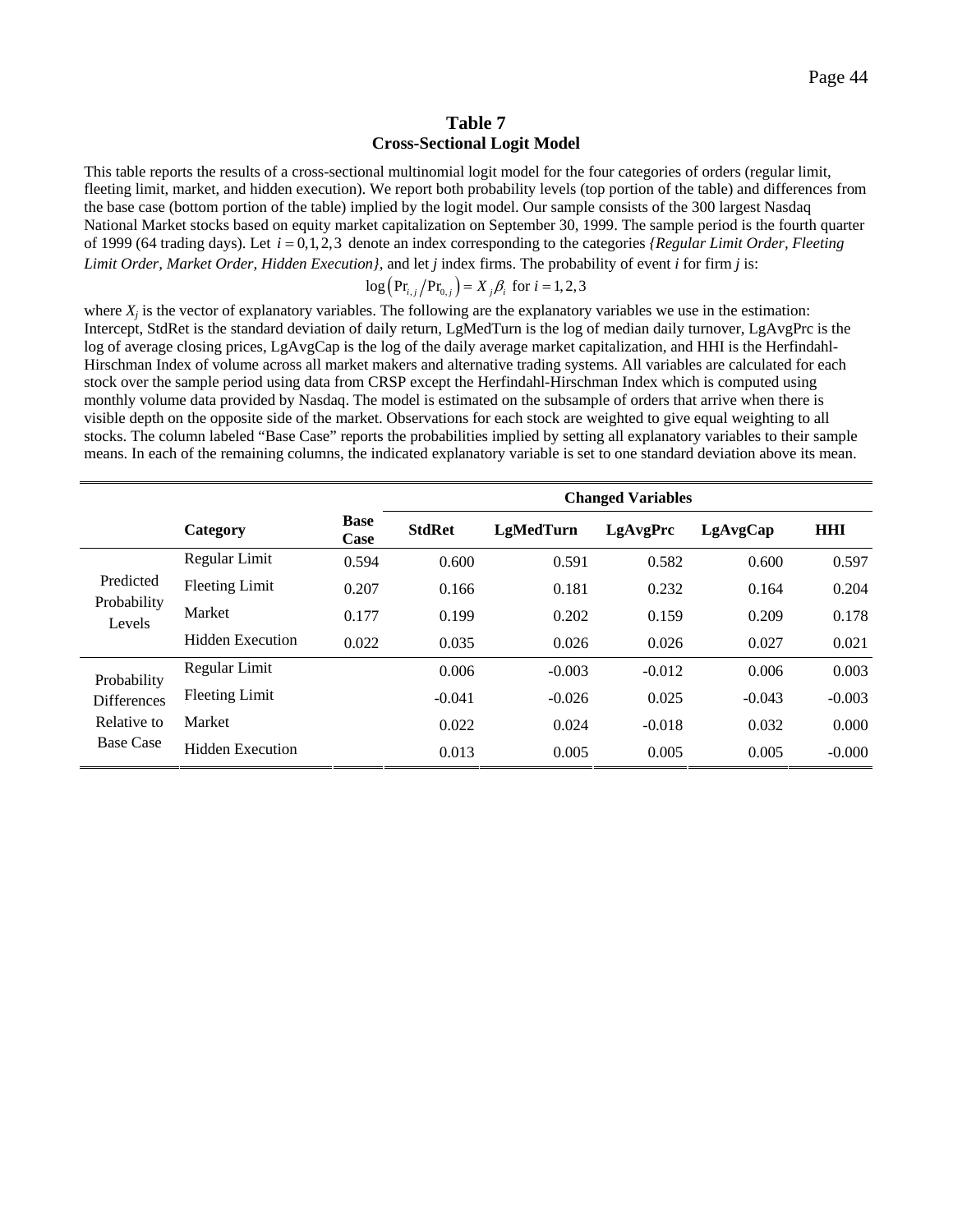#### **Table 8 Dynamic Logit Model**

This table reports the results of a dynamic multinomial logit model for the four categories of orders (regular limit, fleeting limit, market, and hidden execution). We report both probability levels (top portion of the table) and differences from the base case (bottom portion of the table) implied by the logit model. Our sample consists of the 300 largest Nasdaq National Market stocks based on equity market capitalization on September 30, 1999. The sample period is the fourth quarter of 1999  $(64$  trading days). Let  $i = 0, 1, 2, 3$  denote an index corresponding to the categories *{Regular Limit Order, Fleeting Limit Order, Market Order, Hidden Execution}*, *j* index firms, and *t* index events. A logit model is estimated separately for each firm:

$$
\log \left( \frac{\Pr_{i,j,t}}{\Pr_{0,j,t}} \right) = X_{j,t} \beta_{i,j} \text{ for } i = 1,2,3
$$

where  $X_{i,t}$  is the vector of explanatory variables. The following are the explanatory variables we use in the estimation: Return Momentum is the return over the preceding five minutes for a buy order, and  $(-1)$ \*return for a sell order, NBBO Spread is the Nasdaq NBBO prevailing at the time of the order, LgVolume is log dollar Nasdaq volume in the preceding five minutes, LgDepthSameSide is the log of Island book depth on the same side of the market (e.g., depth on the bid side for a buy order), and LgDepthOtherSide is the log of Island book depth on the opposite side of the market. We also include dummy variables for the first and last hour of trading. Return Momentum, NBBO Spread, and LgVolume are calculated using data from the Nastraq database while the Island book depth variables are computed from Island order-level data. The direction of the event (buy or sell) is taken as exogenous. The model is estimated on the subsample of orders that arrive when there is visible depth on the opposite side of the market. The column labeled "Base Case" reports the probabilities implied by setting all explanatory variables to their stock-specific sample means. In each of the remaining columns, the indicated explanatory variable is set to one stock-specific standard deviation above the mean. The table reports cross-stock averages of the probabilities that are computed separately for each of the stocks in the sample..

|                       |                         |                     | <b>Changed Variables</b>         |                              |          |                            |                                    |  |
|-----------------------|-------------------------|---------------------|----------------------------------|------------------------------|----------|----------------------------|------------------------------------|--|
|                       | Category                | <b>Base</b><br>Case | <b>Return</b><br><b>Momentum</b> | <b>NBBO</b><br><b>Spread</b> | LgVolume | LgDepth<br><b>SameSide</b> | <b>LgDepth</b><br><b>OtherSide</b> |  |
| Predicted             | Regular Limit           | 0.603               | 0.531                            | 0.634                        | 0.581    | 0.608                      | 0.575                              |  |
|                       | <b>Fleeting Limit</b>   | 0.209               | 0.232                            | 0.181                        | 0.192    | 0.196                      | 0.186                              |  |
| Probability<br>Levels | Market                  | 0.169               | 0.211                            | 0.164                        | 0.185    | 0.177                      | 0.214                              |  |
|                       | <b>Hidden Execution</b> | 0.020               | 0.028                            | 0.022                        | 0.043    | 0.019                      | 0.026                              |  |
| Probability           | Regular Limit           |                     | $-0.072$                         | 0.031                        | $-0.022$ | 0.006                      | $-0.027$                           |  |
| <b>Differences</b>    | <b>Fleeting Limit</b>   |                     | 0.023                            | $-0.028$                     | $-0.017$ | $-0.013$                   | $-0.023$                           |  |
| Relative to           | Market                  |                     | 0.042                            | $-0.005$                     | 0.017    | 0.008                      | 0.045                              |  |
| <b>Base Case</b>      | <b>Hidden Execution</b> |                     | 0.007                            | 0.002                        | 0.023    | $-0.001$                   | 0.005                              |  |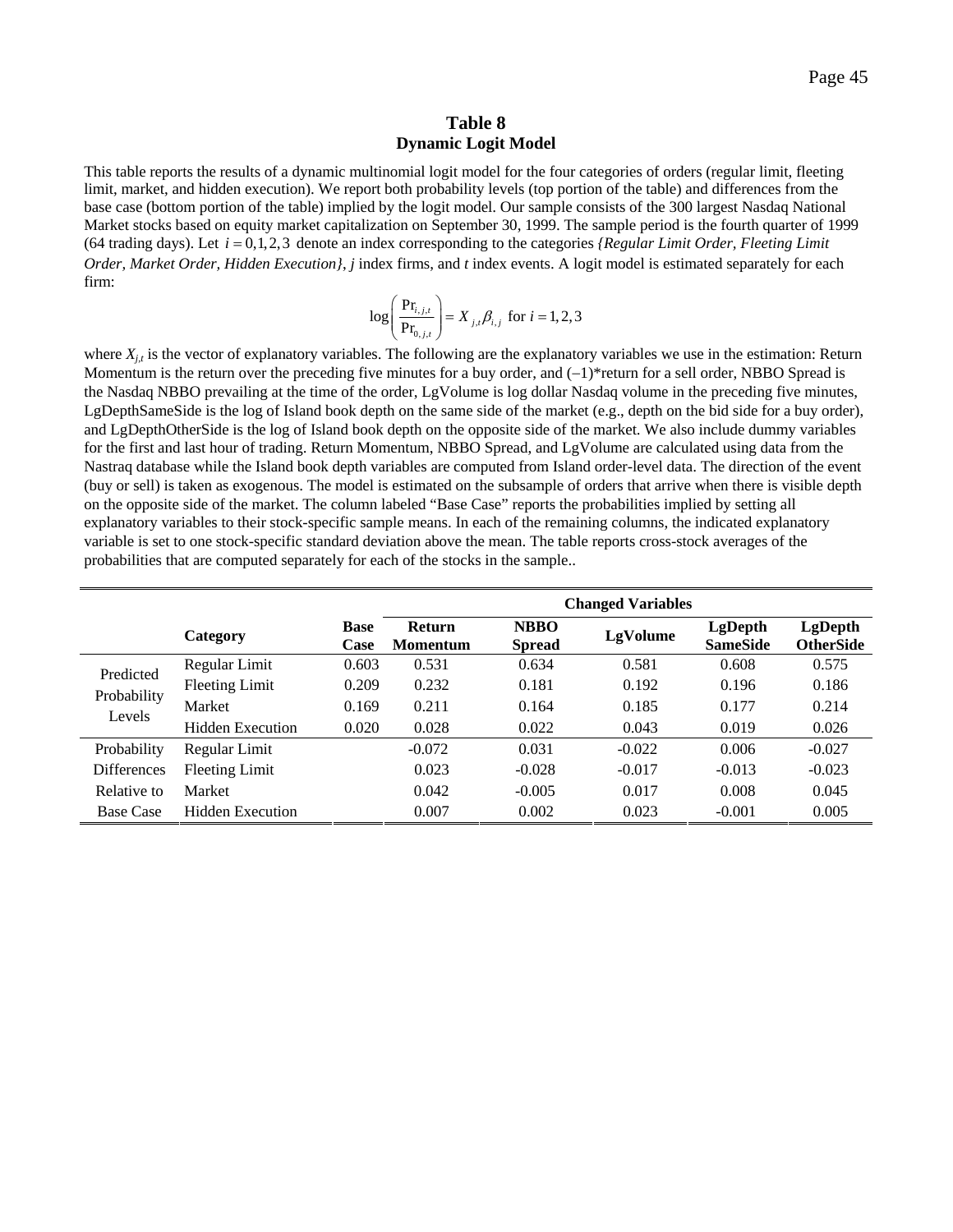## **Figure 1 Survival probabilities for Island cancellations and executions**

<span id="page-46-0"></span>This figure plots median survival probabilities for cancellation (with execution taken as the censoring event) and for execution (with cancellation taken as the censoring event) of Island limit orders. Our sample consists of the 300 largest Nasdaq National Market stocks based on equity market capitalization on September 30, 1999. The sample period is the fourth quarter of 1999 (64 trading days). The figure is based on order-level data from the Island ECN. If  $\tau$  is the time of event occurrence, the survival function at time *t* is  $Pr[\tau > t]$ . For each type of event, a survival function is estimated for each firm using the life-table (actuarial) method. The plot depicts cross-stock means.